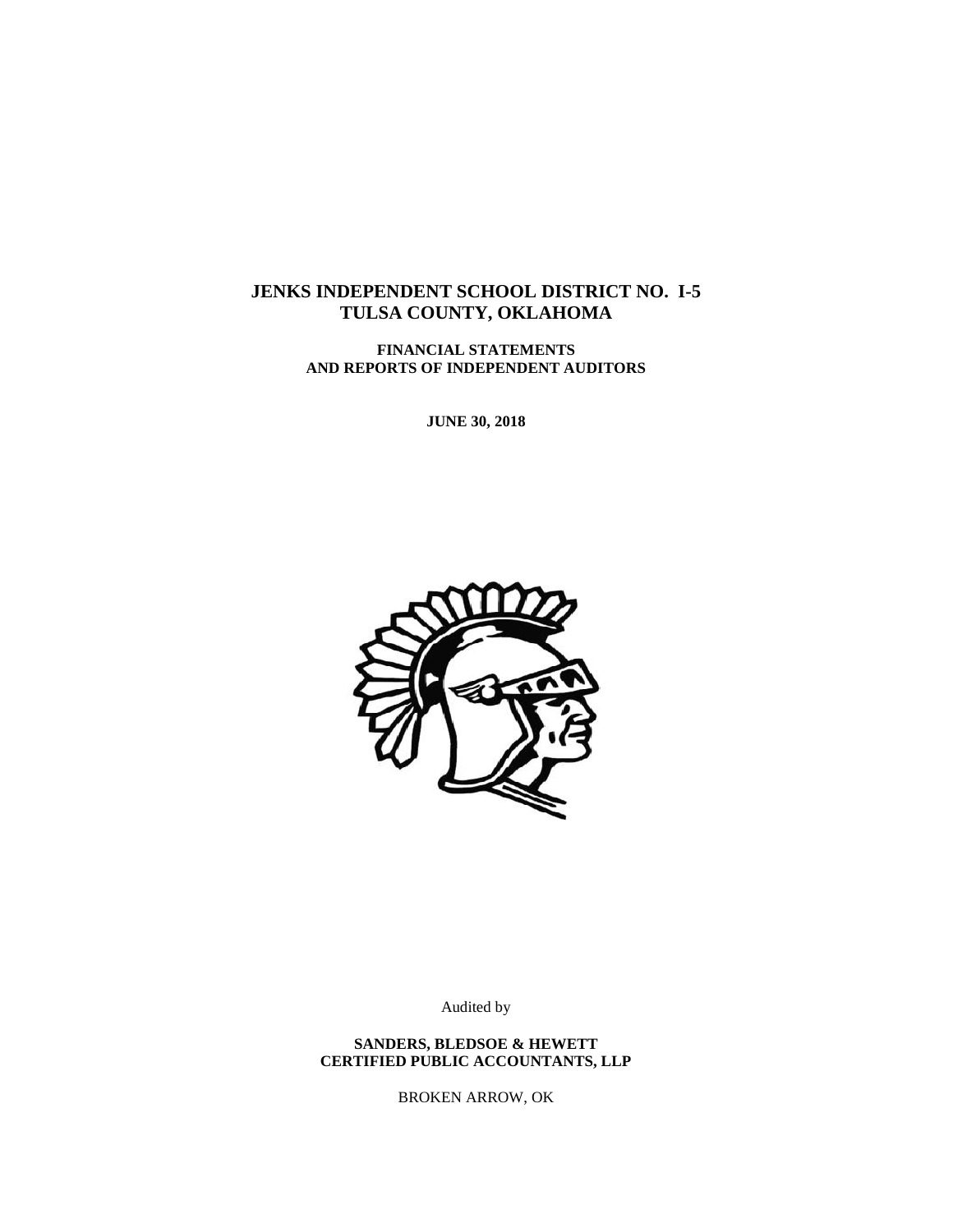JENKS INDEPENDENT SCHOOL DISTRICT NO. I-5 TULSA COUNTY, OKLAHOMA SCHOOL DISTRICT OFFICIALS JUNE 30, 2018

## **BOARD OF EDUCATION**

## **President**

Ron Barber

# **Vice-President**

Chuck Forbes

# **Members**

Tracy Kennedy

Terry Keeling

Melissa Abdo

# **Clerk of Board**

Kim Bourke

# **SUPERINTENDENT OF SCHOOLS**

Dr. Stacey Butterfield

# **CHIEF FINANCIAL OFFICER/ TREASURER**

Cody Way

www.jenksps.org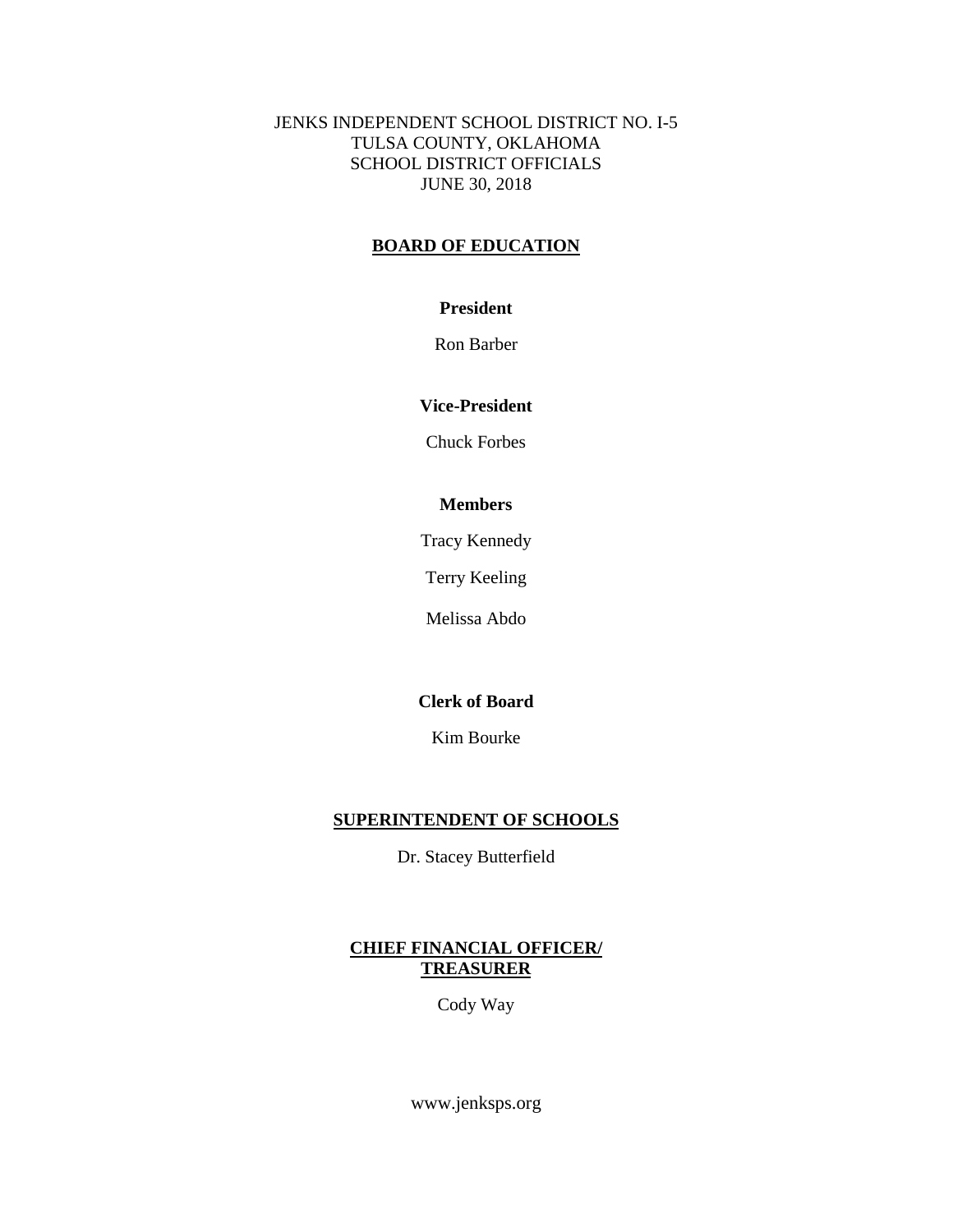# JENKS INDEPENDENT SCHOOL DISTRICT NO. I-5 TULSA COUNTY, OKLAHOMA JUNE 30, 2018

# TABLE OF CONTENTS

|                                                                                                                                                       | Page     |
|-------------------------------------------------------------------------------------------------------------------------------------------------------|----------|
| <b>Independent Auditor's Report</b>                                                                                                                   | 1        |
| Management's Discussion and Analysis                                                                                                                  | 3        |
| <b>Government-Wide Financial Statements:</b>                                                                                                          |          |
| <b>Statement of Net Position</b>                                                                                                                      | 7        |
| <b>Statement of Activities</b>                                                                                                                        | 8        |
| <b>Fund Financial Statements:</b>                                                                                                                     |          |
| Statement of Assets, Liabilities and Cash Fund Balances<br>- Governmental Funds<br>Statement of Revenues, Expenditures and Changes in Cash            | 9        |
| Fund Balances - Governmental Funds<br>Reconciliation of the Statement of Revenues, Expenditures<br>and Changes in Fund Balances of Governmental Funds | 10       |
| to the Statement of Activities<br><b>Statement of Fiduciary Net Position</b>                                                                          | 11<br>12 |
| <b>Notes to Financial Statements</b>                                                                                                                  | 13       |
| <b>Required Supplementary Information:</b>                                                                                                            |          |
| Budgetary Comparison Schedule – General Fund                                                                                                          | 32       |
| Budgetary Comparison Schedule – Building Fund                                                                                                         | 33       |
| Budgetary Comparison Schedule – Child Nutrition Fund                                                                                                  | 34       |
| Budgetary Comparison Schedule – Sinking Fund                                                                                                          | 35       |
| Budgetary Comparison Schedule – Bond Funds                                                                                                            | 36       |
| <b>Other Supplementary Information:</b>                                                                                                               |          |
| Combining Statement of Assets, Liabilities and Fund Balance<br>- All Capital Projects Funds - Regulatory Basis                                        | 37       |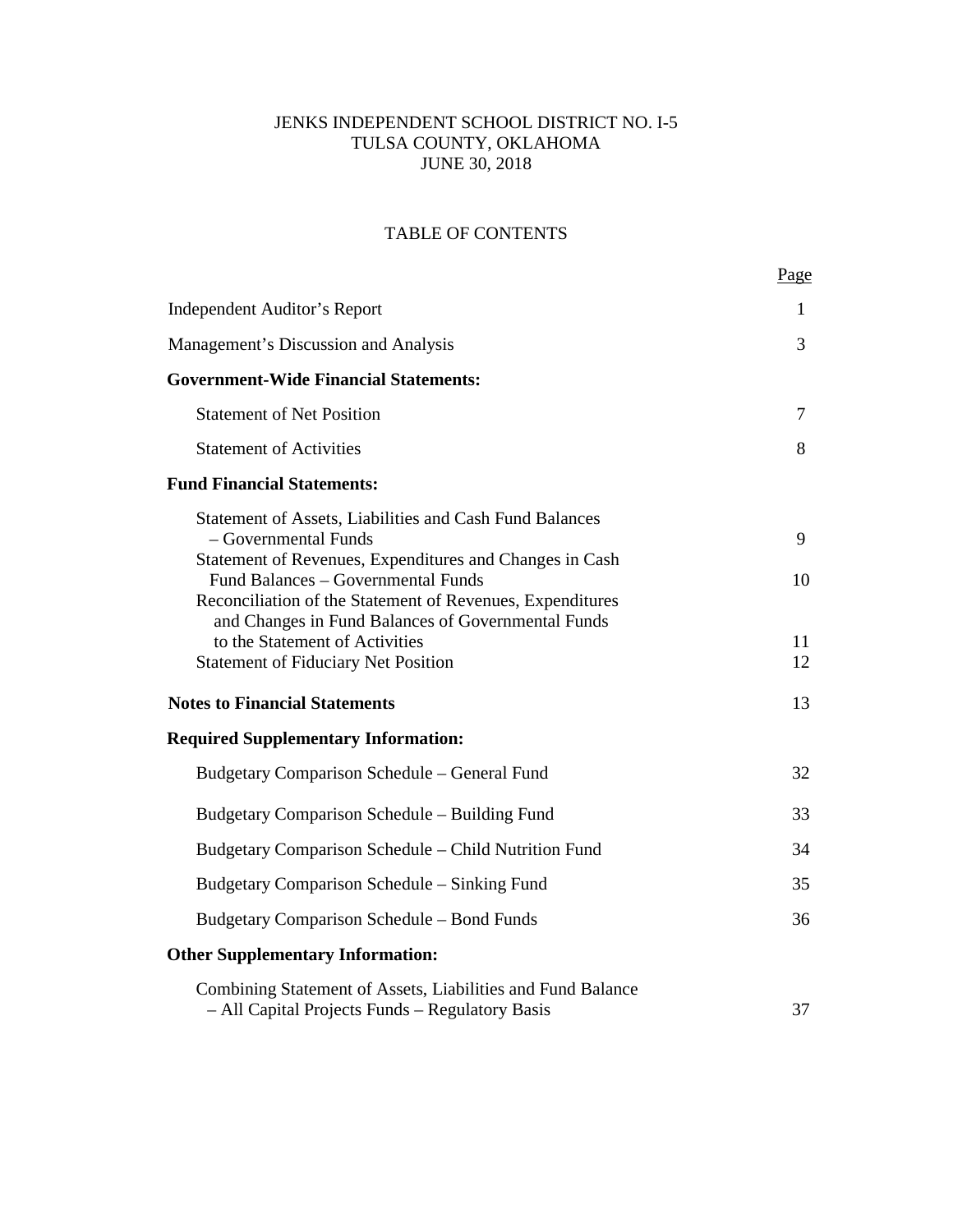# JENKS INDEPENDENT SCHOOL DISTRICT NO. I-5 TULSA COUNTY, OKLAHOMA JUNE 30, 2018

|                                                                                                                                                                                                                                                  | Page |
|--------------------------------------------------------------------------------------------------------------------------------------------------------------------------------------------------------------------------------------------------|------|
| Combining Statement of Revenues Collected, Expenditures and<br>Changes in Cash Fund Balances - All Capital Projects Funds<br>- Regulatory Basis                                                                                                  | 38   |
| Combining Statement of Assets, Liabilities and Fund Balance<br>- All Fiduciary Fund Types - Regulatory Basis                                                                                                                                     | 39   |
| Combining Statement of Revenues Collected, Expenditures and<br>Changes in Cash Fund Balances - Expendable Trust Fund Types -<br>- Regulatory Basis                                                                                               | 40   |
| Combining Statement of Changes in Assets and Liabilities<br>- Agency Funds - Regulatory Basis                                                                                                                                                    | 41   |
| <b>Supporting Schedules and Reports Required by Government Auditing Standards:</b>                                                                                                                                                               |      |
| Schedule of Expenditures of Federal Awards – Regulatory Basis                                                                                                                                                                                    | 46   |
| Independent Auditor's Report on Internal Control over Financial<br>Reporting and on Compliance and Other Matters Based<br>on an Audit of Financial Statements - Regulatory Basis -<br>Performed in Accordance with Government Auditing Standards | 48   |
| Independent Auditor's Report on Compliance with Requirements<br>Applicable to each Major Program and Internal Control over<br>Compliance in Accordance with Uniform Guidance                                                                     | 50   |
| Disposition of Prior Year's Significant Deficiencies and<br>Material Instances of Non-Compliance                                                                                                                                                 | 52   |
| Schedule of Findings and Responses                                                                                                                                                                                                               | 53   |
| Schedule of Statutory, Fidelity and Honesty Bonds                                                                                                                                                                                                | 54   |
| Schedule of Accountant's Professional Liability Insurance Affidavit                                                                                                                                                                              | 55   |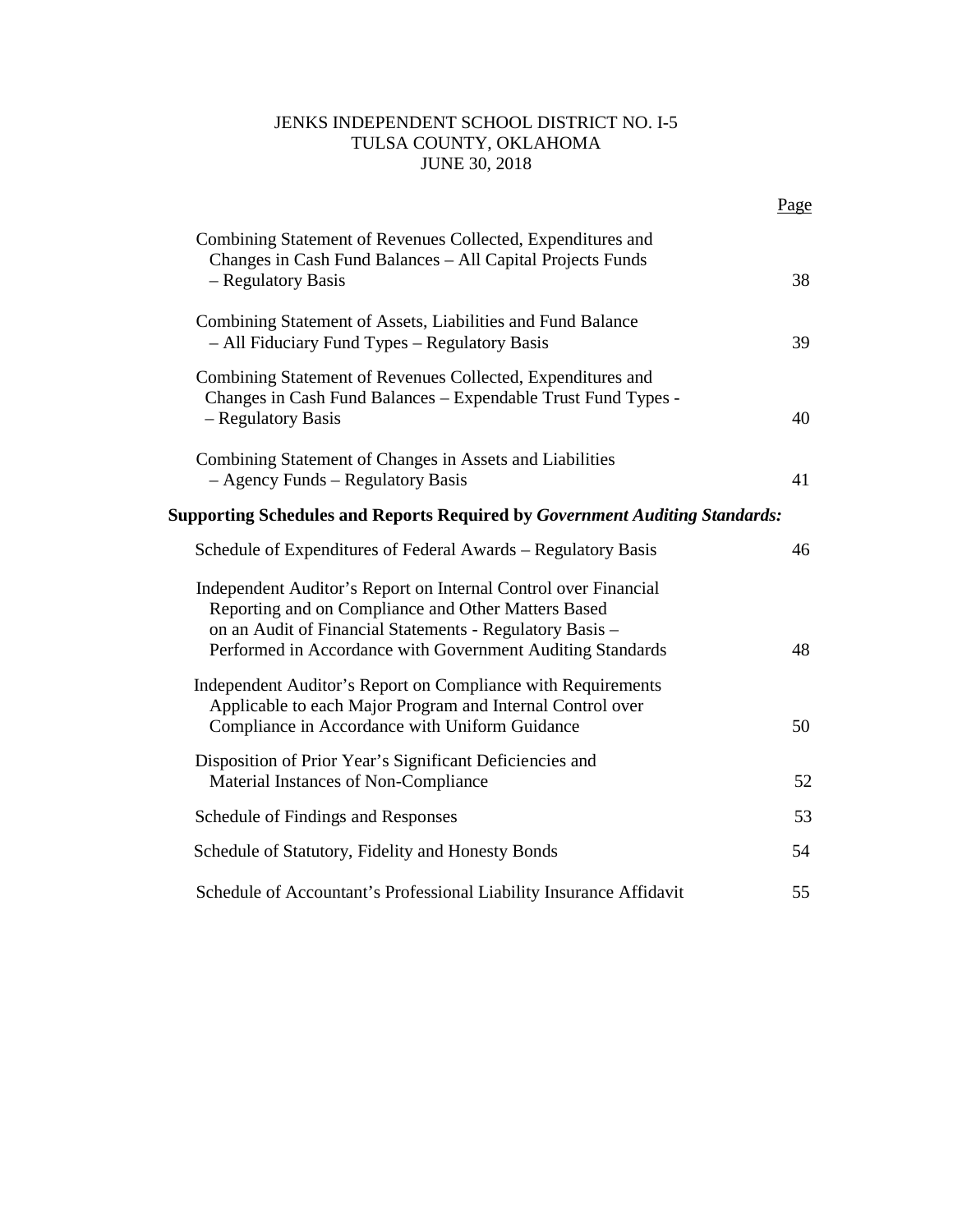

## **INDEPENDENT AUDITOR'S REPORT**

The Honorable Board of Education Jenks School District Number I-5 Jenks, Tulsa County, Oklahoma

#### **Report on the Financial Statements**

We have audited the accompanying combined fund type and account group financial statements – regulatory basis of the Jenks School District Number I-5, Jenks, Tulsa County, Oklahoma (the District), as of and for the year ended June 30, 2018, and the related notes to the financial statements, which collectively comprise the District's basic financial statements as listed in the table of contents.

#### **Management's Responsibility for the Financial Statements**

Management is responsible for the preparation and fair presentation of these financial statements in accordance with financial reporting provisions of the Oklahoma State Department of Education to meet financial reporting requirements of the State of Oklahoma; this includes determining that the regulatory basis of accounting is an acceptable basis for the preparation of the financial statements in the circumstances. Management is also responsible for the design, implementation, and maintenance of internal control relevant to the preparation and fair presentation of financial statements that are free from material misstatement, whether due to fraud or error.

#### **Auditor's Responsibility**

Our responsibility is to express an opinion on these financial statements based on our audit. We conducted our audit in accordance with auditing standards generally accepted in the United States of America, and the standards applicable to financial audits contained in *Government Auditing Standards*, issued by the Comptroller General of the United States. Those standards require that we plan and perform the audit to obtain reasonable assurance about whether the financial statements are free from material misstatement.

An audit involves performing procedures to obtain audit evidence about the amounts and disclosures in the financial statements. The procedures selected depend on the auditor's judgment, including the assessment of the risks of material misstatement of the financial statements, whether due to fraud or error. In making those risk assessments, the auditor considers internal control relevant to the entity's preparation and fair presentation of the financial statements in order to design audit procedures that are appropriate in the circumstances, but not for the purpose of expressing an opinion on the effectiveness of the entity's internal control. Accordingly, we express no such opinion. An audit also includes evaluating the appropriateness of accounting policies used and the reasonableness of significant accounting estimates made by management, as well as evaluating the overall presentation of the financial statements.

We believe that the audit evidence we have obtained is sufficient and appropriate to provide a basis for our audit opinions.

#### **Basis for Adverse Opinion on U.S. Generally Accepted Accounting Principles**

As discussed in Note 1, the financial statements are prepared by the District, on the basis of the financial reporting provisions of the Oklahoma State Department of Education, which is a basis of accounting other than accounting principles generally accepted in the United States of America, to comply with the requirements of the Oklahoma State Department of Education. The effects on the financial statements of the variances between the regulatory basis of accounting described in Note 1 and accounting principles generally accepted in the United States of America, although not reasonable determined, are presumed to be material.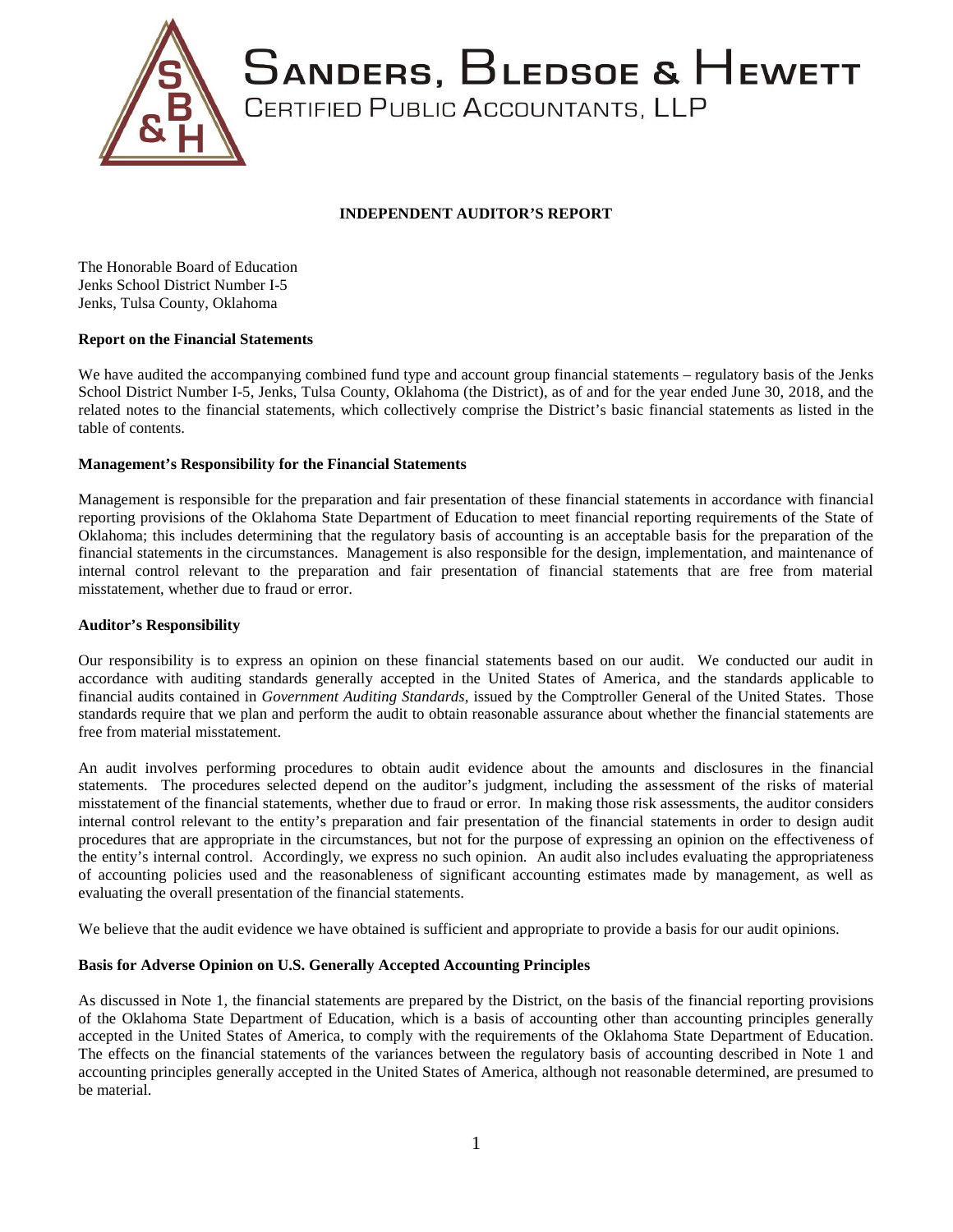#### **Adverse Opinion on U.S. Generally Accepted Accounting Principles**

In our opinion, because the significance of the matter discussed in the "Basis for Adverse Opinion on U.S. Generally Accepted Accounting Principles" paragraph, the financial statements referred to in the first paragraph do not present fairly, in accordance with accounting principles generally accepted in the United States of America, the financial position of the District as of June 30, 2018, the changes in its financial position, or, where applicable, its cash flows for the year then ended.

#### **Unmodified Opinion on Regulatory Basis of Accounting**

In our opinion, the financial statements referred to in the first paragraph present fairly, in all material respects, the assets, liabilities and fund balance arising from regulatory basis transactions of each fund type and account group of the District, as of June 30, 2018, and the revenues collected and expenditures paid and encumbered for the year then ended on the regulatory basis of accounting described in Note 1.

#### **Other Matters**

Our audit was conducted for the purpose of forming opinions on the financial statements that collectively comprise the District's basic financial statements. The combining statements – regulatory basis, are presented for purposes of additional analysis and are not a required part of the basic financial statements. The schedule of expenditures of federal awards is presented for purposes of additional analysis as required by *Title 2 U.S. Code of Federal Regulations (CFR) Part 200, Uniform Administrative Requirements, Cost Principles, and Audit Requirements for Federal Awards*, and is also not a required part of the basic financial statements.

The combining statements – regulatory basis and the schedule of expenditures of federal awards are the responsibility of management and were derived from and relate directly to the underlying accounting and other records used to prepare the basic financial statements. Such information has been subjected to the auditing procedures applied in the audit of the basic financial statements and certain additional procedures, including comparing and reconciling such information directly to the underlying accounting and other records used to prepare the basic financial statements or to the basic financial statements themselves, and other additional procedures in accordance with auditing standards generally accepted in the United States of America. In our opinion, the combining statements – regulatory basis and the schedule of expenditures of federal awards are fairly stated in all material respects in relation to the basic financial statements as a whole.

The management's discussion and analysis and the budgetary comparison information on pages 3 through 6 and 32 through 36, respectively, are not a required part of the basic financial statements but are supplementary information required by accounting principles generally accepted in the United States. We have applied certain limited procedures, which consisted principally of inquiries of management regarding the methods of measurement and presentation of the required supplementary information. However, we did not audit the information and express no opinion on it.

#### **Other Reporting required by Government Auditing Standards**

In accordance with *Government Auditing Standards,* we have also issued our report dated January 8, 2019 on our consideration of the District's internal control over financial reporting and on our tests of its compliance with certain provisions of laws, regulations, contracts and grant agreements and other matters. The purpose of that report is to describe the scope of our testing of internal control over financial reporting and compliance and the results of that testing, and not to provide an opinion on the internal control over financial reporting or on compliance. That report is an integral part of an audit performed in accordance with *Government Auditing Standards* in considering the District's internal control over financial reporting and compliance.

anders, Blodsse & Hewett

Sanders, Bledsoe & Hewett Certified Public Accountants, LLP

January 8, 2019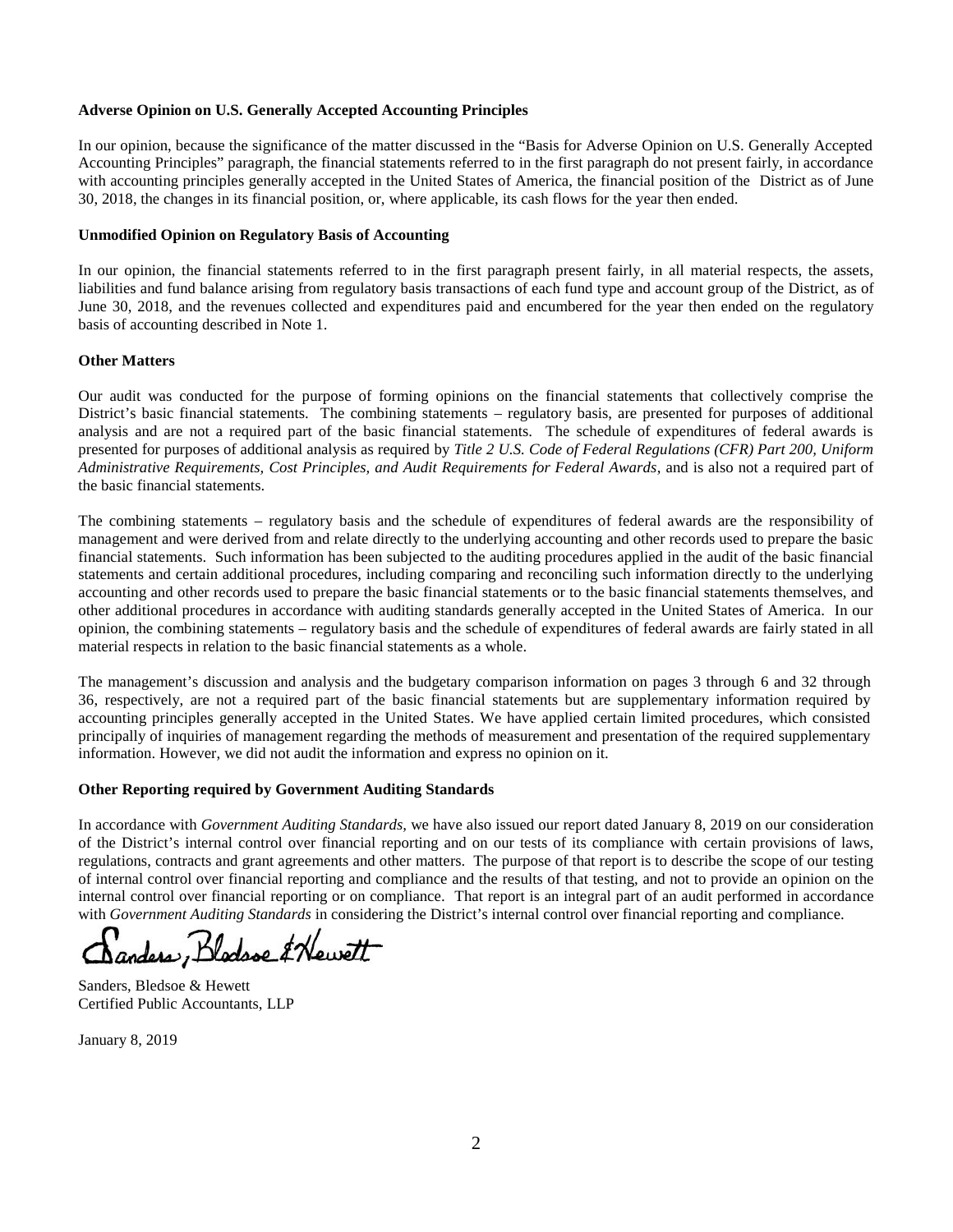#### **Independent School District No. 5 Tulsa County, Oklahoma Jenks Public Schools**

#### **Management's Discussion and Analysis Fiscal Year Ending June 30, 2018**

Jenks Public Schools provides this discussion and analysis of the District's financial activities for fiscal year (FY) ending June 30, 2018. The intent of this narrative overview is to look at the District's financial performance as a whole. Readers are encouraged to consider the notes to the basic financial statements to enhance their understanding of Jenks Schools' financial performance. This is the 15th year the District has prepared financial statements following Governmental Accounting Standards Board (GASB) Statement No. 34 presentation.

#### **Fund Financial Statements**

This annual report consists of a series of financial statements. The governmental-wide statements include the Statement of Net Assets and Statement of Activities, which provide information about the activities of the entire District, presenting both an aggregate view of the District's finances and a long-term view of those finances. The District uses many funds to account for a multitude of financial transactions. A fund is a grouping of related accounts that is used to maintain control over resources that have been segregated for specific activities or objectives. The District uses fund accounting to ensure and demonstrate compliance with financial-related legal requirements. The fund financial statements focus on the individual segments of the District's operations in more detail than government-wide financial statements. Because the focus of District funds is narrower than that of the government-wide financial statements, it is useful to compare the information presented for District funds with similar information presented for District activities in the government-wide financial statement. Both the District's fund balance statement and the District's fund statement of revenues, expenditures, and changes in fund balance provide a reconciliation to facilitate this comparison between funds and activities of each.

Funds are classified into three categories: governmental, proprietary, and fiduciary with each category divided into separate "fund types." Governmental funds include General Fund, Building Fund, Child Nutrition Fund, Sinking Fund, and Bond Fund. The District did not operate any proprietary funds, which use the same basis of accounting as "business-type" activities in the private sector. Fiduciary funds are used to account for assets held on behalf of outside parties, including other governments, or on behalf of other funds within the District, and include, but are not limited to, PTAG (Parent/Teacher Association Group), Booster Clubs, Arbitrage, Workers Compensation, School Student Activity Groups, and Community Education.

#### **General Fund Highlights**

The General Fund is the largest single governmental fund and comprises **69%** of the total District revenue. This fund represents a majority of the District's day-to-day operational expenses. At the close of FY 2018, the District reported positive cash balances in all funds with the General Fund balance being **\$6,773,300** which is a percentage balance of **8.53%** of revenue received for this fund. Per-pupil revenue collections were still below the 2007-08 funding level from the State of Oklahoma. Oklahoma's structural budget issues continued to place school districts in difficult financial positions. Jenks Public Schools Board of Education and Administration have worked diligently to enhance and protect the fund balance reserves in order to address future revenue reductions. In 2010, the Board of Education designated **8%** as the District's fund balance goal. To plan for the opening of a new elementary school for the first time in 25 years and to deal with ongoing state budget issues, the District implemented approximately **\$6 million** in adjustments to the General Fund during the prior three years. After the adjustments were implemented, the District was able to meet its fund balance objective.

#### **Fund Balances**

As of the close of FY 2018, the District reported a governmental-wide ending cash fund balance of **\$56,182,268,** reflecting a decrease of **\$2,241,901 or 3.84%** in comparison with the prior year. The General Fund's ending balance decreased by **\$1,048,741** due to increased costs to deal with the district's increasing enrollment, the opening of multiple facilities, and declining state per-pupil collections. Individual fund balances for the Building, Child Nutrition, and Sinking Funds decreased in comparison with the prior year. The District's Bond Funds represented the largest cash fund balance increase with a growth of **\$1,023,966**.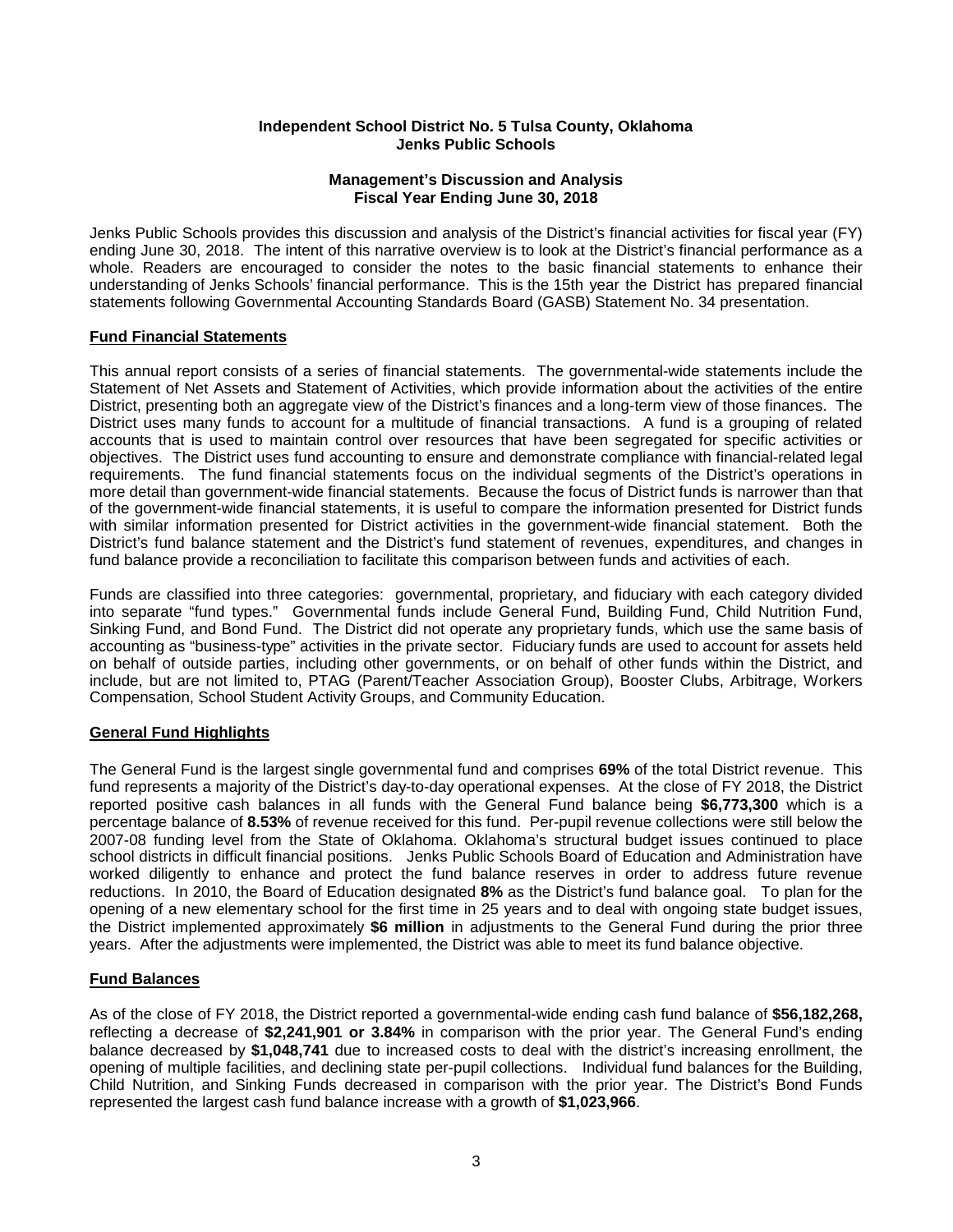| <b>Fund Type</b>       | 2017 Fund Balance | 2018 Fund Balance | <b>Variance</b> | <b>Percent</b> |
|------------------------|-------------------|-------------------|-----------------|----------------|
| General                | \$7,822,041       | \$6,773,300       | $-$1,048,741$   | $-13.41%$      |
| <b>Building</b>        | \$592,080         | \$403,976         | $-$188,104$     | $-31.77%$      |
| <b>Child Nutrition</b> | \$1,318,749       | \$1,035,042       | $-$283,707$     | $-21.52%$      |
| <b>Sinking</b>         | \$15,729,247      | \$13,931,671      | $-$1,797,575$   | $-11.43%$      |
| <b>Bond</b>            | \$32,926,536      | \$33,950,502      | \$1,023,966     | 3.11%          |
| <b>Other</b>           | \$35,516          | \$87,776          | \$52,260        | 14.72%         |
| Total                  | \$58,424,169      | \$56,182,268      | $-$2,241,901$   | $-3.84%$       |

#### **Fiscal Year 2017 – 2018 Summary**

General Fund revenue collections for the fiscal year ending June 30, 2018, totaled **\$79,102,149,** reflecting a net gain of **\$3,777,682** from the original estimated General Fund revenue projections of **\$75,324,467** approved and adopted by the Board of Education in June 2017. The increase in revenue was a result of growth in the net assessed property valuation within the District and increases in the state dedicated collections and state aid revenue due to student enrollment growth. District General Fund operating expenses totaled **\$80,439,815**, which was an increase of **\$4,829,634** over the initial adopted budget of **\$75,610,181**. This included salary increases, purchases for classroom supplies and equipment, increased operational expenses with the newly opened facilities, and additional positions to address the needs of the District's increasing student enrollment.

The internal controls, policies, and procedures relating to the financial operations of the District remained strong. The 2017-18 audit reflects an unqualified opinion issued on the financial statements. The audit discloses no reportable conditions in the internal controls. The audit notes no reportable instance of noncompliance will be reported in accordance with GAGAS. The audit discloses no reportable conditions in the internal controls over major federal programs. An unqualified opinion was issued on the compliance of major programs. The audit discloses no findings which would require to be reported under OMB Circular A-133 section 510(a). (See page 52 of audit under the summary of audit results.)

#### **Long Term Debt**

**General Obligation Bonds**: As of June 30, 2018, the District had **\$90,070,000** in outstanding bonds and notes compared to **\$85,850,000** on June 30, 2017. During FY 2017-18, the District retired **\$24,310,000** in bonds and/or notes and added **\$28,530,000** in long-term debt.

| <b>Fiscal Year</b> | <b>Bonds Issued</b> | Outstanding  | <b>Final Payment</b> |
|--------------------|---------------------|--------------|----------------------|
| 2014 Series        | \$25,000,000        | \$6,250,000  | $6 - 01 - 19$        |
| 2015 Series        | \$23,680,000        | \$11,880,000 | $6 - 01 - 20$        |
| 2016 Series        | \$24,990,000        | \$18,750,000 | $6 - 01 - 21$        |
| 2017 Series        | \$24,660,000        | \$24,660,000 | $6 - 01 - 22$        |
| 2018 Series        | \$28,530,000        | \$28,530,000 | $6 - 01 - 23$        |
| <b>Total</b>       | \$126,860,000       | \$90,070,000 |                      |

Interest paid on general long-term debt during the fiscal year ending June 30, 2018, totaled **\$2,025,250**.

**Lease Revenue Bonds**: Initially, the Tulsa County Industrial Authority issued **\$104,420,000** of Educational Facilities Lease Revenue Bonds for Jenks Public Schools to provide funds required for the constructing, equipping, repairing and remodeling of school buildings, acquiring school furniture, fixtures, and equipment, acquiring and improving school sites for the benefit of Jenks Public Schools. On July 1, 2009, the District, as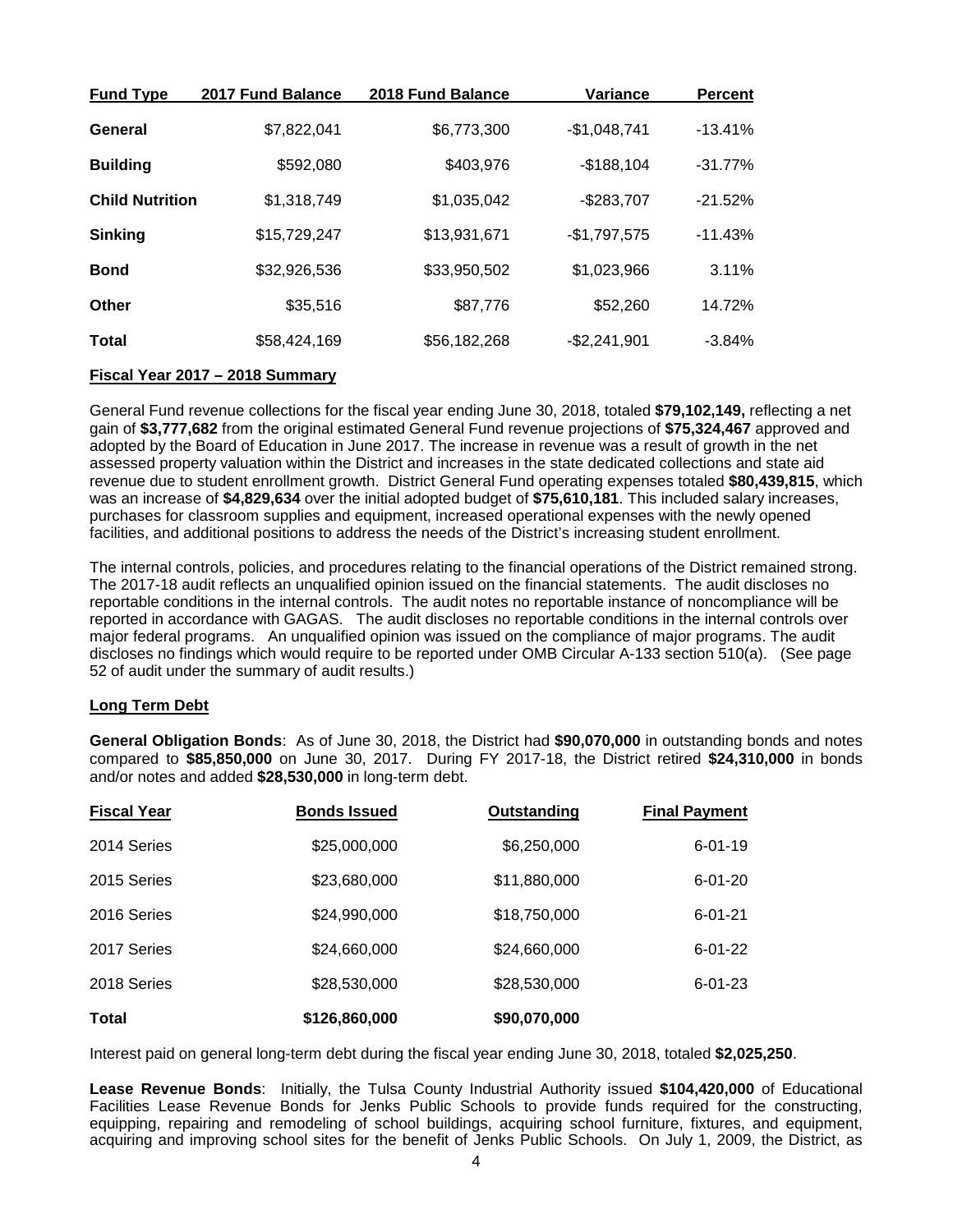lessor, entered into a ground lease agreement for certain district property, with the Tulsa County Industrial Authority. In addition, the District entered into a sublease, as lessee, with the Tulsa County Industrial Authority. The sublease called for eleven (11) annual payments with the initial payment made on September 11, 2010. These acquisition payments will be made out of General Obligation bond funds, pursuant to the issuance of series bonds in the amount of **\$153,430,000**, voted on and approved by the patrons of Jenks Public Schools on December 9, 2008. Jenks Public Schools will gain ownership to the capital improvements incrementally as each payment is made.

As of June 30, 2017, all projects associated with the 2009 Lease Revenue Bond have been completed with a total cost of construction of **\$106,135,259**.

On February 10, 2015, voters approved another Educational Facilities Lease Revenue Bond in the amount of \$83,725,000. Proceeds associated with this bond were received during FY 2015-16. Construction projects completed during 2017-18 were Northwest Elementary, West Intermediate Expansion, East Intermediate Drive Expansion, Central Dining Hall, High School Stadium Classroom and Press Box Renovation, Middle School Athletic Field, and High School Renovation Phases II and III.

#### **Capital and Fixed Assets**

The District is in its 15th year of tracking all assets of significant value. The District's fixed asset inventory process requires equipment, furniture and fixtures, new construction and remodeled buildings and land be updated annually with inventory software monitored through the Purchasing and Warehouse Departments. Building structures and improvements are added to the inventory as projects are completed and space is occupied. For the year ending June 30, 2018, capital assets are as follows:

|                             | <b>Beginning</b> | <b>Increases/Decreases</b> | <b>Ending</b> |  |
|-----------------------------|------------------|----------------------------|---------------|--|
| <b>Capital Assets</b>       | \$321,926,048    | \$71,051,464               | \$392,977,512 |  |
| Depreciation                | (71, 385, 810)   | (10, 540, 420)             | (81,926,230)  |  |
| <b>Total Capital Assets</b> | \$250,540,238    | \$60,511,044               | \$311,051,282 |  |

#### **2018-19 Fiscal Year Forecast**

The Oklahoma state legislature provided the first tax increase in 28 years. It was also the largest tax increase in state history while providing funding for the largest-ever teacher pay increase. Common Education's appropriation grew by an additional \$480 million which included salary increases for certified and support personnel along with additional funding for health insurance and instructional materials. With a growing statewide student population, increased operational funding to reduce class size will continue to be a request to our state leaders. Current statewide collections are above prior year levels. This will certainly give the legislature additional funding to craft the FY 2019-20 budget. **Another positive trend is the local net assessed valuation (NAV) increased at a rate of 3.43%.** Residential housing starts and commercial development continue within the Jenks Public School District, and student growth increased by approximately 336 students for FY 2017-18 and by 180 students for FY 2018-19. Even with these challenges of growing enrollment, the District is still projecting an ending cash fund balance of over 8**%**.

While future state revenue collections look to possibly have stabilized, the patrons of Jenks Public Schools are very supportive of the District's efforts to pass annual bond issues for needs such as classroom space, District wide technology, remodeling and maintenance on existing facilities, district-wide equipment, school safety, as well as library books and textbooks for classrooms.

As we move through FY 2018-19, Jenks Public Schools will likely continue to face financial challenges. The District's Board of Education has placed a very high priority on maintaining the District's fund balance at a fiscally responsible level. Therefore, the General operating budget is continuously monitored to ensure complete alignment of expenses with available revenue. The budget is amended once the District has received the following information:

- 1. An accurate District "Net Assessed Valuation" certified by the Board of Equalization
- 2. Certified and audited prior year actual collected revenues
- 3. Final Federal grant award notifications for FY 2018-19 programs
- 4. Any increased State dedicated revenues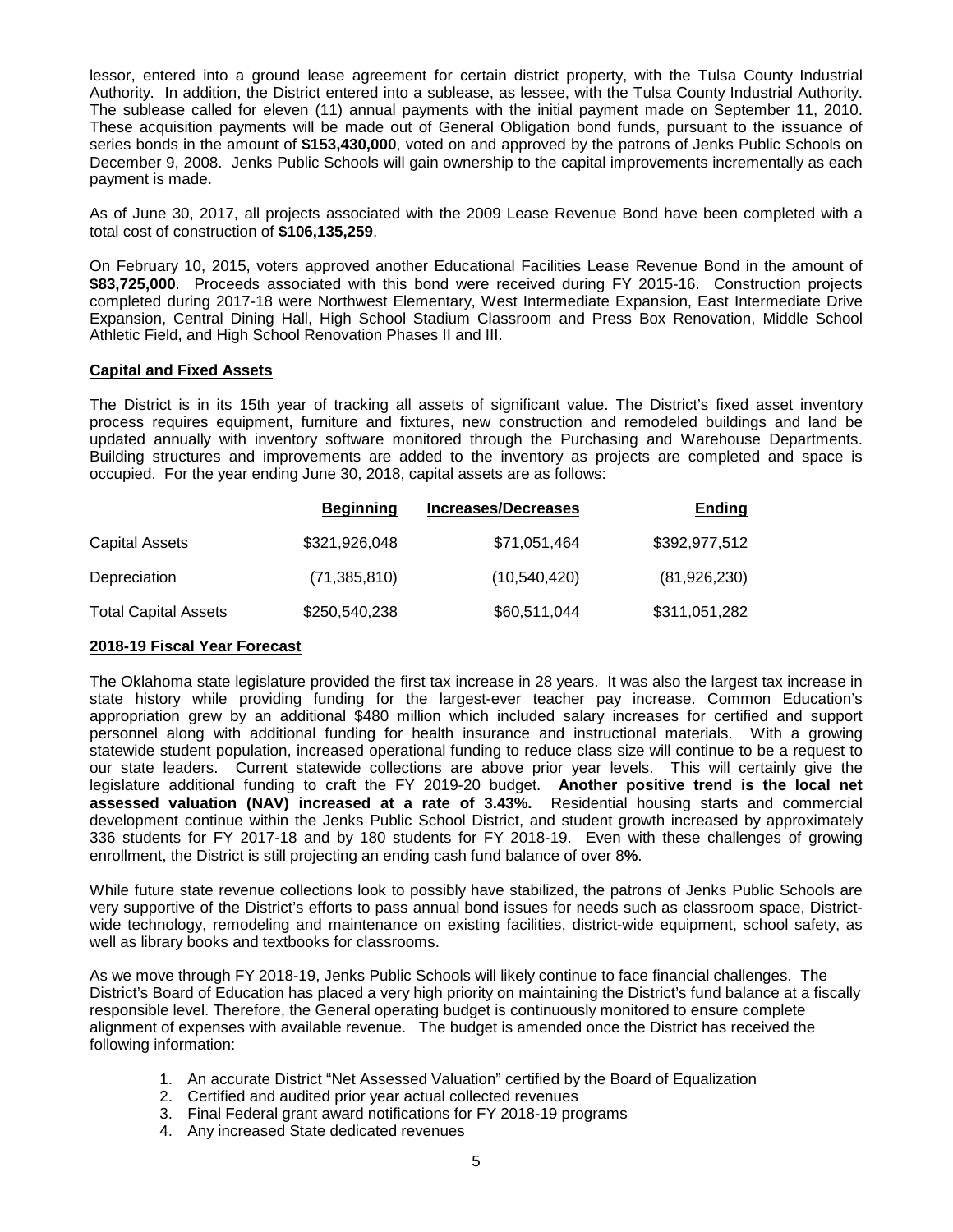- 5. October child count conducted by the State regional accreditation officer assigned to our District
- 6. Any increase in Flexible Benefit Allowance funding from the State to pass on to employees who elect to participate in the insurance benefits program
- 7. Notification of the District's **mid-year** adjusted State Aid allocation funding
- 8. Potential actions taken by the Board of Education to increase the General Fund expenditure budget in the form of salary increases, new positions, and programs

In closing, JPS has the full support of staff members, patrons, parent booster clubs, PTA/PTAGs, the Jenks Public Schools Foundation and business partnerships that assist the District through fundraisers, the passage of bond issues, and generous donations. The Board of Education and Administration feel extremely confident and take pride in the fact that the District is financially positioned to operate successfully and maintain the high standards set forth by our staff and patrons.

#### **Upcoming Oklahoma Legislative Action**

Although much progress was made during last Spring's legislative session with the passage of several measures to stabilize funding and provide salary increases for staff members, especially teachers. Unfortunately, the financial decisions of past years' Oklahoma legislative sessions continue to challenge all Oklahoma school districts. With growing enrollment statewide, along with a teacher shortage, class sizes will continue to increase without sufficient operational funding to school districts. It is imperative for the legislature to search for solutions to increase revenue to fund the State's core responsibilities.

Jenks Public Schools' lobbying efforts for this year's legislative session will specifically focus on legislation that identifies a long term plan to increase funding for operational expenditures. We will support initiatives that continue to improve teacher pay to help address the statewide teacher shortage and reduce class sizes. The state board of equalization has predicted that the legislature will have an additional \$612 million in funding to craft the state's budget for FY 2019-20. It is vital that our elected officials make our students a priority when making funding decisions.

#### **District Cash Management Program**

The District's cash management program involves such factors as legal authorizations from the Board of Education, liquidity requirements or cash flow needs, and interest rate trends. The District is required to invest all available monies in interest-bearing accounts or investment instruments that are authorized under State Statutes. These accounts must be fully protected through FDIC insurance and/or pledged collateral from the participating institution. The District uses a "pooled resources" concept, pooling together all the separate funds, for purchasing investments to take advantage of the higher interest rates available when investing larger amounts of money.

By Oklahoma statute, school districts can only invest in instruments backed by the full faith and credit of the federal government. Interest earned from the district's investment practices continues to be a General Fund revenue stream. However, current market conditions have taken its toll on interesting earnings. In FY 2008-09, the District receipted **\$2,176,000** in interest earnings, as compared to the FY 2016-17 total return on investments of **\$377,095**. Interest earnings did increase for FY 2017-18 as rates increased on District deposits. The District earned **\$600,592** in interest for FY 2017-18, an increase of **\$223,497** from the prior year. JPS will continue to utilize investment strategies and best practices to maximize the return on our investments even in today's recovering market.

#### **Contacting the School District's Financial Management**

This financial report is designed to provide patrons, taxpayers, and creditors with a general overview of the Jenks School District's finances and to show the District's accountability for the public funding it receives. If you have further questions or comments about this report or need additional financial information, please contact the Finance and Business Services Department at Jenks Public Schools, 205 East B Street, Jenks, Oklahoma 74037. We can be reached by phone at (918) 299-4415, extension 2463.

Lyniky

Cody Way Chief Financial Officer Jenks Public School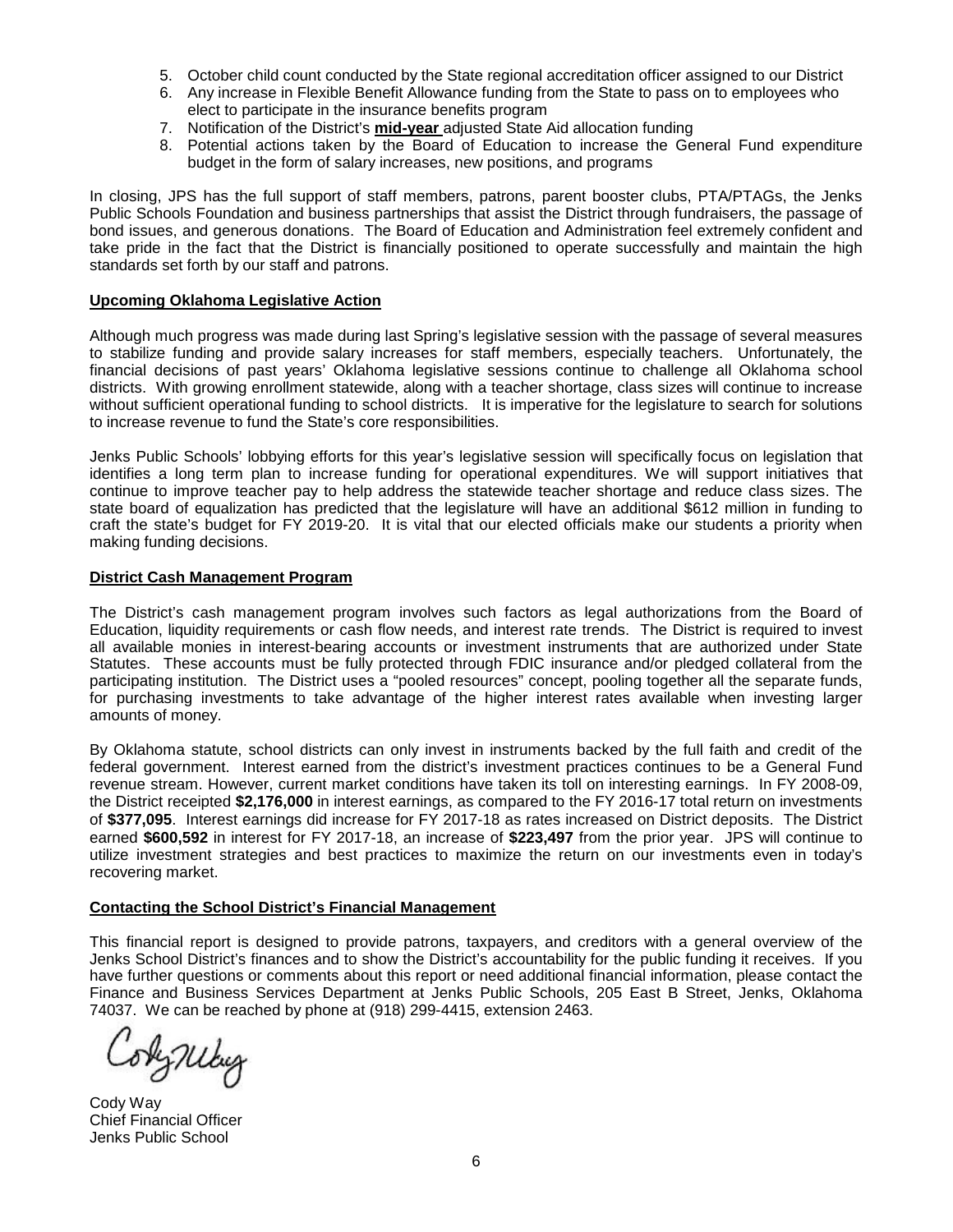# JENKS INDEPENDENT SCHOOL DISTRICT NO. I-5, TULSA COUNTY STATEMENT OF NET POSITION JUNE 30, 2018

|                                                                        |    | Governmental<br><b>Activities</b> | Prior Year<br>(Memorandum<br>Only) |
|------------------------------------------------------------------------|----|-----------------------------------|------------------------------------|
| <b>ASSETS</b>                                                          |    |                                   |                                    |
| Current assets:<br>Cash                                                | \$ |                                   |                                    |
| Investments                                                            |    | 6,848,234                         | 7,967,408                          |
| Total current assets                                                   |    | 58,432,610<br>65,280,844          | 59,179,599<br>67,147,007           |
|                                                                        |    |                                   |                                    |
| Non-current assets:                                                    |    |                                   |                                    |
| Capital assets, net of accumulated depreciation                        |    | 311,051,282                       | 250,540,238                        |
| <b>TOTAL ASSETS</b>                                                    | \$ | 376,332,126                       | 317,687,245                        |
| <b>LIABILITIES</b>                                                     |    |                                   |                                    |
| <b>Current liabilities:</b>                                            |    |                                   |                                    |
| Warrants payable                                                       | \$ | 1,581,011                         | 2,073,826                          |
| Encumbrances                                                           |    | 7,517,565                         | 6,649,012                          |
| <b>Total current liabilities</b>                                       |    | 9,098,576                         | 8,722,838                          |
| Non-current liabilities:                                               |    |                                   |                                    |
| General obligation bonds payable                                       |    | 90,070,000                        | 85,850,000                         |
| <b>Capital Leases</b>                                                  |    | 0                                 | 734,220                            |
| Total non-current liabilities                                          |    | 90,070,000                        | 86,584,220                         |
| <b>Total Liabilities</b>                                               |    | 99,168,576                        | 95,307,058                         |
|                                                                        |    |                                   |                                    |
| <b>NET POSITION</b><br>Invested in capital assets, net of related debt |    | 220,981,282                       | 163,956,018                        |
| Restricted for debt service                                            |    | 12,474,254                        | 12,355,983                         |
| Restricted for other funds                                             |    | 35,477,296                        | 34,872,881                         |
| Unassigned                                                             |    | 8,230,717                         | 11,195,305                         |
| <b>Total Net Position</b>                                              |    | 277,163,550                       | 222,380,187                        |
| TOTAL LIABILITIES AND NET POSITION                                     | \$ | 376,332,126                       | 317,687,246                        |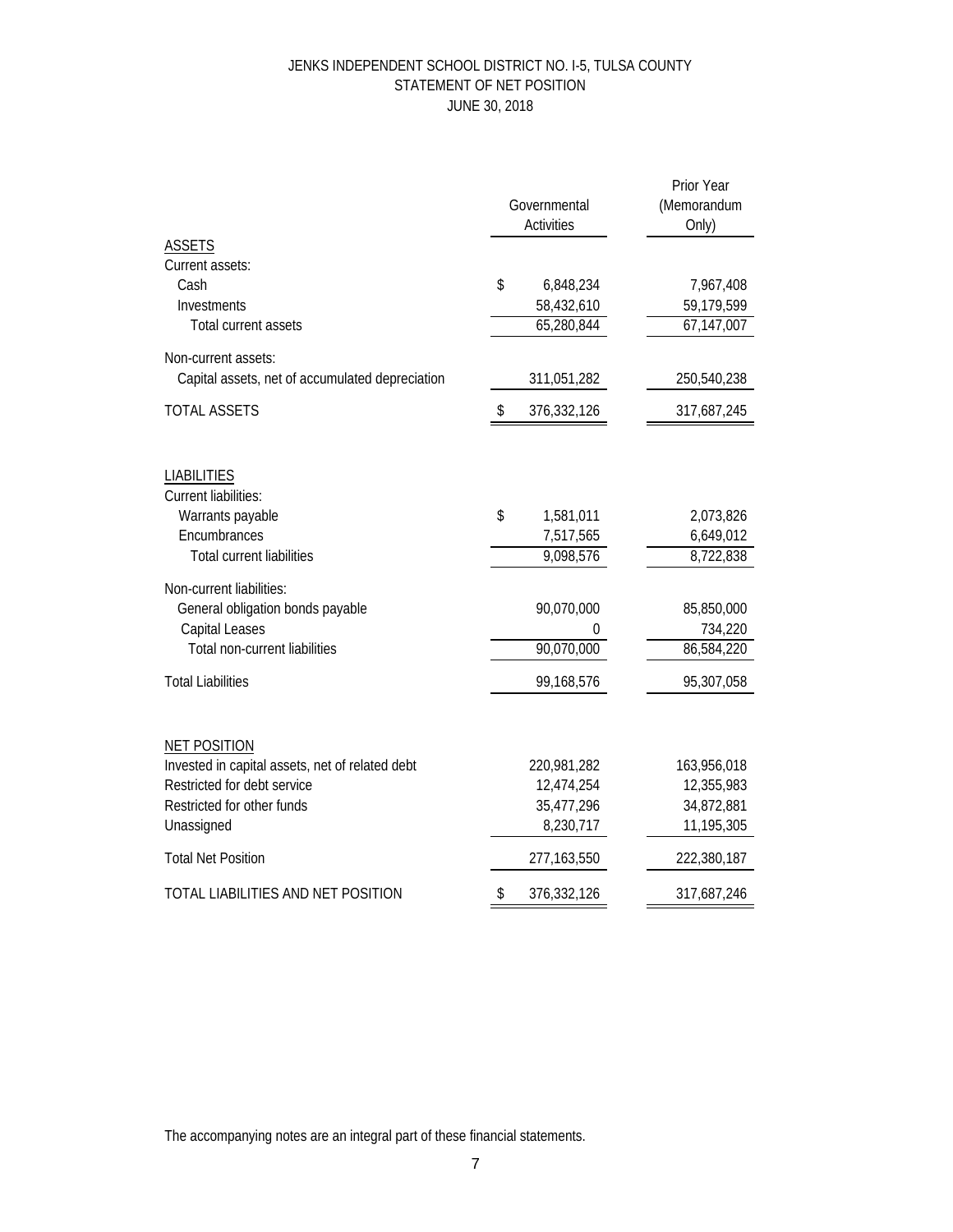#### JENKS INDEPENDENT SCHOOL DISTRICT NO. I-5, TULSA COUNTY STATEMENT OF ACTIVITIES FOR THE YEAR ENDED JUNE 30, 2018

| Functions/Programs                               | Expenses         | Charges for<br><b>Services</b> | Operating<br>Grants and<br>Contributions | <b>TOTAL</b>    |
|--------------------------------------------------|------------------|--------------------------------|------------------------------------------|-----------------|
| <i>Instruction</i>                               | \$<br>49,347,397 |                                | 2,698,295                                | (46,649,102)    |
| Support services                                 | 40,551,202       | 3,340,986                      | 925.017                                  | (36, 285, 200)  |
| Non-instruction services                         | 8,108,329        | 1.967.031                      | 2,346,783                                | (3,794,515)     |
| Facilities acquisition and construction services | 18,994,637       |                                |                                          | (18,994,637)    |
| Other outlays                                    | 609.684          |                                | 288.944                                  | (320, 740)      |
| Interest paid on long-term debt                  | 2,025,250        |                                |                                          | (2,025,250)     |
| Depreciation - unallocated                       | 12,317,663       |                                |                                          | (12, 317, 663)  |
| Total governmental activities                    | 131,954,163      | 5,308,017                      | 6,259,039                                | (120, 387, 107) |
|                                                  |                  |                                |                                          |                 |

| General revenues-                           |               |
|---------------------------------------------|---------------|
| Taxes-                                      |               |
| Property taxes, levied for general purposes | 33,325,019    |
| Property taxes, levied for debt services    | 24,523,107    |
| Investment earnings                         | 628,631       |
| Other local revenue                         | 3,190,672     |
| County revenue                              | 3,124,016     |
| State aid - formula grants                  | 30,662,672    |
| Dedicated state revenue                     | 6,361,589     |
| Special items-                              |               |
| Change in capital assets                    | 73,226,528    |
| Adjustments to prior year encumbrances      | 128,236       |
| Total general revenues and special items    | 175,170,470   |
| Change in net position                      | 54,783,363    |
| Net position, beginning of period           | 222,380,187   |
| Net position, end of period                 | 277, 163, 550 |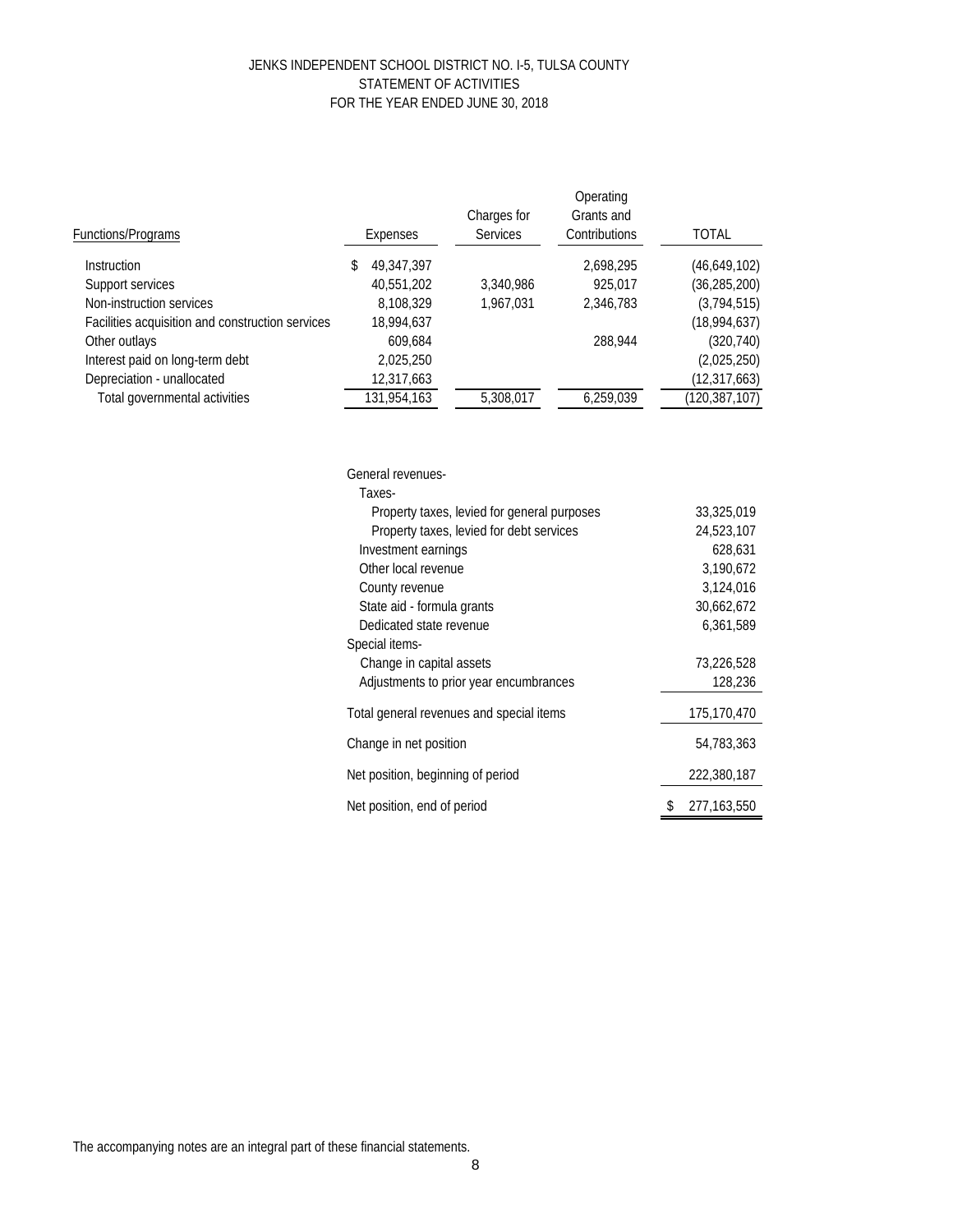#### JENKS INDEPENDENT SCHOOL DISTRICT NO. I-5, TULSA COUNTY STATEMENT OF ASSETS, LIABILITIES AND CASH FUND BALANCES - GOVERNMENTAL FUNDS JUNE 30, 2018

|                 |           |                        |                  |            | Other        |              |
|-----------------|-----------|------------------------|------------------|------------|--------------|--------------|
| General         | Building  | <b>Child Nutrition</b> | Sinking          | Bond       | Governmental |              |
| Fund            | Fund      | Fund                   | Fund             | Funds      | Funds        | <b>TOTAL</b> |
|                 |           |                        |                  |            |              |              |
| 2,458,496<br>\$ | 675,819   | 1,120,512              | 50               | 2,150,519  | 5,090,591    | 11,495,988   |
| 12,510,859      |           |                        | 13,931,621       | 31,990,130 |              | 58,432,610   |
| \$14,969,355    | 675,819   | 1,120,512              | 13,931,671       | 34,140,649 | 5,090,591    | 69,928,598   |
|                 |           |                        |                  |            |              |              |
|                 |           |                        |                  |            |              |              |
|                 |           |                        |                  |            |              |              |
| \$<br>979,669   | 19,634    | 36,500                 |                  | 190,147    | 355,061      | 1,581,011    |
| 7,216,387       | 252,209   | 48,970                 |                  |            |              | 7,517,565    |
|                 |           |                        |                  |            | 4,647,754    | 4,647,754    |
| 8,196,055       | 271,843   | 85,470                 | $\boldsymbol{0}$ | 190,147    | 5,002,815    | 13,746,331   |
|                 |           |                        |                  |            |              |              |
|                 |           |                        |                  |            |              |              |
|                 |           |                        | 12,474,254       |            |              | 12,474,254   |
|                 | 403,976   | 1,035,042              |                  | 33,950,502 | 87,776       | 35,477,296   |
|                 |           |                        |                  |            |              |              |
|                 |           |                        |                  |            |              |              |
|                 |           |                        |                  |            |              | 6,773,300    |
|                 |           |                        |                  |            |              | 1,457,417    |
| 6,773,300       | 403,976   | 1,035,042              | 13,931,671       | 33,950,502 | 87,776       | 56,182,268   |
| \$14,969,355    | 675,819   | 1,120,512              | 13,931,671       | 34,140,649 | 5,090,591    |              |
|                 | 6,773,300 |                        |                  | 1,457,417  |              |              |

Amounts reported for governmental activities in the statement of assets, liabilities, and net position are different because:

| Capital assets used in governmental activities are not financial resources and therefore,<br>are not reported as assets in governmental funds. The cost of the assets is \$392,977,512.43<br>and the accumulated depreciation is (\$81,926,230.48) | 311.051.282  |
|----------------------------------------------------------------------------------------------------------------------------------------------------------------------------------------------------------------------------------------------------|--------------|
| Long-term liabilities, including bonds payable, are not due and payable in the current period and<br>therefore are not reported as liabilities in the funds. Long-term liabilities at year end consist of:<br>General obligation bonds payable     | (90,070,000) |
| Net Position of Governmental Activities                                                                                                                                                                                                            | 277.163.550  |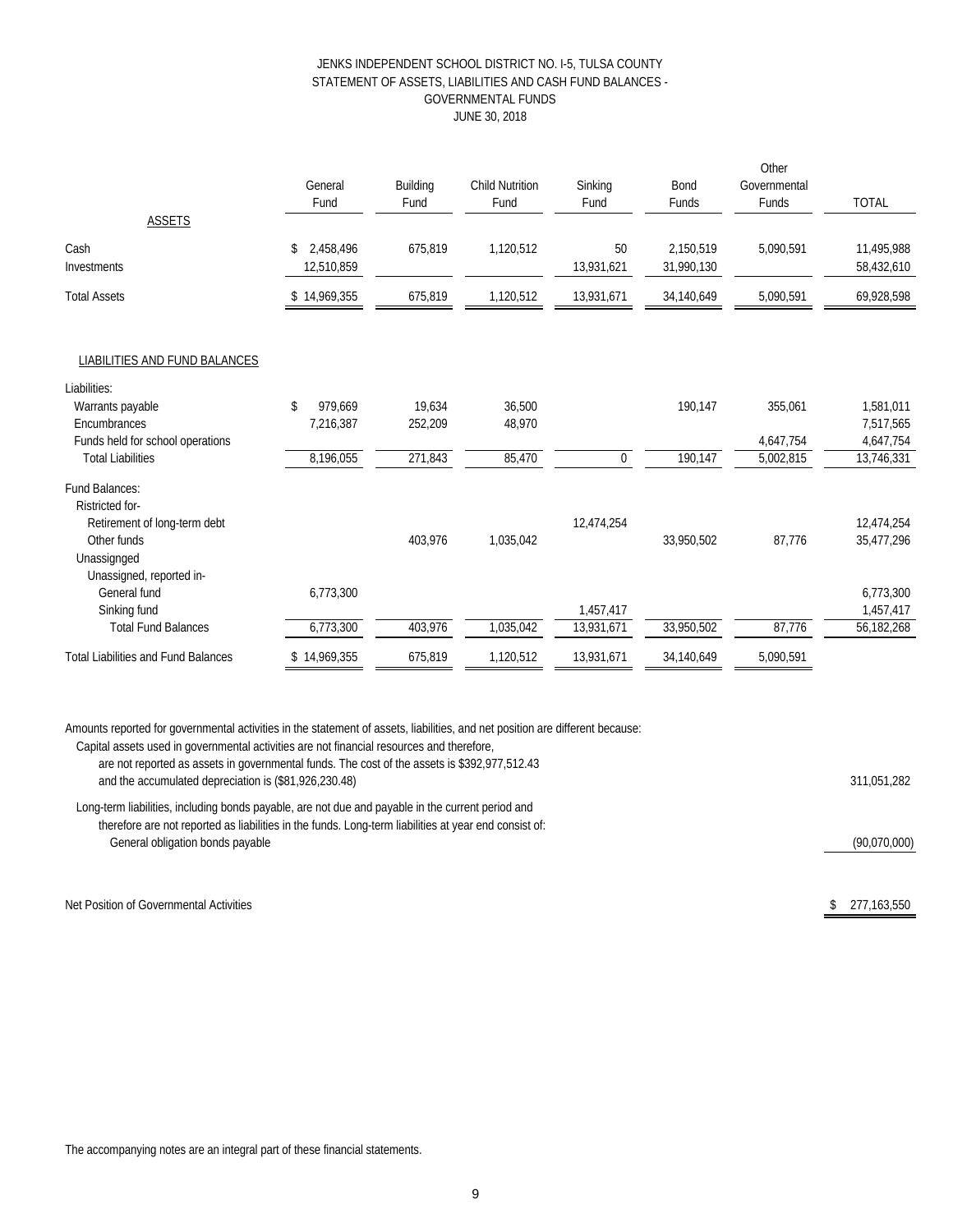# JENKS INDEPENDENT SCHOOL DISTRICT NO. 1-5, TULSA COUNTY<br>STATEMENT OF REVENUES, EXPENDITURES AND CHANGES IN CASH FUND BALANCES -<br>GOVERNMENTAL FUNDS<br>FOR THE YEAR ENDED JUNE 30, 2018

|                                                                                                 | General<br>Fund  | Building<br>Fund | <b>Child Nutrition</b><br>Fund | Sinking<br>Fund | Bond<br>Funds  | Other<br>Governmental<br>Funds | <b>TOTAL</b>  |
|-------------------------------------------------------------------------------------------------|------------------|------------------|--------------------------------|-----------------|----------------|--------------------------------|---------------|
| Revenues Collected:                                                                             |                  |                  |                                |                 |                |                                |               |
| Taxes                                                                                           | \$<br>29.169.877 | 4.155.143        |                                | 24,523,107      |                |                                | 57.848.126    |
| Local sources                                                                                   | 2.010.773        | 8.130            | 1.967.031                      |                 | 2.382          | 1.169.386                      | 5,157,703     |
| Intermediate sources                                                                            | 3,124,016        |                  |                                |                 |                |                                | 3,124,016     |
| State sources                                                                                   | 36,980,587       |                  | 43.674                         |                 |                |                                | 37,024,262    |
| Federal sources                                                                                 | 3.912.305        |                  | 2.346.734                      |                 |                |                                | 6.259.039     |
| Interest earnings                                                                               | 600.592          | 2.479            | 10.840                         | 14.568          |                | 153                            | 628.631       |
| Non revenue receipts                                                                            | 3,303,999        | 30,000           | 5,294                          |                 | 1,693          |                                | 3,340,986     |
| Total revenues collected                                                                        | 79.102.149       | 4,195,752        | 4,373,573                      | 24.537.675      | 4.075          | 1,169,539                      | 113,382,762   |
| Expenditures:                                                                                   |                  |                  |                                |                 |                |                                |               |
| Instruction                                                                                     | 48.280.974       | 453              |                                |                 | 592.180        | 473.790                        | 49,347,397    |
| Support services                                                                                | 28,768,130       | 4.271.670        |                                |                 | 7.168.564      | 342,838                        | 40,551,202    |
| Operation of non-instructional services                                                         | 3.289.938        | 71.200           | 4.657.655                      |                 | 89.536         |                                | 8,108,329     |
| Facilities acquisition and construction service                                                 |                  | 10.630           |                                |                 | 19.663.245     |                                | 19,673,875    |
| Other outlays:                                                                                  |                  |                  |                                |                 |                |                                |               |
| Debt service requirements                                                                       |                  |                  |                                | 26.335.250      |                |                                | 26,335,250    |
| Reimbursement                                                                                   |                  |                  | 4.002                          |                 |                |                                | 4.002         |
| Private nonprofit schools                                                                       | 93.530           |                  |                                |                 |                |                                | 93,530        |
| Correcting entry                                                                                | 7,243            | 30,000           | 1,794                          |                 | 1.692          |                                | 40,729        |
| Other uses                                                                                      |                  |                  | 1,052                          |                 |                | 127,533                        | 128,585       |
| <b>Total expenditures</b>                                                                       | 80.439.815       | 4.383.953        | 4,664,502                      | 26.335.250      | 27,515,218     | 944.161                        | 144,282,899   |
| Excess of revenues collected over (under)<br>expenditures before other financing                |                  |                  |                                |                 |                |                                |               |
| sources (uses)                                                                                  | (1.337.666)      | (188.202)        | (290.929)                      | (1,797,575)     | (27, 511, 143) | 225.378                        | (30,900,137)  |
| Other financing sources (uses):                                                                 |                  |                  |                                |                 |                |                                |               |
| Adjustments to prior year encumbrances                                                          | 115.807          | 98               | 7.222                          |                 | 5.110          |                                | 128.236       |
| Transfers in (out)                                                                              | 173.118          |                  |                                |                 |                | (173, 118)                     | $\Omega$      |
| Proceeds from sale of bonds                                                                     |                  |                  |                                |                 | 28,530,000     |                                | 28,530,000    |
| Total other financing sources (uses)                                                            | 288,924          | 98               | 7,222                          | $\mathbf 0$     | 28,535,110     | (173, 118)                     | 28.658.236    |
| Excess of revenues collected and other financing<br>sources over (under) expenditures and other |                  |                  |                                |                 |                |                                |               |
| financing uses                                                                                  | (1,048,741)      | (188, 104)       | (283, 707)                     | (1, 797, 575)   | 1.023.966      | 52.261                         | (2, 241, 901) |
| Cash fund balances, beginning of year                                                           | 7.822.041        | 592.080          | 1.318.749                      | 15.729.247      | 32.926.536     | 35.516                         | 58,424,169    |
| Cash fund balances, end of year                                                                 | 6,773,300<br>\$  | 403.976          | 1,035,042                      | 13,931,671      | 33.950.502     | 87.776                         | 56.182.268    |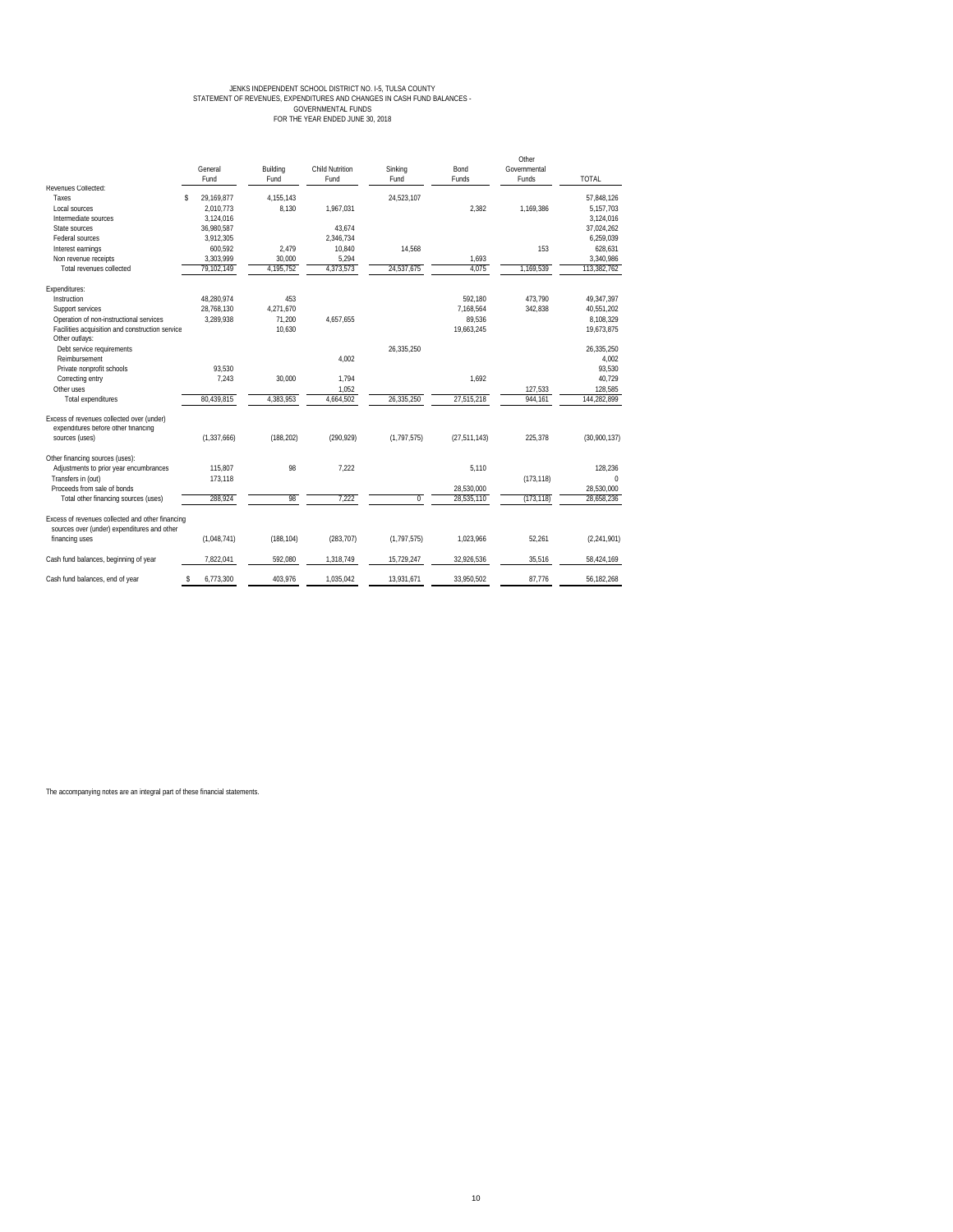#### JENKS INDEPENDENT SCHOOL DISTRICT NO. I-5, TULSA COUNTY RECONCILIATION OF THE STATEMENT OF REVENUES, EXPENDITURES AND CHANGES IN FUND BALANCES OF GOVERNMENTAL FUNDS TO THE STATEMENT OF ACTIVITIES FOR THE YEAR ENDED JUNE 30, 2018

| Net change in fund balances - governmental funds                                                                                                                                                                                                                                                                                                                                                                                                     |                | \$  | (2,241,901)    |
|------------------------------------------------------------------------------------------------------------------------------------------------------------------------------------------------------------------------------------------------------------------------------------------------------------------------------------------------------------------------------------------------------------------------------------------------------|----------------|-----|----------------|
| Amounts reported for governmental activities in the statement of revenues, expenditures, and<br>changes in net position are different because:                                                                                                                                                                                                                                                                                                       |                |     |                |
| Capital outlays to purchase or build capital assets are reported in governmental funds as expenditures.<br>However, for governmental activities those costs are shown in the statement and allocated<br>over their estimated useful lives as annual depreciation expenses in the statement of revenues,<br>expenditures, and changes in net assets. This is the amount by which depreciation exceeds<br>capital outlays in the period.               |                |     |                |
| Net Capital outlay expenditures                                                                                                                                                                                                                                                                                                                                                                                                                      | 72,983,463     |     |                |
| Depreciation expense<br>Adjustment to beginning balance of capital assets (net of                                                                                                                                                                                                                                                                                                                                                                    | (12, 317, 663) |     |                |
| accumulated depreciation) for assets purchased prior period                                                                                                                                                                                                                                                                                                                                                                                          | 579,465        |     | 61,245,265     |
| Some of the capital assets acquired this year were financed with general obligation bonds. The amount<br>financed by the bonds is reported in the governmental funds as a source of financing. On the other<br>hand, the proceeds from the bonds are not revenues in the statement of revenues, expenditures,<br>and changes in net assets but rather constitute long-term liabilities in the statement of assets, liabilities,<br>and net position. |                |     | (28, 530, 000) |
| Repayment of bond principal is an expenditure in the governmental funds, but it reduces long-term<br>liabilities in the statement of assets, liabilities, and net assets and does not affect the statement of<br>revenues, expenditures, and changes in net position.                                                                                                                                                                                |                |     | 24,310,000     |
| Changes in net position of governmental activities                                                                                                                                                                                                                                                                                                                                                                                                   |                | \$. | 54,783,363     |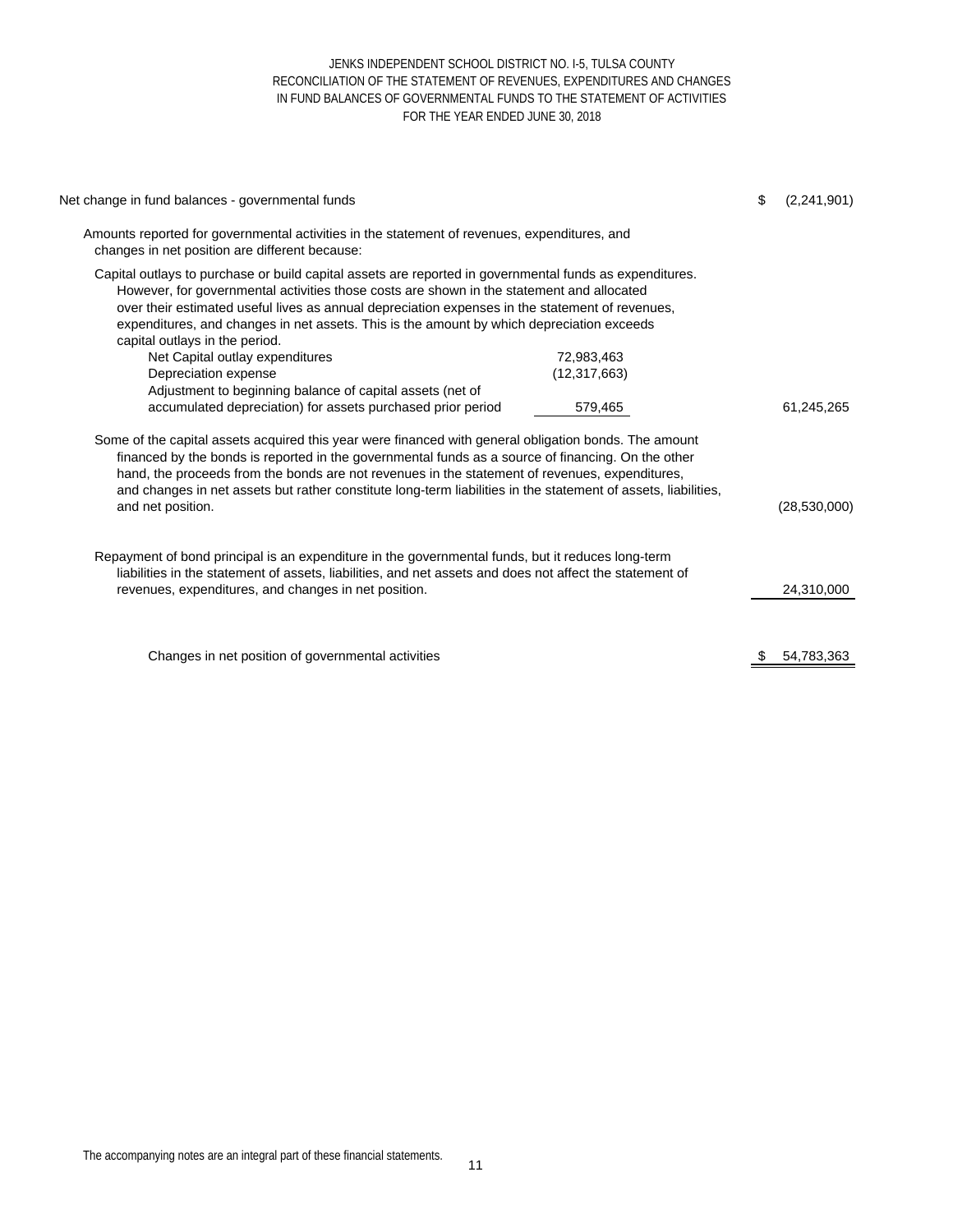## JENKS INDEPENDENT SCHOOL DISTRICT NO. I-5, TULSA COUNTY STATEMENT OF FIDUCIARY NET POSITION - REGULATORY BASIS JUNE 30, 2018

| <b>ASSETS</b>                                                                                                  | <b>AGENCY FUNDS</b><br><b>SCHOOL</b><br><b>ACTIVITY</b><br><b>FUNDS</b> |                        |
|----------------------------------------------------------------------------------------------------------------|-------------------------------------------------------------------------|------------------------|
| Cash                                                                                                           | \$                                                                      | 4,647,754              |
| <b>Total Assets</b>                                                                                            |                                                                         | 4,647,754              |
| LIABILITIES AND NET POSITION                                                                                   |                                                                         |                        |
| Liabilities:<br>Funds held for school organizations:<br>Student activity funds<br>Community education programs | \$                                                                      | 3,038,452<br>1,609,302 |
| <b>Total Liabilities and Net Position</b>                                                                      | \$                                                                      | 4,647,754              |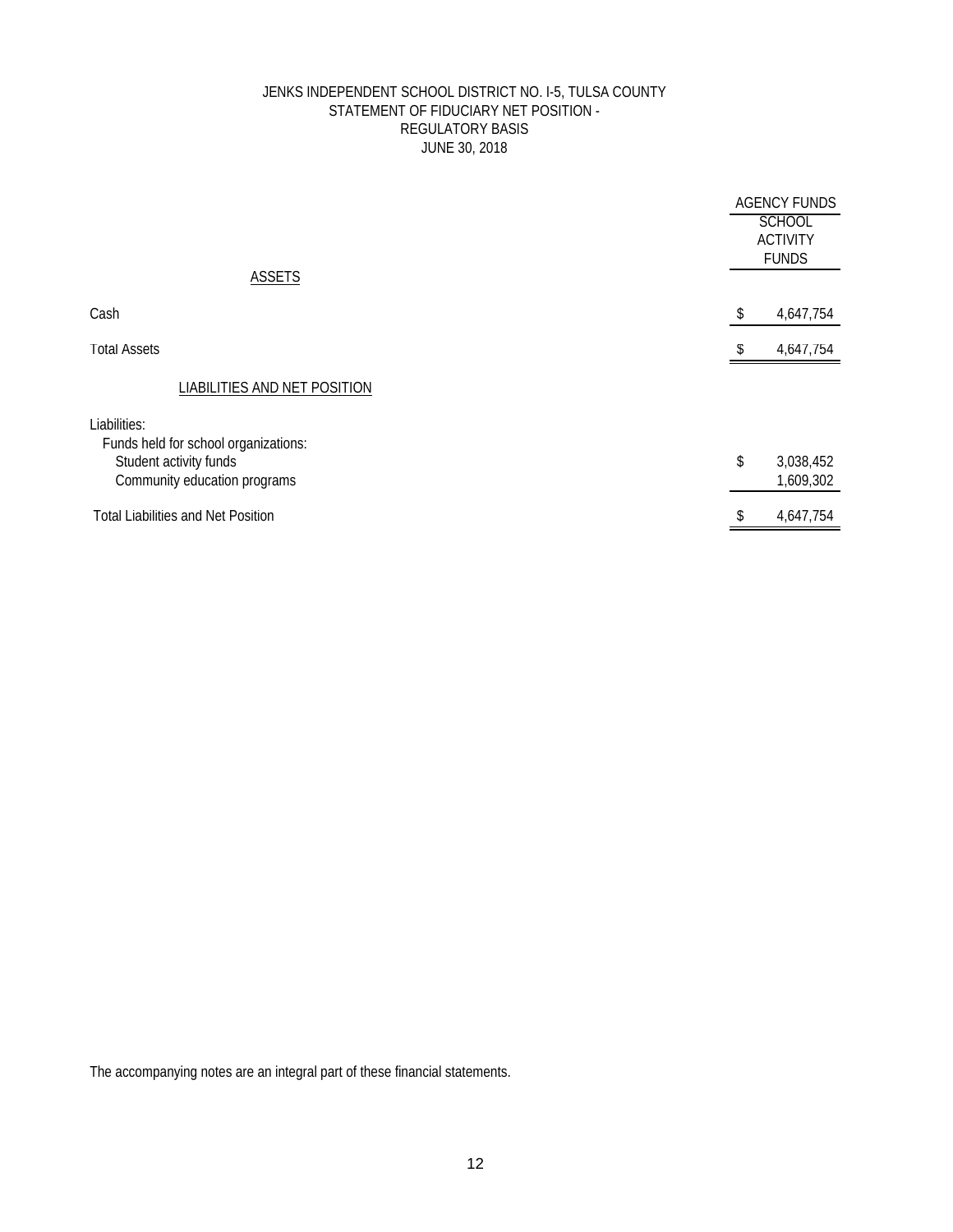## **1. SUMMARY OF SIGNIFICANT ACCOUNTING POLICIES**

The accompanying financial statements of the Jenks Public Schools Independent District, No. I-5 (the "District"), have been prepared in conformity with another comprehensive basis of accounting prescribed by the Oklahoma State Department of Education as authorized by Oklahoma Statutes. Accordingly, the accompanying financial statements are not intended to present financial positon and results of operations in conformity with the accounting principles generally accepted in the United States of America. The District's accounting policies are described in the following notes that are an integral part of the District's financial statements.

# A. Reporting Entity

The District is a corporate body for public purposes created under Title 70 of the Oklahoma Statutes and accordingly is a separate entity for operating and financial reporting purposes. The District is part of the public school system of Oklahoma under the general direction and control of the State Board of Education and is financially dependent on State of Oklahoma support. The general operating authority for the public school system is the Oklahoma School Code contained in Title 70, Oklahoma Statutes.

The governing body of the District is the Board of Education composed of five elected members. The appointed superintendent is the executive officer of the District. The Board, constituting an on-going entity, is the level of government, which has governance responsibilities over all activities, related to public elementary and secondary school education within the jurisdiction of the local independent school district. The District receives funding from local, state and federal government sources and must comply with the requirements of these funding source entities. However, the District is not included in any other governmental "reporting entity" as defined in Section 2100, Codification of Governmental Accounting and Financial Reporting Standards, since Board members are elected by the public and have decision making authority, the power to designate management, the responsibility to significantly influence operations and primary accountability for fiscal matters.

In evaluating how to define the District, for financial reporting purposes, management has considered all potential component units. The decision to include a potential component unit in the reporting entity was made by applying the criteria established by the Governmental Accounting Standards Board (GASB). The basic – but not the only – criterion for including a potential component unit within the reporting entity is the governing body's ability to exercise oversight responsibility. The most significant manifestation of this ability is financial interdependency. Other manifestations of the ability to exercise oversight responsibility include, but are not limited to, the selection of governing authority, the designation of management, the ability to significantly influence operations and accountability for fiscal matters. A second criterion used in evaluating potential component units is the scope of public service. Application of this criterion involves considering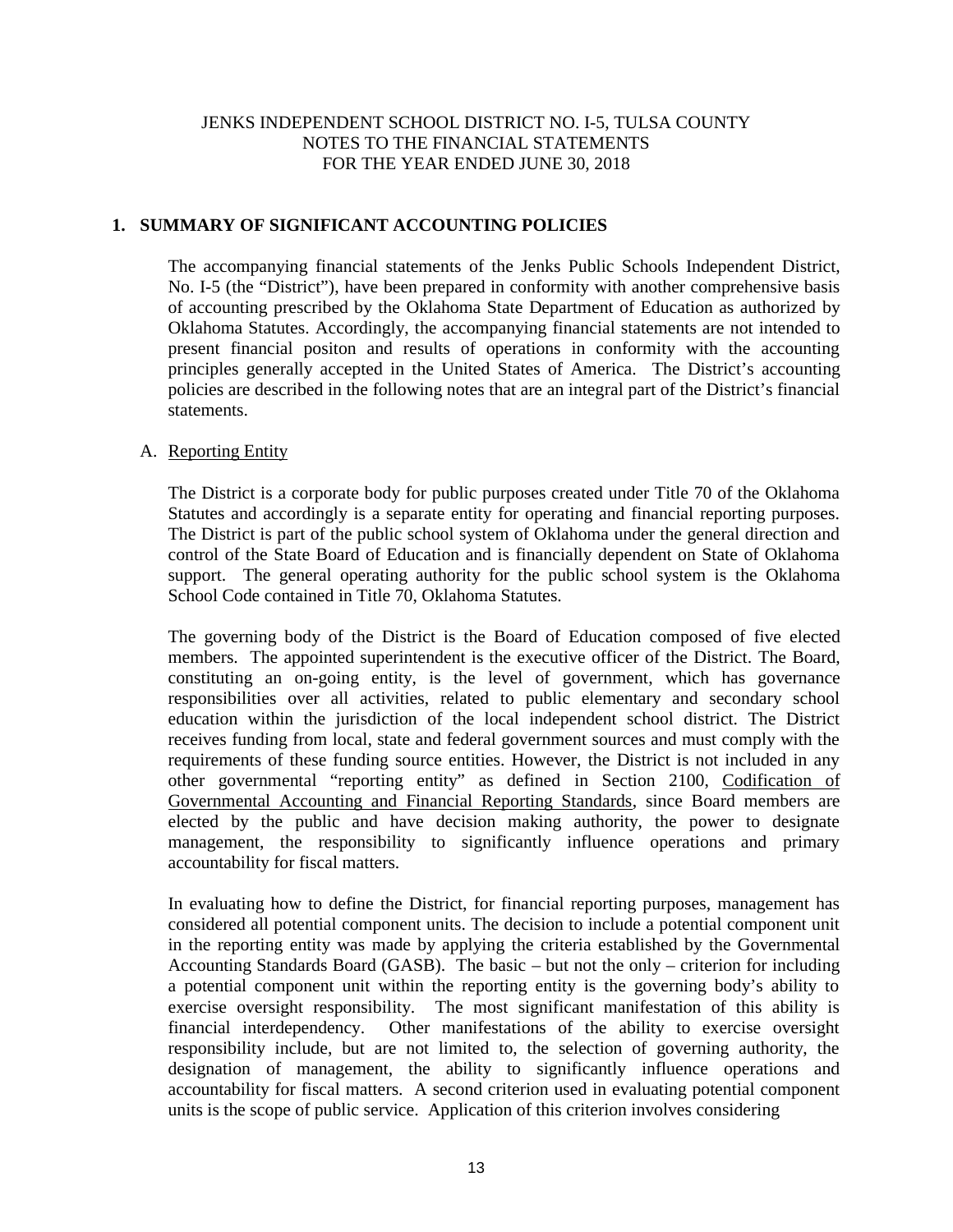# **1. SUMMARY OF SIGNIFICANT ACCOUNTING POLICIES** – cont'd

# A. Reporting Entity – cont'd

whether the activity benefits the District and/or its citizens, or whether the activity is conducted within the geographic boundaries of the District and is generally available to its patrons. A third criterion used to evaluate potential component units for inclusion or exclusion from the reporting entity is the existence of special financing relationships, regardless of whether the District is able to exercise oversight responsibilities. Based upon the application of these criteria, there are no potential component units included in the District's reporting entity.

## B. Measurement Focus

The government-wide financial statements (i.e., the statement of net position and the statement of activities) report information on all of the non-fiduciary activities of the primary government. Governmental activities are normally supported by taxes and intergovernmental revenues.

The statement of net position reports the District's financial and capital resources. Liabilities are segregated between current (due within one year) and long-term.

The statement of activities demonstrates the degree to which the direct expenses of a given functions or segments are offset by program revenues. Direct expenses are those that are clearly identifiable with a specific function. Program revenues include 1) tuition or fees paid by students or citizens of the District and 2) grants and contributions that are restricted to meeting the operational or capital requirements of a particular function. Taxes and other items, including state aid, that are not properly included among program revenues are reported as general revenues.

Funds are classified into three categories: Governmental, proprietary and fiduciary. Each category, in turn, is divided into separate "fund types."

## **Governmental Fund Types**

Governmental funds are used to account for all or most of a government's general activities, including the collection and disbursement of earmarked monies (special revenue funds), the acquisition or construction of general fixed assets (capital projects funds), and the servicing of general long-term debt (debt service funds).

General Fund – The general fund is used to account for all financial transactions except those required to be accounted for in another fund. Major revenue sources include state and local property taxes and state funding under the Foundation and Incentive Aid Program.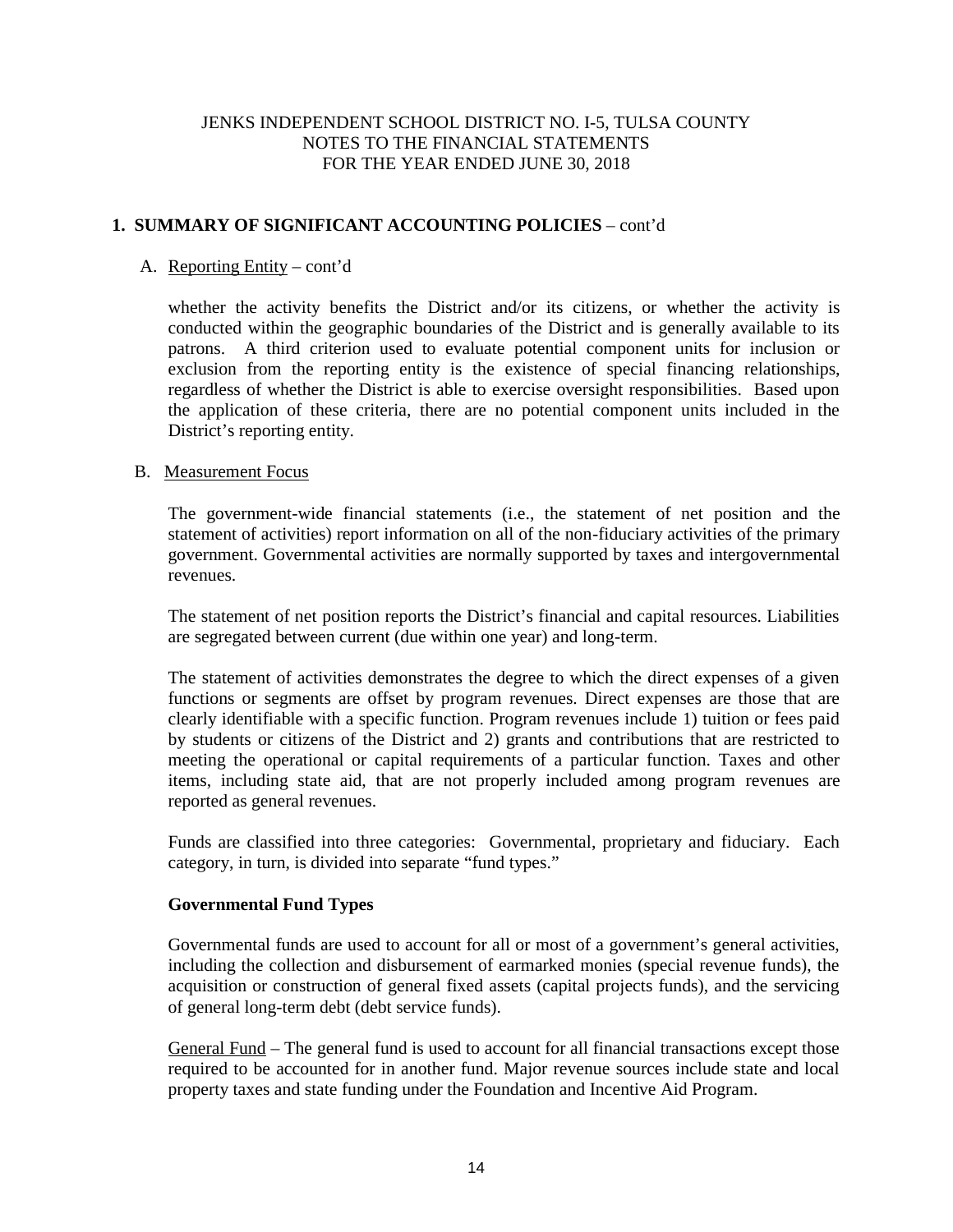# **1. SUMMARY OF SIGNIFICANT ACCOUNTING POLICIES** – cont'd

## B. Measurement Focus - cont'd

Expenditures include all costs associated with the daily operations of the schools except for programs funded for building repairs and maintenance, school construction and debt service on bonds and other long-term debt. The general fund includes federal and state restricted monies that must be expended for specific programs.

Special Revenue Funds – Special revenue funds include the District's building and co-op funds. For statutory reporting purposes, the child nutrition fund is classified as a special revenue fund in the other supplementary information, but is otherwise defined as a proprietary fund type.

Building Fund – The building fund consists mainly of monies derived from property taxes levied for the purpose of erecting, remodeling, repairing, or maintaining school buildings and for purchasing furniture, equipment and computer software to be used on or for school district property, for paying energy and utility costs, for purchasing telecommunications services, for paying fire and casualty insurance premiums for school facilities, for purchasing security systems, and for paying salaries of security personnel.

Co-op Fund - The co-op fund is established when the boards of education of two or more school districts enter into cooperative agreements and maintain joint programs. The revenues necessary to operate a cooperative program can come from federal, state, or local sources, including the individual contributions of participating school districts. The expenditures for this fund would consist of those necessary to operate and maintain the joint programs.

Debt Service Fund – The debt service fund is the District's sinking fund and is used to account for the accumulation of financial resources for the payment of general long-term (including judgments) debt principal, interest and related costs. The primary revenue sources are local property taxes levied specifically for debt service and interest earnings from temporary investments.

Capital Projects Fund – The capital projects fund is the District's bond funds and are used to account for the proceeds of bond sales to be used exclusively for acquiring school sites, constructing and equipping new school facilities, renovating existing facilities and acquiring transportation equipment.

## **Proprietary Fund Types**

Proprietary funds are used to account for "business-type" activities similar to those found in the private sector, where the determination of net income is necessary or useful to sound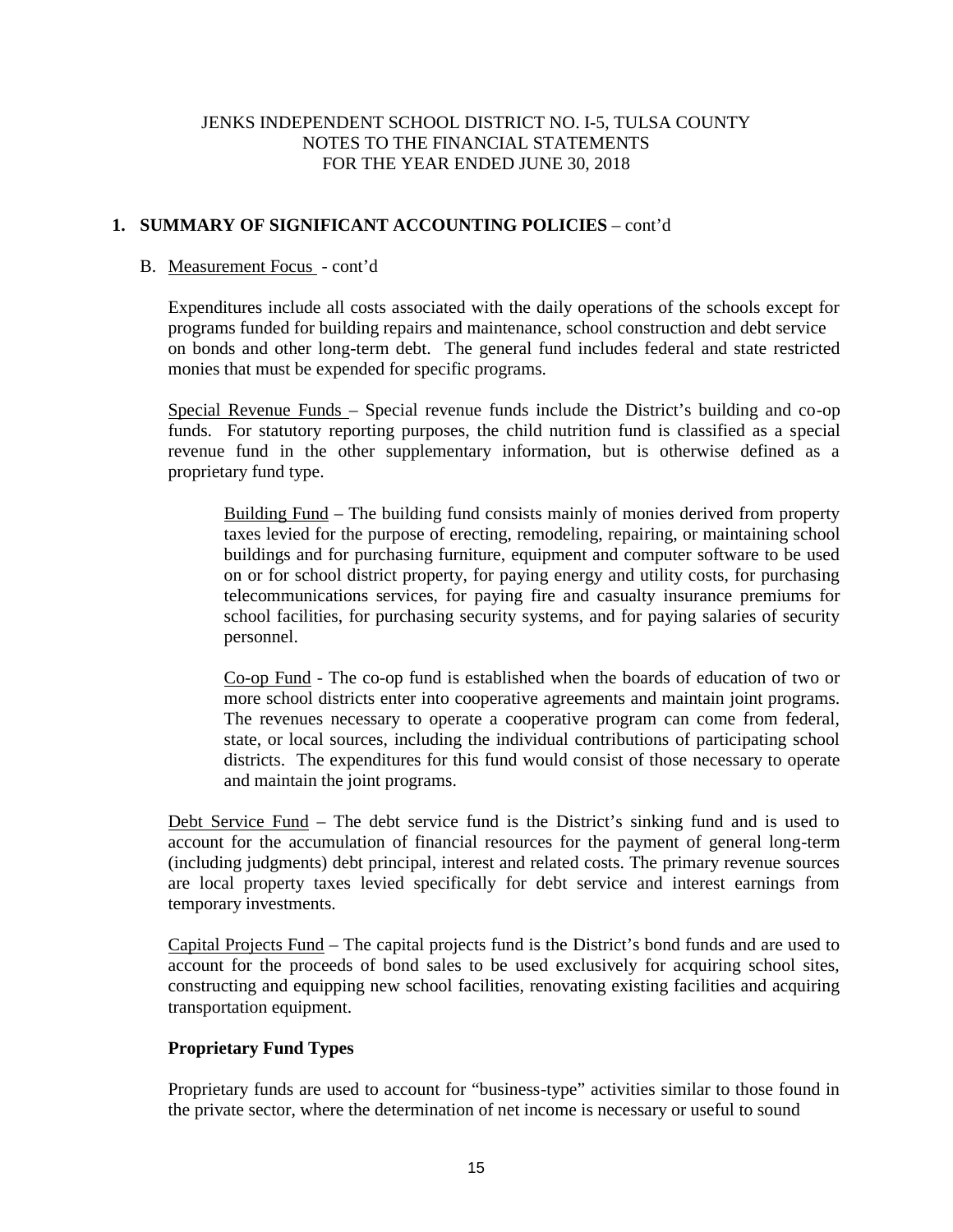# **1. SUMMARY OF SIGNIFICANT ACCOUNTING POLICIES** – cont'd

## B. Measurement Focus - cont'd

financial administration. Goods or services from such activities can be provided either to outside parties or to other departments or agencies primarily within the District. The District maintained the child nutrition fund as a proprietary fund in the 2016-17 fiscal year, but classified the child nutrition fund as a special revenue fund in the other supplementary information for statutory reporting purposes.

Child Nutrition Fund -The child nutrition fund consists of monies derived from federal and state financial assistance and food sales. This fund is used to account for the various nutrition programs provided to students.

## **Fiduciary Fund Types**

Fiduciary funds are used to account for assets held on behalf of outside parties, including other governments, or on behalf of other funds within the District. The terms "non expendable" and "expendable" refer to whether or not the District is under an obligation to maintain the trust principal. Agency funds generally are used to account for assets that the District holds on behalf of others as their agent and do not involve measurement of results of operation.

Expendable Trust Funds – Expendable trust funds include the gifts and endowments fund, medical insurance fund, arbitrage fund, workers compensation fund and the sick leave liability fund.

PTAG Gifts and Endowments Fund and M. Green Endowment Fund – These funds receive their assets by way of philanthropic foundations, individuals, or private organizations for which no repayment or special service to the contributor is expected. This fund is used to promote the general welfare of the District.

Medical Insurance Fund – The medical insurance fund accounts for revenues and expenditures for all types of self-funded medical insurance coverage.

Arbitrage Fund – The arbitrage fund is used to accumulate the earnings of certain bond issues to which the Internal Revenue Service arbitrage rules apply. These funds will either be retained or transferred to the Internal Revenue Service, depending on future financial events and computations.

Workers Compensation Fund – The workers compensation fund accounts for revenues and expenditures for workers compensation claims.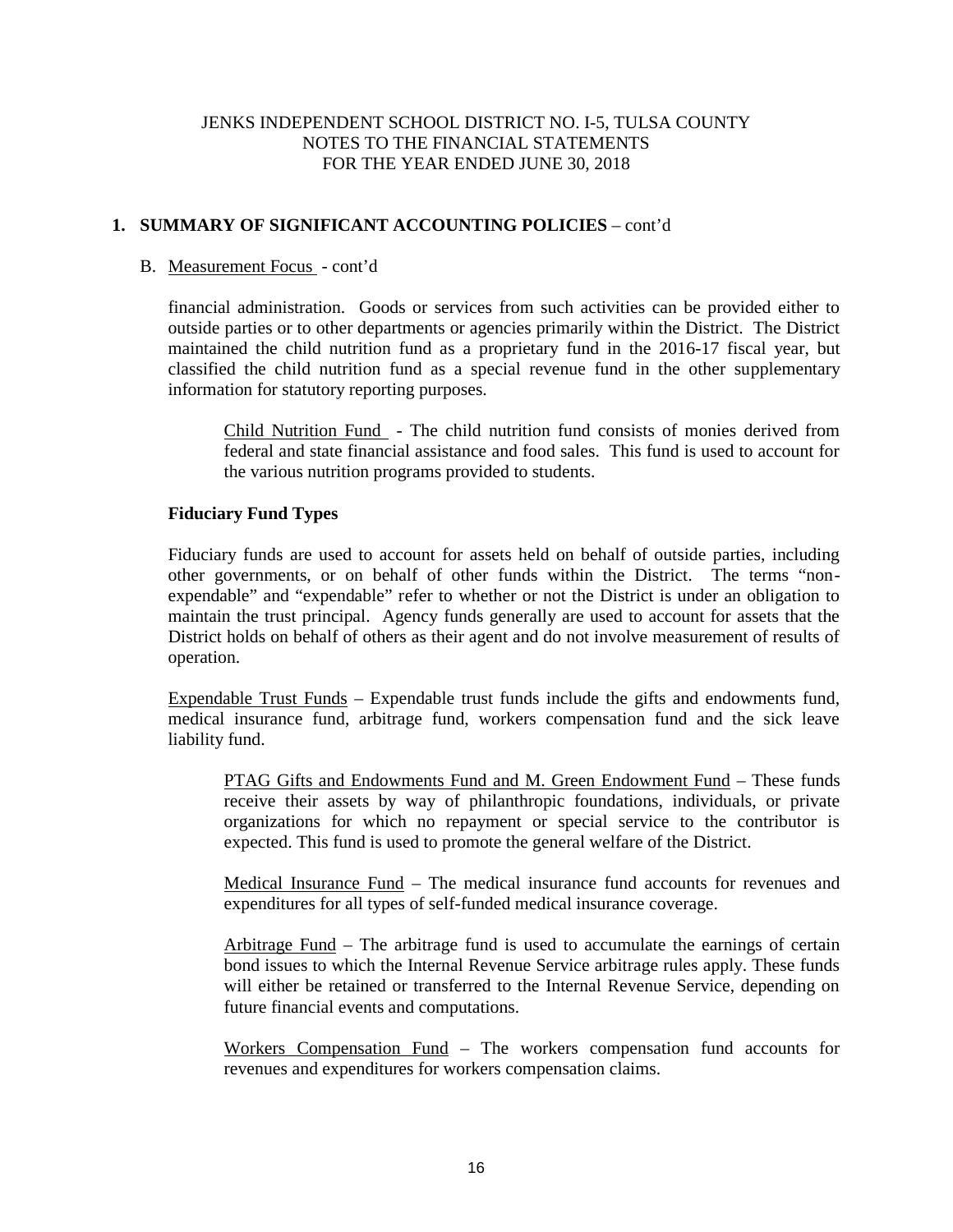# **1. SUMMARY OF SIGNIFICANT ACCOUNTING POLICIES** – cont'd

# B. Measurement Focus - cont'd

Insurance Recovery Fund – The insurance recovery fund is established to account for receipts and expenditures for all types of insurance coverage and major reimbursements and reserves for property.

Agency Fund – The agency fund is the school activities fund and community education, which is used to account for monies collected principally through the fundraising efforts of students and District-sponsored groups. The administration is responsible, under the The administration is responsible, under the authority of the Board, for collecting, disbursing and accounting for these activity funds.

## **Memorandum Only - Total Column**

The total column on the combined financial statements – regulatory basis is captioned "memorandum only" to indicate that it is presented only to facilitate financial analysis. Data in this column does not present financial position or results of operations in conformity with accounting principles generally accepted in the United States. Neither is such data comparable to a consolidation. Interfund eliminations have not been made in the aggregation of this data.

## C. Basis of Accounting and Presentation

Basis of accounting refers to when revenues and expenditures are recognized in the accounts and reports in the financial statements. Basis of accounting relates to the timing of the measurements made, regardless of the measurement focus applied.

The District prepares its financial statements in a presentation format that is, in substance, the format established by GASB Statement No. 34, *Basic Financial Statements – Management's Discussion and Analysis for State and Local Governments.* All presentations are shown by fund.

As to the basis of accounting, the basic financial statements are essentially prepared on the basis of cash receipts and disbursements modified as required by the regulations of the Oklahoma State Department of Education as follows:

- Encumbrances represented by purchase orders, contracts and other commitments for the expenditure of monies are recorded as expenditures when approved.
- Warrants payable are recorded as liabilities when issued.
- Investments are recorded as assets when purchased.
- Inventories of school supplies are recorded as expenditures and not assets.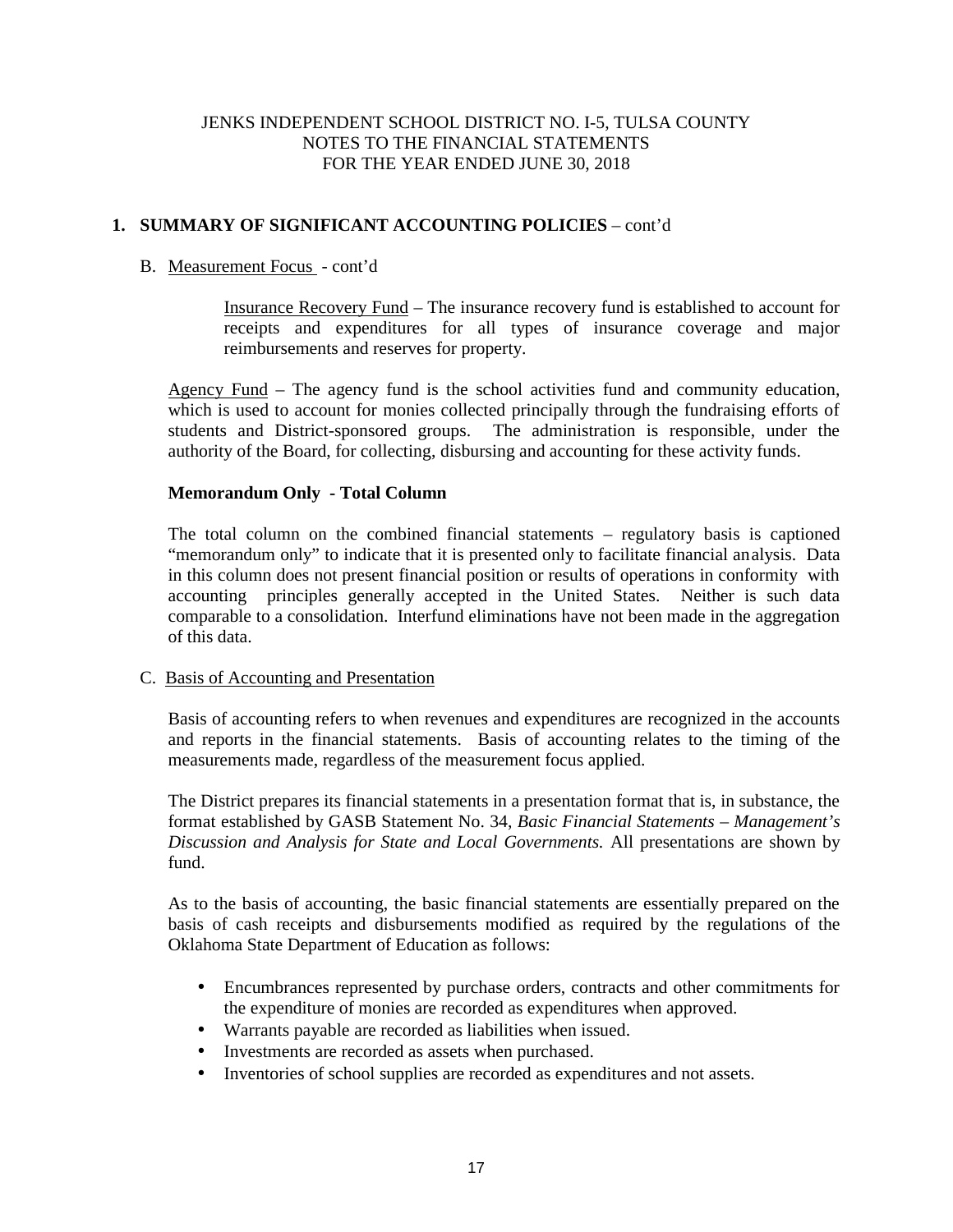# **1. SUMMARY OF SIGNIFICANT ACCOUNTING POLICIES** – cont'd

## C. Basis of Accounting and Presentation

- Capital assets reported in the governmental-wide statements are recorded when acquired and depreciated over their useful lives.
- Long-term debt reported in the government-wide statements are recorded when incurred.
- Compensated absences are recorded as an expenditure and liability when the obligation is paid.

This regulatory basis of accounting differs from accounting principles generally accepted in the United States of America, which require revenues to be recognized when they become available and measurable, or when they are earned, and expenditures or expenses to be recognized when the related liabilities are incurred for governmental fund types.

## D. Budgets and Budgetary Accounting

The District is required by state law to prepare an annual budget. A preliminary budget must be submitted to the Board of Education by December 31, for the fiscal year beginning the following July 1. If the preliminary budget requires an additional levy, the District must hold an election on the first Tuesday in February to approve the levy. If the preliminary budget does not require an additional levy, it becomes the legal budget. If an election is held and the taxes are approved, then the preliminary budget becomes the legal budget. If voters reject the additional taxes, the District must adopt a budget within the approved tax rate.

A budget is legally adopted by the Board of Education for all funds (with the exception of the trust and agency funds) that includes revenues and expenditures.

The District prepares its budget in accordance with the Oklahoma School District Budget Act. The District's final amended budget for the 2017-18 fiscal year was \$143,219,663.

Encumbrances represent commitments related to unperformed contracts for goods or services. Encumbrance accounting – under which purchase orders and other commitments of resources are recorded as expenditures of the applicable fund – is utilized in all governmental funds of the District. Unencumbered appropriations lapse at the end of each fiscal year. While the Debt Service Fund is a governmental fund, a comparison of budget to actual schedule is presented in the financial statements, although the board can exercise no control of the revenue sources for this fund (except interest earnings), and no control over its expenditures.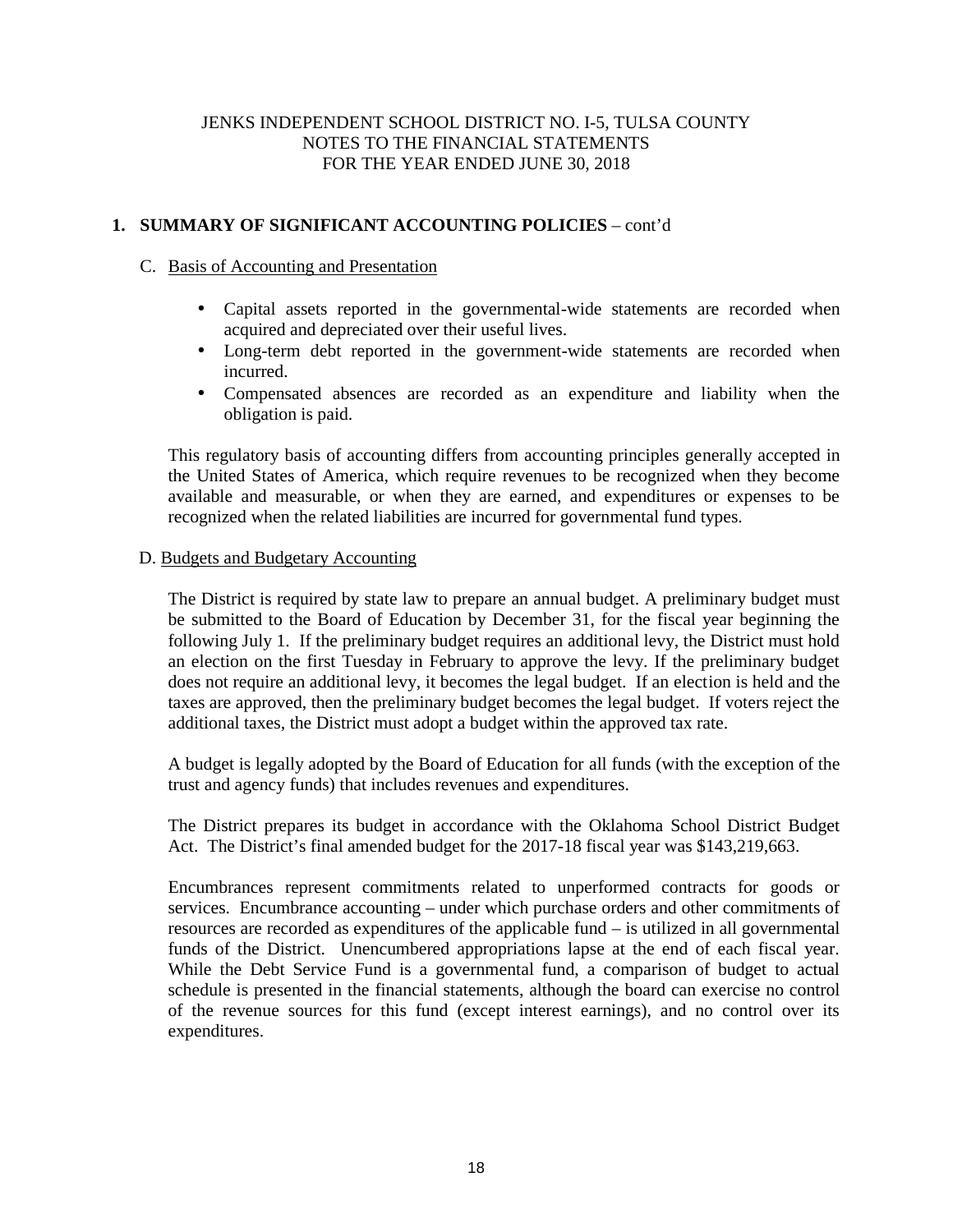# **1. SUMMARY OF SIGNIFICANT ACCOUNTING POLICIES** – cont'd

## E. Assets, Liabilities and Fund Equity

Cash and cash equivalents – The District considers all cash on hand, demand deposit accounts, and highly liquid investments, with an original maturity of three months or less when purchased, to be cash and cash equivalents.

Investments – The District considers investments of direct obligations of the United States government and agencies, certificates of deposits, savings accounts or savings certificates with maturities of greater than three months. All investments are recorded at cost, which approximates market value.

Inventories – The value of consumable inventories is not reported on the combined financial statements. At June 30, 2018, the District maintained \$302,967 of consumable inventories. This inventory is held in the District's main warehouse and child nutrition warehouse.

Capital Assets – The capital assets acquired prior to June 30, 2001 are valued at appraisal using standard or normal costing. Fixed assets acquired after June 30, 2001 are valued at historical (actual) cost.

Depreciation of all exhaustible capital assets is charged as an expense against their operations. Depreciation has been provided using the straight-line method over the following estimated useful lives:

|                               | Useful Life | Capitalization Threshold |  |
|-------------------------------|-------------|--------------------------|--|
| Buildings and structures      | 10-50       | \$2,500                  |  |
| Improvements                  | 10-50       | 2.500                    |  |
| Equipment                     | $5 - 40$    | 300                      |  |
| <b>Furniture and fixtures</b> | $5 - 10$    | 2.500                    |  |

The schedule below shows total fixed assets, and includes accumulated depreciation as a memorandum item for information.

The capital assets for the year ended June 30, 2018 are as follows:

|                             | Beginning<br><b>Balance</b> | Increases    | Decreases   | Ending<br>Balance |
|-----------------------------|-----------------------------|--------------|-------------|-------------------|
| Capital assets              | \$<br>318,635,503           | 72,983,463   | (1,358,546) | 390,260,420       |
| Less:<br>Accumulated Depr.  | (68, 250, 021)              | (12,317,663) | 1,358,546   | (79, 209, 138)    |
| <b>Total Capital Assets</b> | 250,385,482                 | 60,665,800   |             | 311,051,282       |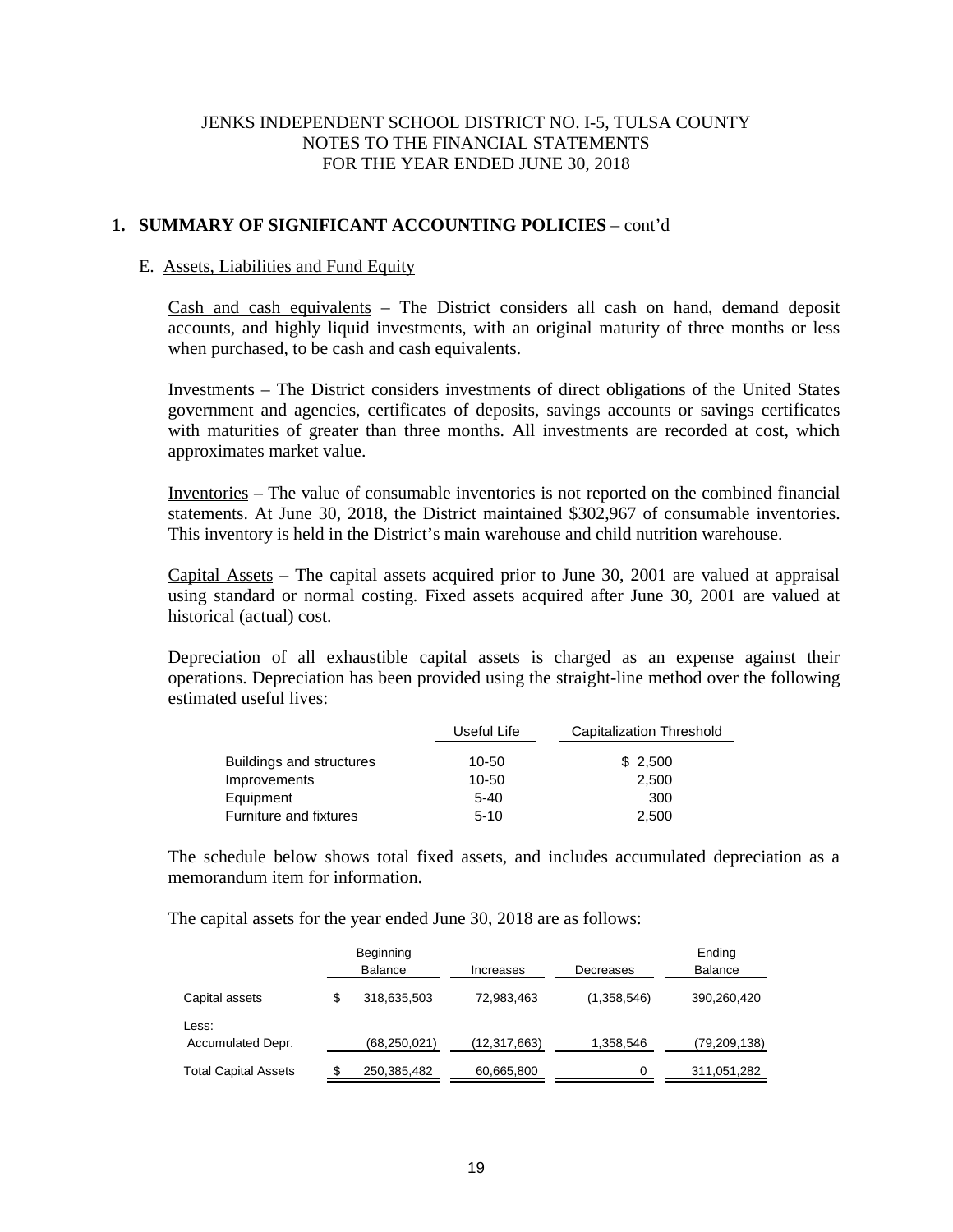# **1. SUMMARY OF SIGNIFICANT ACCOUNTING POLICIES** – cont'd

## E. Assets, Liabilities and Fund Equity – cont'd

Warrants Payable – Warrants are issued to meet the obligations for goods and services provided to the District. The District recognizes a liability for the amount of outstanding warrants that have yet to be redeemed by the District's treasurer.

Encumbrances – Encumbrances represent commitments related to purchase orders, contracts, other commitments for expenditures or resources, and goods or services received by the District for which a warrant has not been issued. An expenditure is recorded and a liability is recognized for outstanding encumbrances at year end in accordance with the regulatory basis of accounting. While the regulatory basis that is used for the Debt Service Fund approximates full accrual accounting, the accruals recorded are reported to meet regulatory requirements, as opposed to the requirements of generally accepted accounting principles.

Compensated Absences –The District's policies regarding accumulated unpaid leave applies only to unused vacation and accumulated sick leave and personal days for employees upon retirement only. The government-wide financial statements do not include any liability for any rights to receive vacation, sick leave, or other employee benefits. As of June 30, 2018, the amount estimated as employee leave liability was \$1,973,999.

Funds Held for School Organizations – Funds held for school organizations represent the funds received or collected from students or other cocurricular and extracurricular activities conducted in the District, control over which is exercised by the board of education. These funds are credited to the account maintained for the benefit of each particular activity within the school activity fund.

Long-Term Debt – Long-term debt is recognized as a liability of a governmental fund when due, or when resources have been accumulated in the debt service fund for payment early in the following year. For other long-term obligations, only that portion expected to be financed from expendable available financial resources is reported as a fund liability of a governmental fund. The remaining portion of such obligations is reported in the general long-term debt account group.

Fund Balance – In the fund financial statements, governmental funds report the hierarchy of fund balances. The hierarchy is based primarily on the degree of spending constraints placed upon use of resources for specific purposes versus availability of appropriation. An important distinction that is made in reporting fund balance is between amounts that are considered *nonspendable* (i.e., fund balance associated with assets that are not in spendable form, such as inventories or prepaid items, long-term portions of loans and notes receivable, or items that are legally required to be maintained intact (such as the corpus of a permanent fund)) and those that are *spendable* (such as fund balance associated with cash, investments or receivables).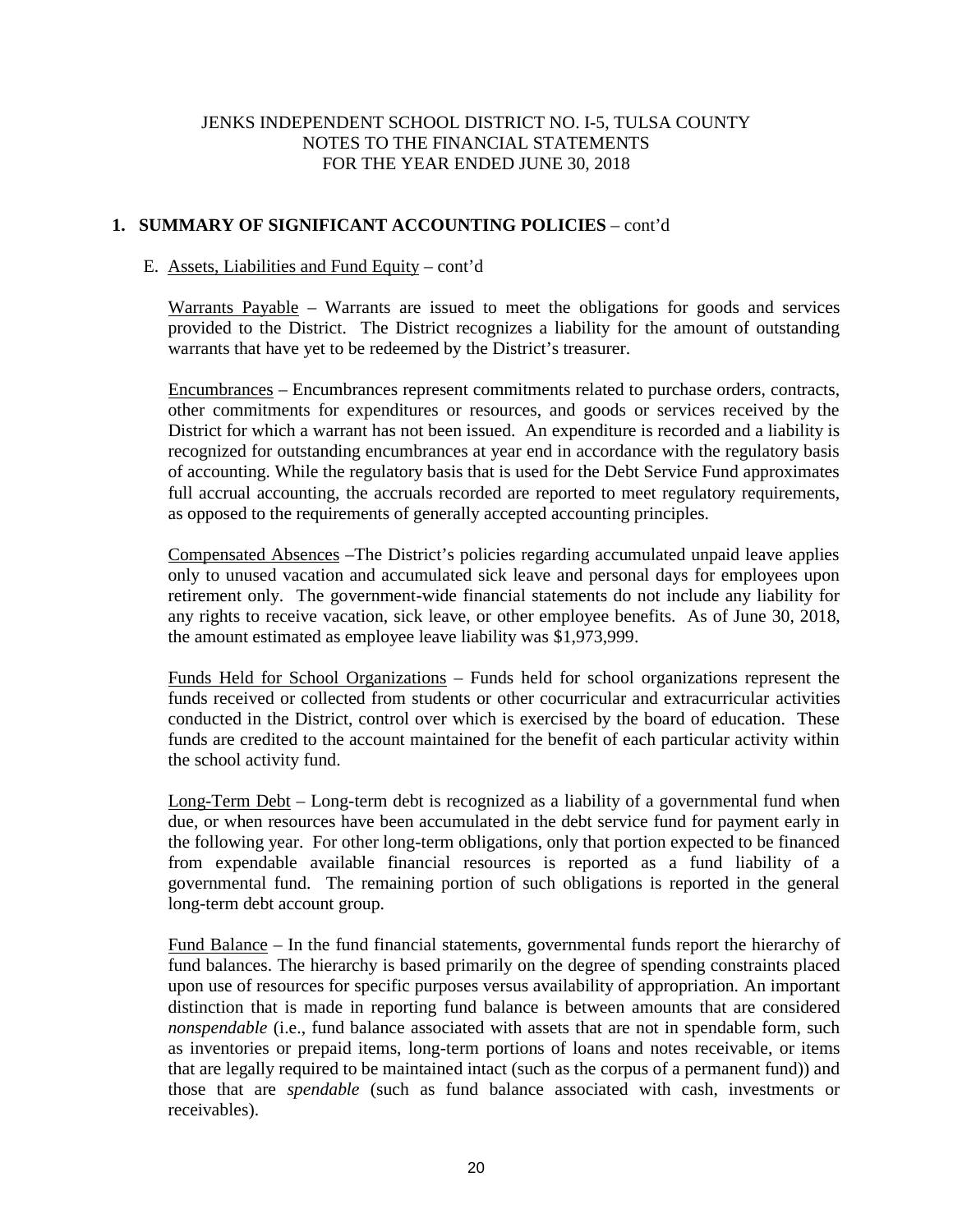## **1. SUMMARY OF SIGNIFICANT ACCOUNTING POLICIES** – cont'd

## E. Assets, Liabilities and Fund Equity – cont'd

Amounts in the spendable fund balance category are further classified as *restricted*, *committed*, *assigned* or *unassigned*, as appropriate.

*Restricted* fund balance represents amounts that are constrained either externally by creditors (such as debt covenants), grantors, contributors or laws or regulations of other governments; or by law, through constitutional provisions or enabling legislation.

*Committed* fund balance represents amounts that are useable only for specific purposes by formal action of the government's highest level of decision-making authority. Such amounts are not subject to legal enforceability (like restricted amounts), but cannot be used for any other purpose unless the government removes or changes the limitation by taking action similar to that which imposed the commitment.

*Assigned* fund balance represents amounts that are intended to be used for specific purposes, but are neither restricted nor committed. Intent is expressed by the governing body itself, or a subordinated high-level body or official who the governing body has delegated the authority to assign amounts to be used for specific purposes. Assigned fund balances include all remaining spendable amounts (except negative balances) that are reported in governmental funds other than the general fund, that are neither restricted nor committed, and amounts in the general fund that are intended to be used for specific purposes in accordance with the provisions of the standard.

*Unassigned* fund balance is the residual classification for the general fund. It represents the amounts that have not been assigned to other funds, and that have not been restricted, committed, or assigned to specific purposes within the general fund.

## F. Revenue and Expenditures

Local Revenues – Revenue from local sources is the money generated from within the boundaries of the District and available to the District for its use. The District is authorized by state law to levy property taxes which consist of ad valorem taxes on real and personal property within the District. These property taxes are distributed to the District's general, building and sinking funds based on the levies approved for each fund. The County Assessor, upon receipt of the certification of tax levies from the county excise board, extends the tax levies on the tax rolls for submission to the county treasurer prior to October 1. The county treasurer must commence tax collection within fifteen days of receipt of the tax rolls. The first half of taxes is due prior to January 1. The second half is due prior to April 1. If the first payment is not made in a timely manner, the entire tax becomes due and payable on January 2. Second half taxes become delinquent on April 1, of the year following the year of assessment. If not paid by the following October 1, the property is offered for sale for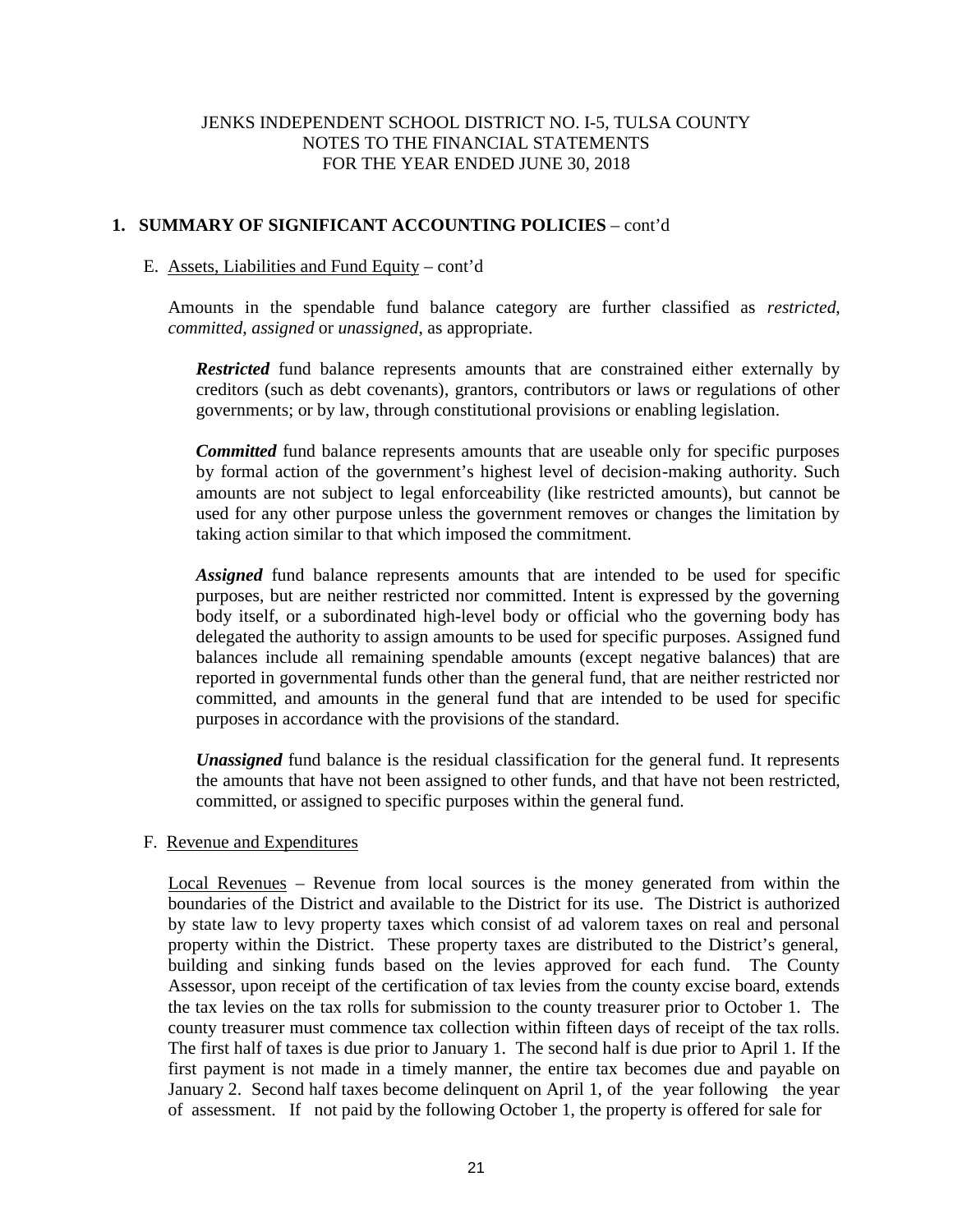# **1. SUMMARY OF SIGNIFICANT ACCOUNTING POLICIES** – cont'd

## F. Revenue and Expenditures – cont'd

the amount of taxes due. The owner has two years to redeem the property by paying the taxes and penalty owed. If at the end of two years the owner has not done so, the purchaser is issued a deed to the property. Other local sources of revenues include tuition, fees, rentals, disposals, commissions and reimbursements.

Intermediate Revenues - Revenue from intermediate sources is the amount of money from funds collected by an intermediate administrative unit, or a political subdivision between the District and the state, and distributed to Districts in amounts that differ in proportion to those which are collected within such systems.

State Revenues – Revenues from state sources for current operations are primarily governed by the state aid formula under the provisions of Article XVIII, Title 70, Oklahoma Statutes. The State Board of Education administers the allocation of state aid funds to school districts based on information accumulated from the Districts.

After review and verification of reports and supporting documentation, the State Department of Education may adjust subsequent fiscal period allocations of money for prior year errors disclosed by review. Normally, such adjustments are treated as reductions from or additions to the revenue of the year when the adjustment is made.

The District receives revenue from the state to administer certain categorical educational programs. State Board of Education rules require that revenue earmarked for these programs be expended only for the program for which the money is provided and require that the money not expended as of the close of the fiscal year be carried forward into the following year to be expended for the same categorical programs. The State Department of Education requires that categorical educational program revenues be accounted for in the general fund.

Federal Revenues – Federal revenues consist of revenues from the federal government in the form of operating grants or entitlements. An operating grant is a contribution to be used for a specific purpose, activity or facility. A grant may be received either directly from the federal government or indirectly as a passthrough from another government, such as the state. Entitlement is the amount of payment to which the District is entitled pursuant to an allocation formula contained in applicable statutes. The majority of the federal revenues received by the District are apportioned to the general fund. The District maintains a separate child nutrition fund and the federal revenues received for the child nutrition programs are apportioned there.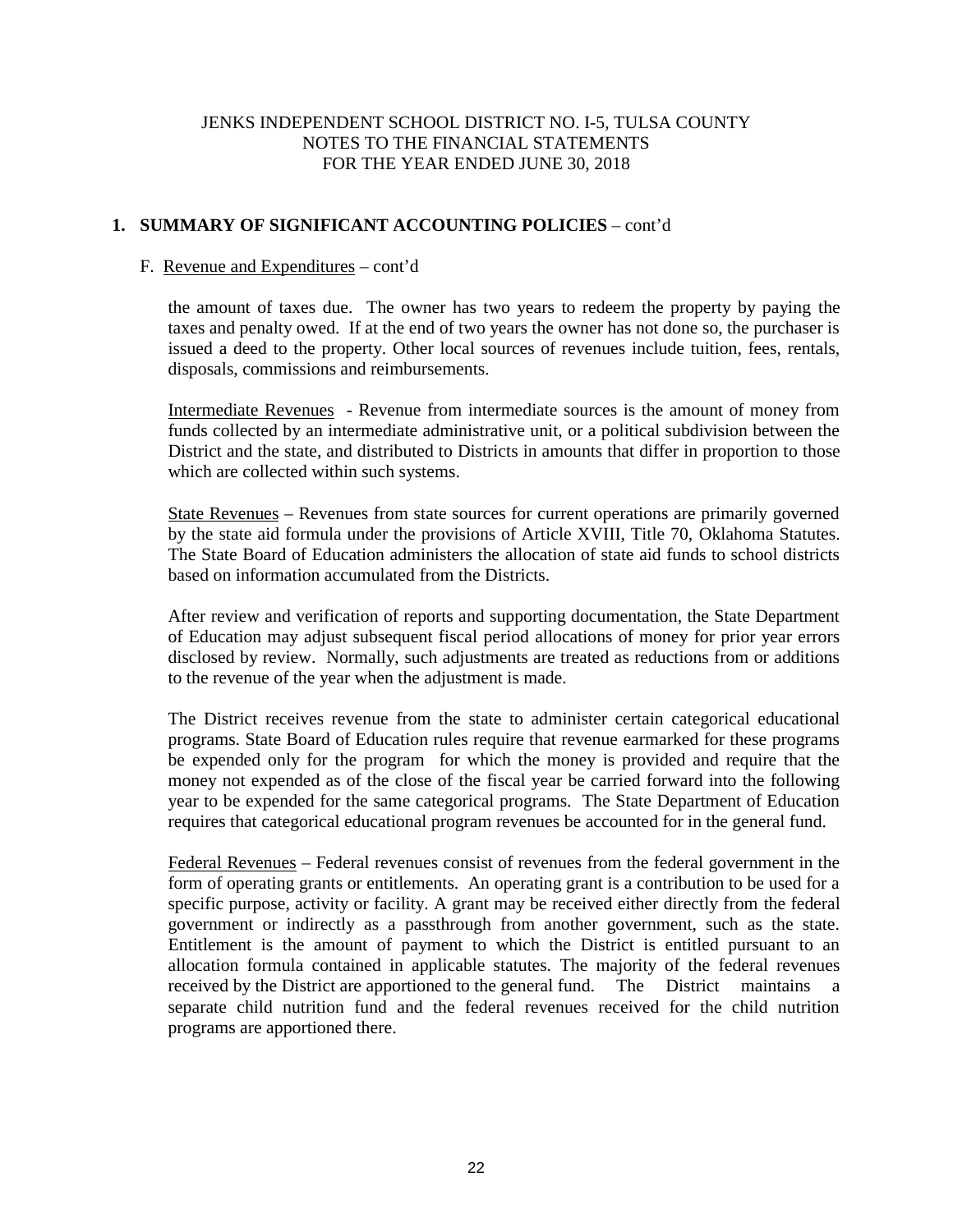# **1. SUMMARY OF SIGNIFICANT ACCOUNTING POLICIES** – cont'd

## F. Revenue and Expenditures – cont'd

Non-Monetary Transactions – The District receives commodities form the U.S. Department of Agriculture. The value of these commodities has been included in the Schedule of Expenditures of Federal Awards; however, they have not been included in the financial statements as either revenue or expense since they are not reported under the regulatory basis of accounting.

Interest Earnings – Represent compensation for the use of financial sources over a period of time.

Non-Revenue Receipts – Non-revenue receipts represent receipts deposited into a fund that are not new revenues to the District, but the return of assets.

Instruction Expenditures – Instruction expenditures include the activities dealing directly with the interaction between teachers and students. Teaching may be provided for students in a school classroom, in another location, such as a home or hospital, and in other learning situations, such as those involving cocurricular activities. It may also be provided through some other approved medium, such as television, radio, telephone and correspondence. Included here are the activities of teacher assistants of any type (clerks, graders, teaching machines, etc.) which assist in the instructional process. The activities of tutors, translators and interpreters would be recorded here. Department chairpersons who teach for any portion of time are included here. Tuition/transfer fees paid to other LEAs would be included here.

Support Services Expenditures – Support services expenditures provide administrative, technical (such as guidance and health) and logistical support to facilitate and enhance instruction. These services exist as adjuncts for fulfilling the objectives of instruction, community services and enterprise programs, rather than as entities within themselves.

Operation of Non-Instructional Services Expenditures – Activities concerned with providing non-instructional services to students, staff or the community.

Facilities Acquisition and Construction Services Expenditures – Consists of activities involved with the acquisition of land and buildings; remodeling buildings; the construction of buildings and additions to buildings; initial installation or extension of service systems and other built-in equipment; and improvements to sites.

Other Outlays Expenditures – A number of outlays of governmental funds are not properly classified as expenditures, but still require budgetary or accounting control. These are classified as Other Outlays. These include debt service payments (principal and interest).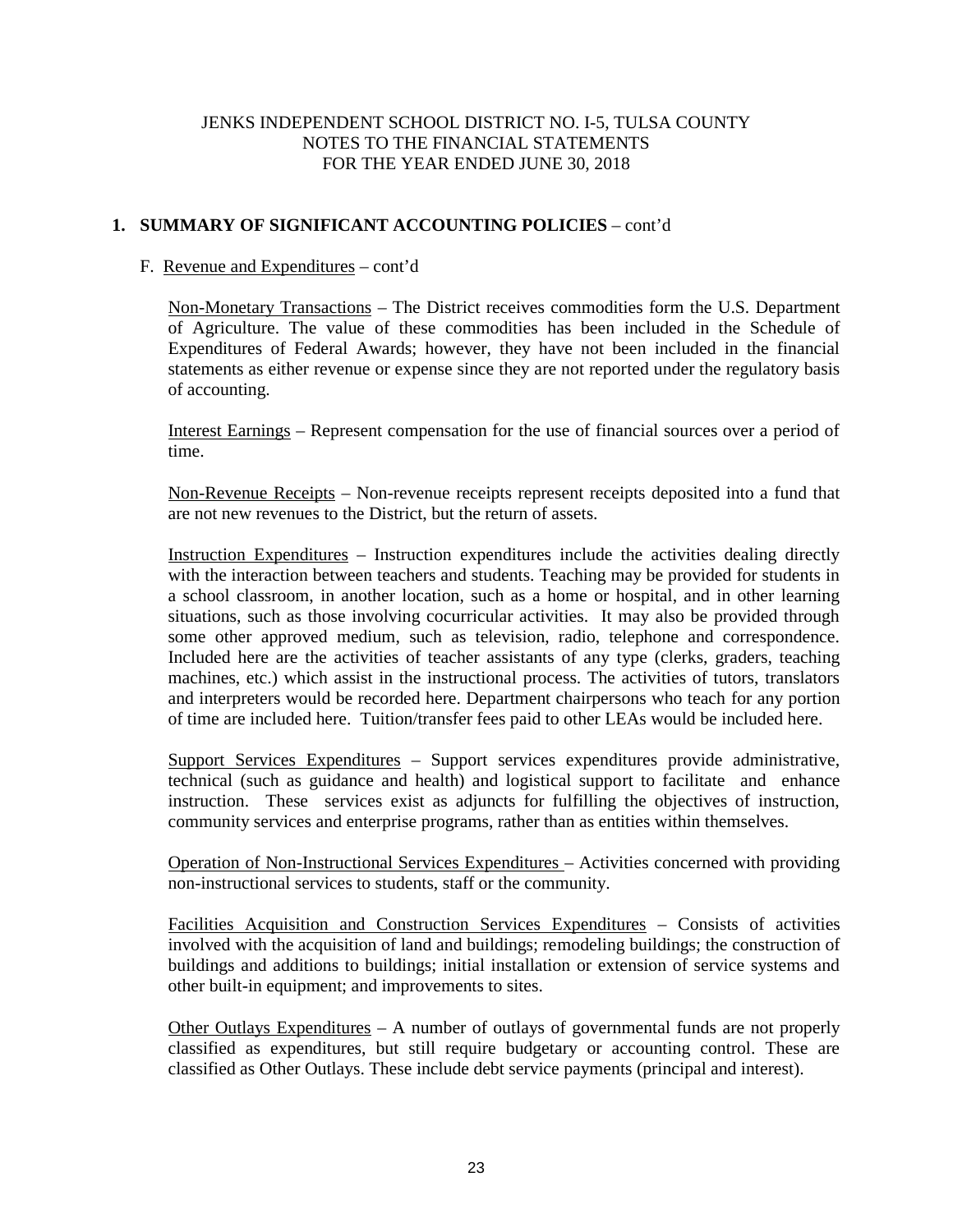# **1. SUMMARY OF SIGNIFICANT ACCOUNTING POLICIES** – cont'd

## F. Revenue and Expenditures – cont'd

Other Uses Expenditures – This includes scholarships provided by private gifts and endowments; student aid and staff awards supported by outside revenue sources (i.e., foundations). Also, expenditures for self-funded employee benefit programs administered either by the District or a third party administrator.

Repayment Expenditures – Repayment expenditures represent checks/warrants issued to outside agencies for refund or restricted revenue previously received for overpayment, non qualified expenditures and other refunds to be repaid from District funds.

Interfund Transactions – Quasi-external transactions are accounted for as revenues, expenditures or expenses. Transactions that constitute reimbursements to a fund or expenditures/expenses initially made from it that are properly applicable to another fund, are recorded as expenditures/expenses in the fund that is reimbursed.

All other interfund transactions, except quasi-external transactions and reimbursements, are reported as transfers. Nonrecurring or nonroutine permanent transfers of equity are reported as residual equity transfers. All other interfund transfers are reported as operating transfers.

# **2. CASH AND INVESTMENTS**

*Custodial Credit Risk* – Custodial credit risk is the risk that in the event of a bank failure, the District's deposits may not be returned to the District. The District's cash deposits and investments at June 30, 2018, were \$70,048,907, at financial institutions, and were completely insured or collateralized by federal depository insurance, direct obligations of the U.S. Government, or securities held by the District or by its agent in the District's name.

*Investment Interest Rate Risk* – Interest rate risk is the risk that changes in interest rates will adversely affect the fair market value of an investment. Due to the required liquidity for those investments, these funds have no defined maturity dates. The District does not have a formal policy that limits investment maturities as a means of managing its exposure to fair value losses from increasing interest rates.

*Investment Credit risk* – Credit risk is the risk that the issuer or other counterparty to an investment will not fulfill its obligations. The District does not have a formal policy limiting its investment choices, other than the limitation of state law as follows:

 Direct obligations of the U.S. Government, its agencies and instrument to which the full faith and credit of the U.S. Government is pledged, or obligations to the payment of which the full faith and credit of the State is pledged.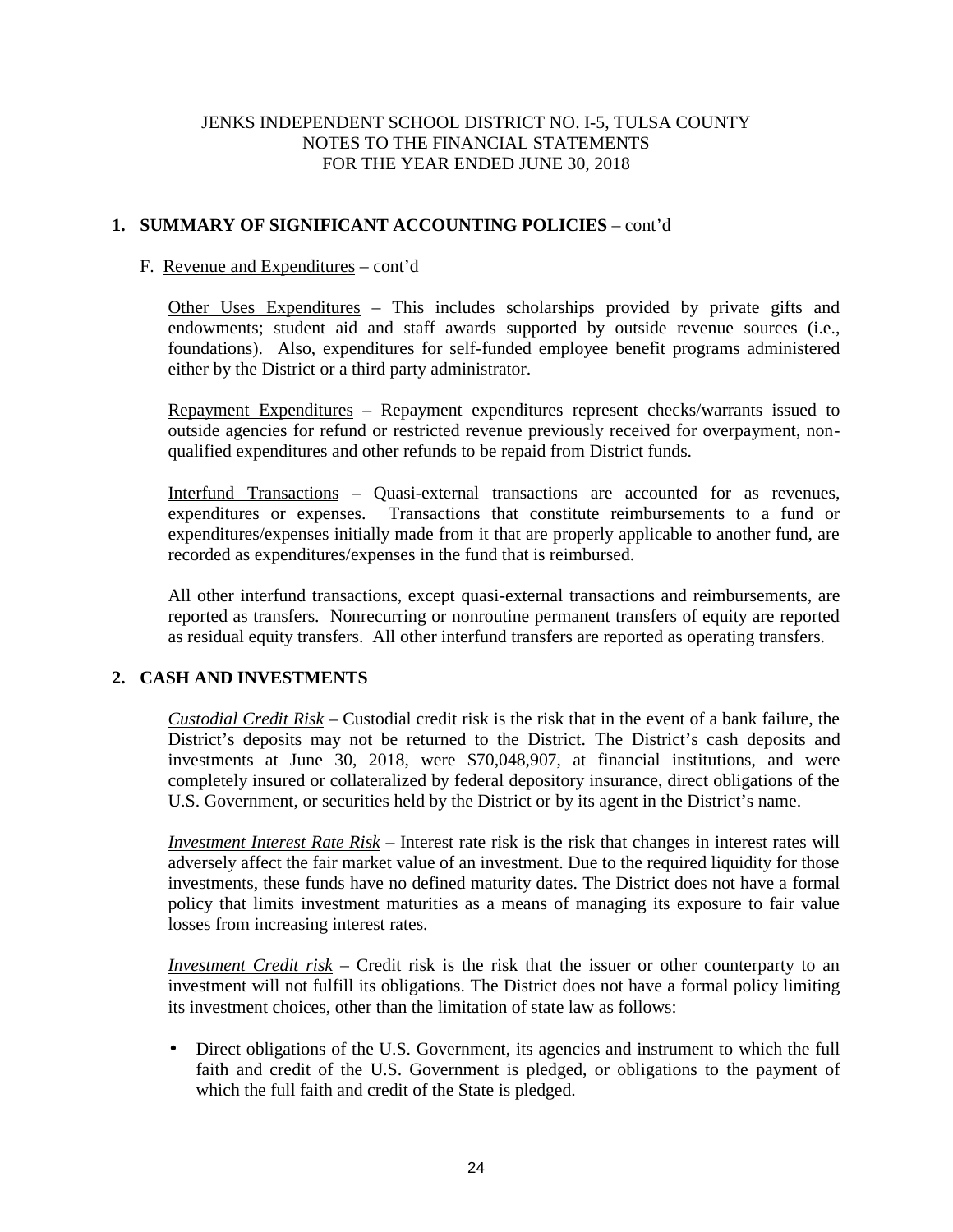# **2. CASH AND INVESTMENTS** – cont'd

- Certificates of deposit or savings accounts that are either insured or secured with acceptable collateral with in-state financial institutions, and fully insured certificates of deposit or savings accounts in out-of-state financial institutions.
- With certain limitation, negotiable certificates of deposit, prime bankers acceptances, prime commercial paper and repurchase agreements with certain limitations.
- County, municipal or school district tax supported debt obligations, bond or revenue anticipation notes, money judgments, or bond or revenue anticipation notes of public trusts whose beneficiary is a county, municipality or school district.
- Notes or bonds secured by mortgage or trust deed insured by the Federal Housing Administrator and debentures issued by the Federal Housing Administrator, and in obligations of the National Mortgage Association.
- Money market funds regulated by the SEC and in which investments consist of the investments mentioned in the previous bullet items.

*Concentration of Investment Credit Risk* – The District places no limit on the amount it may invest in any one issuer.

# **3. INTERFUND RECEIVABLES AND PAYABLES**

There were no interfund receivables or payables at June 30, 2018.

## **4**. **GENERAL LONG-TERM DEBT**

State statutes prohibit the District from becoming indebted in an amount exceeding the revenue to be received for any fiscal year without approval by the District's voters. Bond issues have been approved by the voters and issued by the District for various capital improvements. These bonds are required to be fully paid serially within 25 years of the date of issue.

General long-term debt of the District consists of building bonds payable and transportation bonds payable. Debt service requirements for bonds and judgments are payable solely from the fund balance and the future revenues of the debt service fund.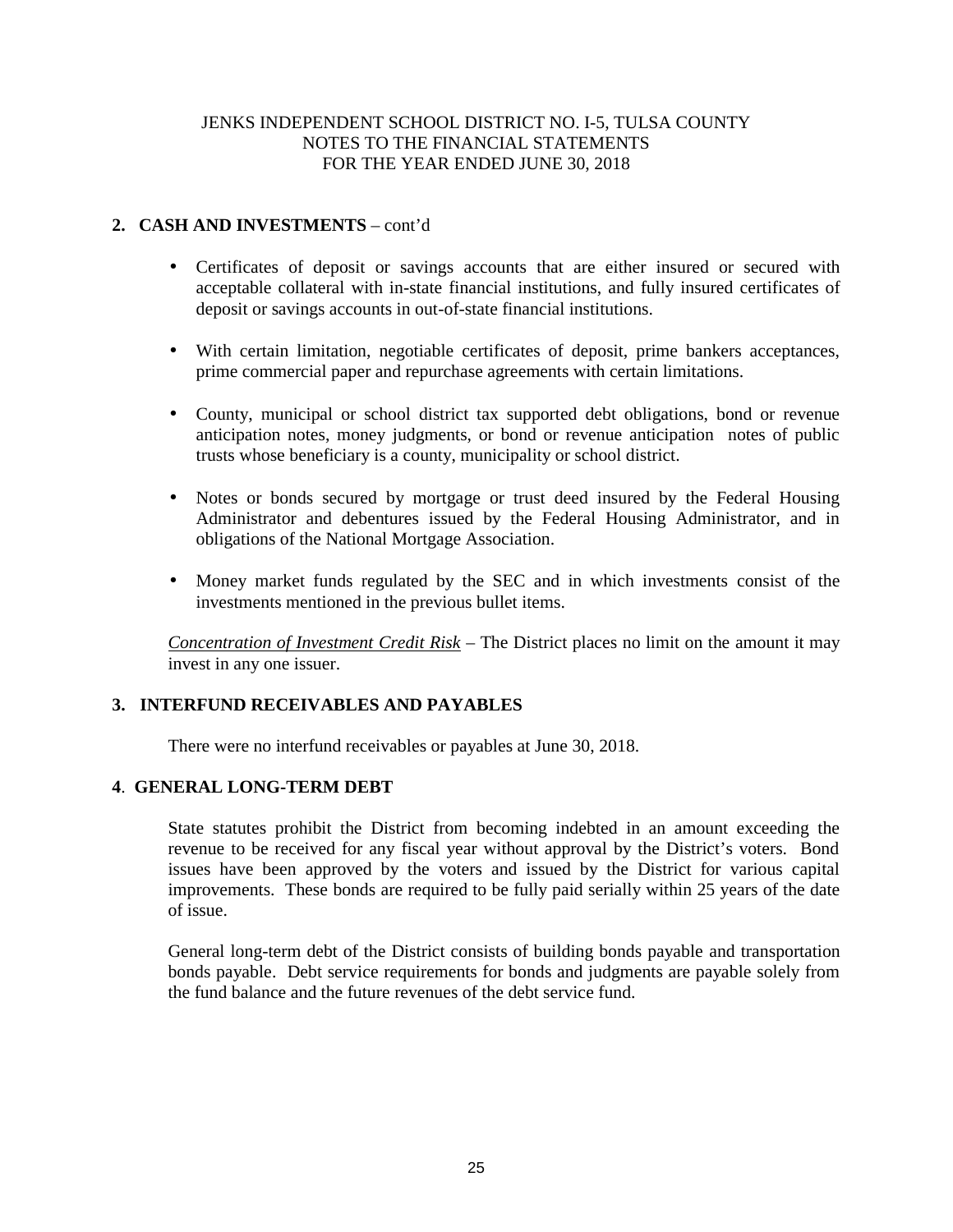# **4. GENERAL LONG-TERM DEBT** – cont'd

The following is a summary of the long-term debt transactions of the District for the year ended June 30, 2018:

|                        | <b>Bonds</b>   | Capital    |              |
|------------------------|----------------|------------|--------------|
|                        | Payable        | Leases     | Total        |
| Balance, July 1, 2017  | \$85,850,000   | 734,220    | 86,584,220   |
| <b>Additions</b>       | 28,530,000     | 0          | 28,530,000   |
| <b>Retirements</b>     | (24, 310, 000) | (734, 220) | (25,044,220) |
| Balance, June 30, 2018 | 90,070,000     | 0          | 90,070,000   |

A brief description of the outstanding long-term debt at June 30, 2018, is set forth below: Amount

|                                                                                                                                                                                             | Outstanding     |
|---------------------------------------------------------------------------------------------------------------------------------------------------------------------------------------------|-----------------|
| <b>General Obligation Bonds:</b>                                                                                                                                                            |                 |
| Combined Purpose Bonds, Series 2014, original issue<br>\$25,000,000, interest rate of 2.00%, due in<br>annual installments of \$6,250,000, final<br>payment of \$6,250,000 due 6-01-19      | \$<br>6,250,000 |
| Combined Purpose Bonds, Series 2015, original issue<br>\$23,680,000, interest rate of 2.00%, due in<br>annual installments of \$5,900,000, final<br>payment of \$5,980,000 due 6-01-20      | 11,880,000      |
| Combined Purpose Bonds, Series 2016, original issue<br>\$24,990,000, interest rate of 2.00%, due in<br>annual installments of \$6,250,000, final<br>payment of \$6,250,000 due 6-01-21      | 18,750,000      |
| Combined Purpose Bonds, Series 2017, original issue<br>\$24,660,000, interest rate of 2.00-4.00%, due in<br>annual installments of \$6,165,000, final<br>payment of \$6,165,000 due 6-01-22 | 24,660,000      |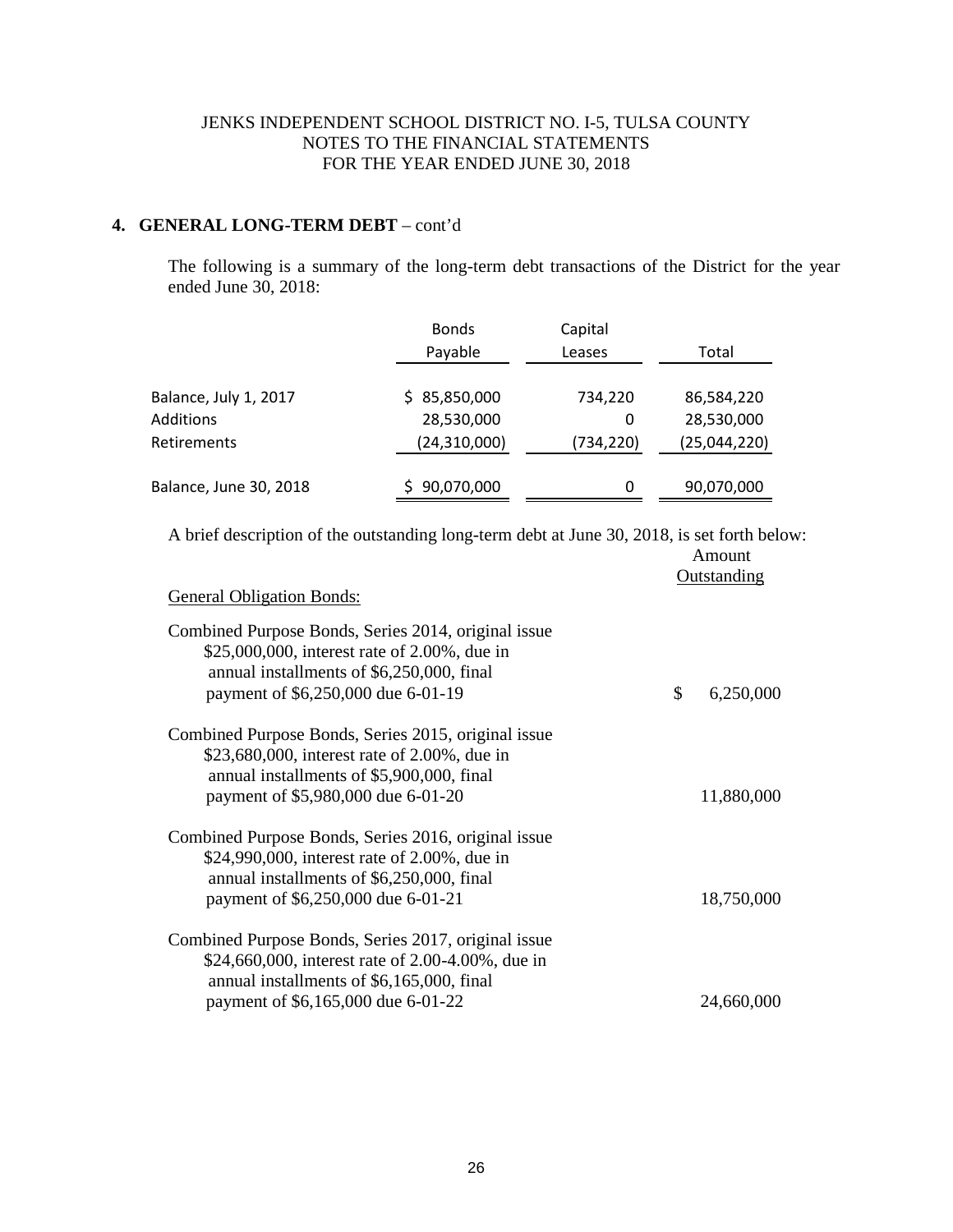## **4. GENERAL LONG-TERM DEBT** – cont'd

|                                                                                                                                                                                              | Amount<br>Outstanding |
|----------------------------------------------------------------------------------------------------------------------------------------------------------------------------------------------|-----------------------|
| Combined Purpose Bonds, Series 2018, original issue<br>\$28,530,000, interest rate of 3.00-3.125%, due in<br>annual installments of \$7,000,000, final<br>payment of \$7,530,000 due 6-01-23 | 28,530,000            |
| <b>Total Long-Term Debt</b>                                                                                                                                                                  |                       |

The annual debt service requirements for retirement of bond principal, capital lease principal and payment of interest are as follows:

| Year Ending<br>June 30 | Principal    | Interest  | Total      |
|------------------------|--------------|-----------|------------|
| 2019                   | \$24,565,000 | 2,413,113 | 26,978,113 |
| 2020                   | 25,395,000   | 1,860,163 | 27,255,163 |
| 2021                   | 19,415,000   | 1,282,263 | 20,697,263 |
| 2022                   | 13,165,000   | 691,913   | 13,856,913 |
| 2023                   | 7,530,000    | 235,313   | 7,765,313  |
| Total                  | \$90,070,000 | 6,482,765 | 96,552,765 |

Interest paid on general long-term debt during the 2017-18 fiscal year totaled \$2,042,097.

## **5. EMPLOYEE RETIREMENT SYSTEM**

## Description of Plan

The District participates in the state-administered Oklahoma Teachers' Retirement System, which is a cost sharing, multiple-employer defined benefit public employee retirement system (PERS), which is administered by the Board of Trustees of the Oklahoma Teachers' Retirement System (the "System"). The System provides retirement and disability benefits, annual cost-of-living adjustments, and death benefits to plan members and beneficiaries. Title 70 Section 17 of the Oklahoma Statutes establishes benefit provisions and may be amended only through legislative action. The Oklahoma Teachers' Retirement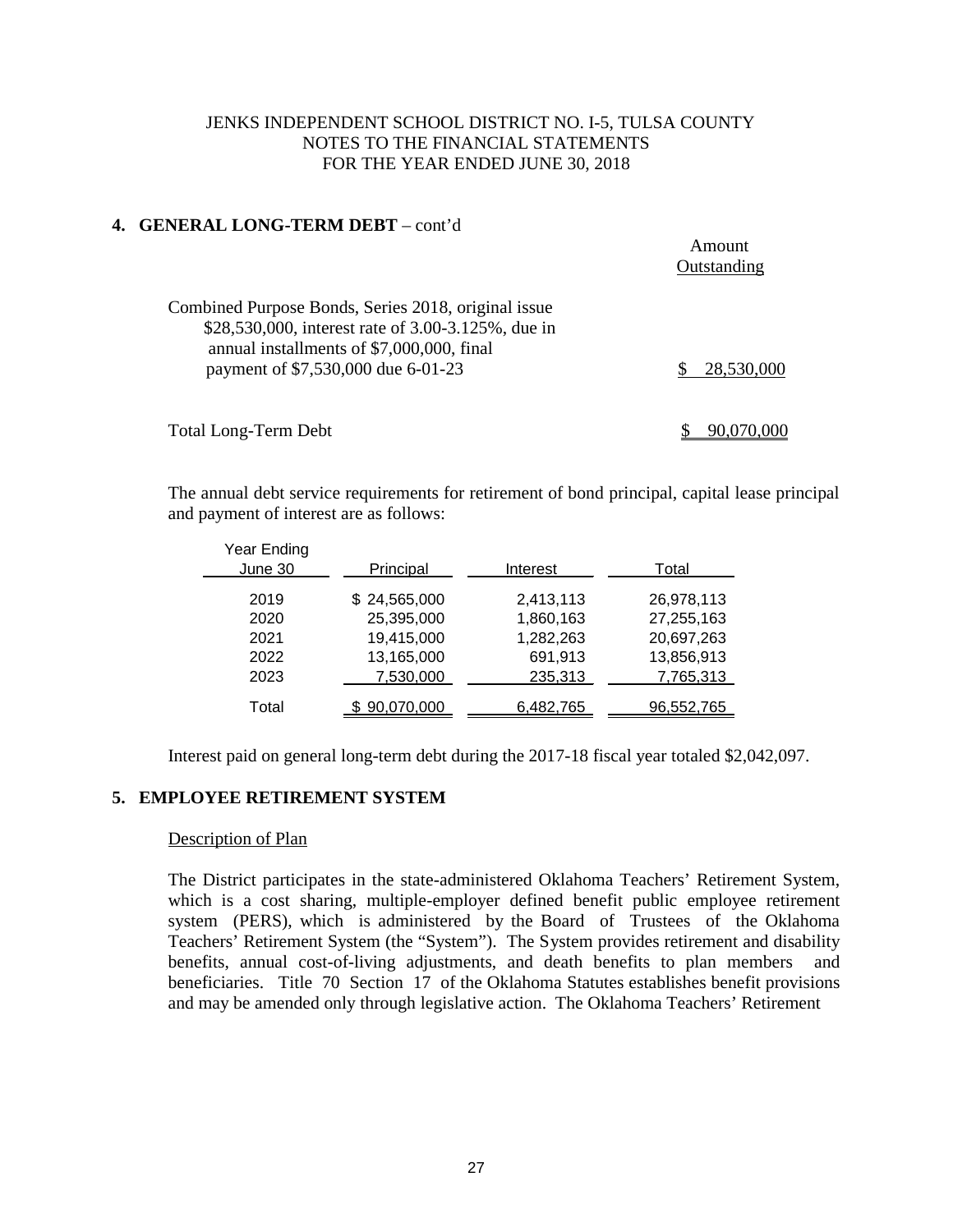# **5. EMPLOYEE RETIREMENT SYSTEM** – cont'd

System issues a publicly available financial report that includes financial statements and required supplementary information for the System. That report may be obtained by writing to the Oklahoma Teachers' Retirement System, P.O. Box 53624, Oklahoma City, OK 73152, or by calling 405-521-2387.

## Basis of Accounting

The System's financial statements are prepared using the cash basis of accounting, except for accruals of interest income. Plan member contributions are recognized in the period in which the contributions are made. Benefits and refunds are recognized when paid. The pension benefit obligation is a standardized disclosure measure of the present value of pension benefits. This pension valuation method reflects the present value of estimated pension benefits that will be paid in future years as a result of employee services performed to date and is adjusted for the effect of projected salary increases. There are no actuarial valuations performed on individual school districts. The System has an under-funded pension benefit obligation as determined as part of the latest actuarial valuation.

## Funding Policy

The District, the State of Oklahoma, and the participating employee make contributions. The contribution rates for the District and its employees are established by and may be amended by Oklahoma Statutes. The rates are not actuarially determined. The rates are applied to the employee's earnings plus employer-paid fringe benefits. The required contribution for the participating members is 7.0% of compensation. Contributions received by the System from the State of Oklahoma are used to offset required employer contributions by the local school district. For the 2017-18 fiscal year, the District contributed 9.5% and the State of Oklahoma contributed the remaining amount during the year. The District is allowed by Oklahoma Teachers' Retirement System to make the required contributions on behalf of the participating members. In addition, if a member's salary is paid in part by federal or private funds, the contribution on that portion of the salary paid by those funds must be matched by the District at 7.80%.

## Annual Pension Cost

The District's total contributions for 2018, 2017 and 2016 were \$7,554,193, \$7,095,095 and \$7,116,241, respectively. Ten-year historical trend information is presented in the Teacher's Retirement System of Oklahoma Annual Report for the year ended June 30, 2018. This information is useful in assessing the pension plan's accumulation of sufficient assets to pay pension benefits as they become due. Please visit www.ok.gov/TRS for all plan information.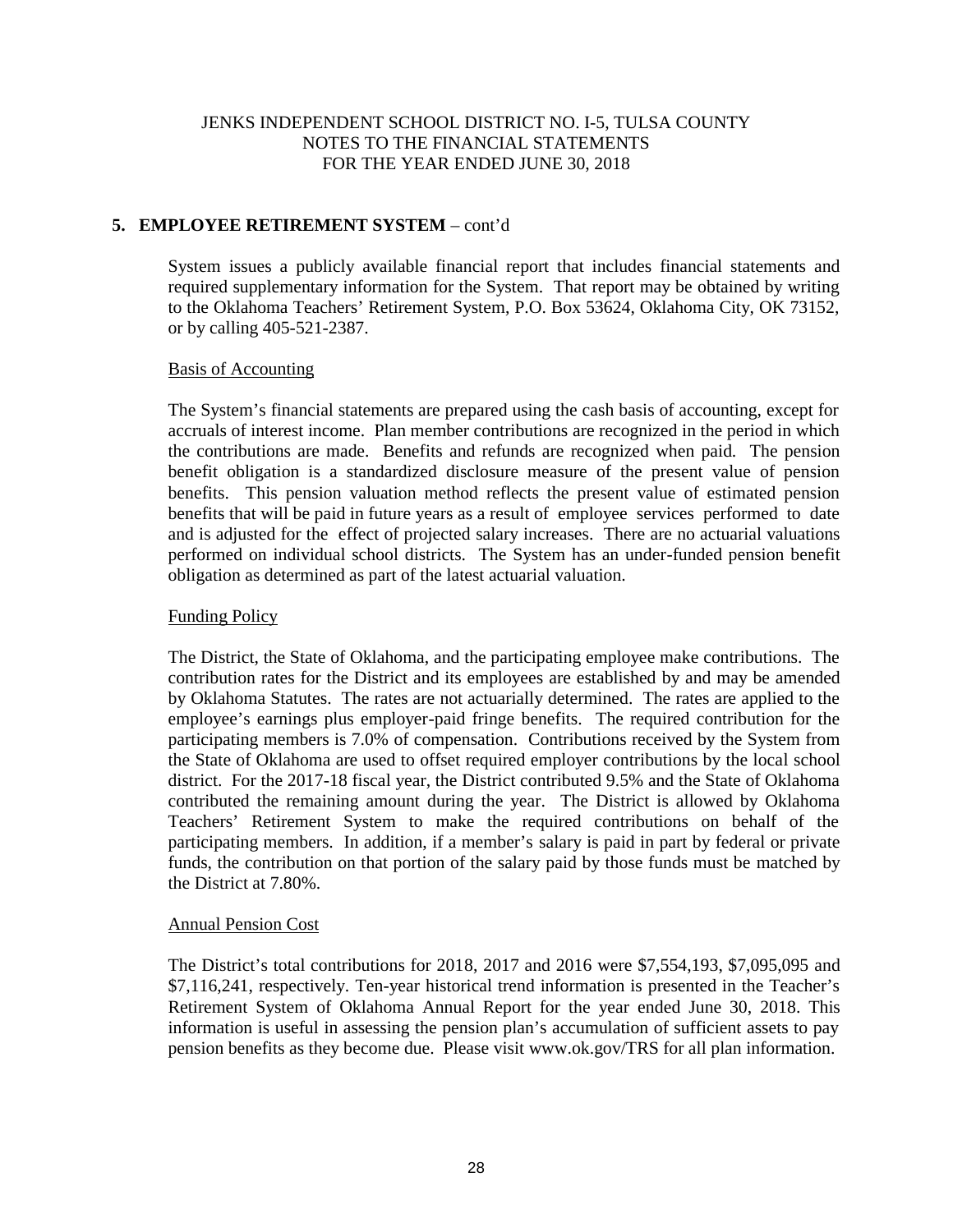# **5. EMPLOYEE RETIREMENT SYSTEM** – cont'd

GASB Statement 68 became effective for fiscal years beginning after June 15, 2014, and significantly changes pension accounting and financial reporting for governmental employers who participate in a pension plan, such as the System, and who prepare published financial statements on an accrual basis using Generally Accepted Accounting Principles. Since the District does not prepare and present their financial statements on an accrual basis, the net pension amount is not required to be presented on the audited financial statements. The amount of calculated pension liability for the District at June 30, 2017 (the latest information available) was \$66,688,905.

# **6. LEASE REVENUE BONDS**

#### Series 2009

On July 1, 2009, the Tulsa County Industrial Authority issued \$104,420,000 of Educational Facilities Lease Revenue Bonds (Jenks Public School Project) Series 2009, to provide funds required for the constructing, equipping, repairing and remodeling school buildings, acquiring school furniture, fixtures and equipment and acquiring and improving school sites for the benefit of the Jenks School District. Also on July 1, 2009, the District, as lessor, entered into a ground lease agreement, for certain district property, with the Tulsa County Industrial Authority. In addition, the District entered into a sublease, as lessee, with the Tulsa County Industrial Authority. The sublease calls for eleven (11) annual payments starting September 1, 2010. These payments will be made out of bond funds, pursuant to the issuance of series bonds in the amount of \$153,430,000, on December 9, 2008. Jenks Public Schools will gain ownership to the capital improvements incrementally as each payment is made.

As of June 30, 2018, approximately \$106,135,259 has been paid out for construction costs and all projects associated with these revenue bonds are complete.

The future lease payments will be as follows:

| <b>Fiscal Year</b>                 |   | Payment                  |  |  |
|------------------------------------|---|--------------------------|--|--|
| 2018-19                            | S | 12,180,000               |  |  |
| 2019-20<br><b>Total Obligation</b> |   | 12,180,000<br>24,360,000 |  |  |
|                                    |   |                          |  |  |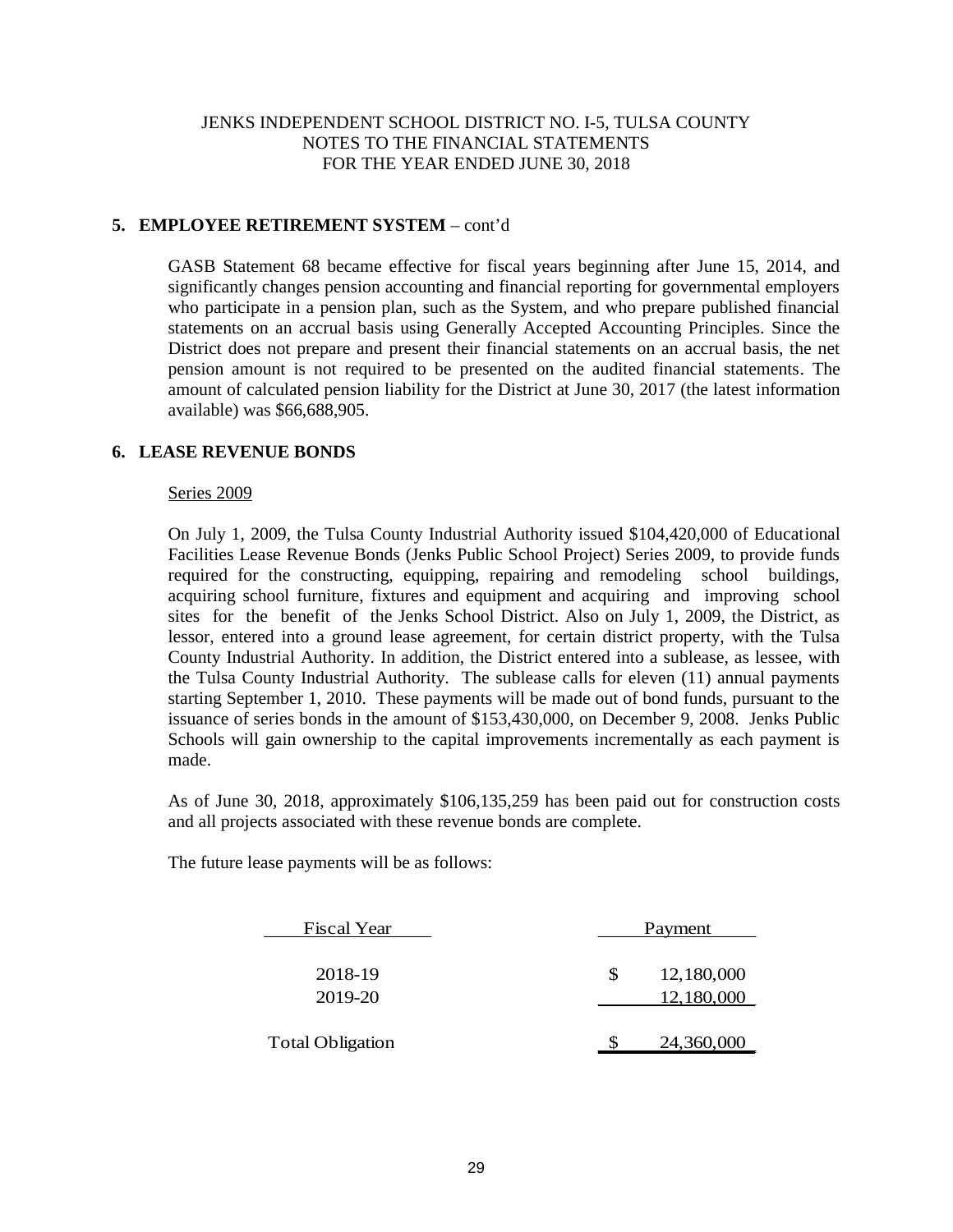## **6. LEASE REVENUE BONDS** – cont'd

#### Series 2015

On September 1, 2015, the Tulsa County Industrial Authority issued \$83,725,000 of Educational Facilities Lease Revenue Bonds (Jenks Public School Project) Series 2015, to provide funds required for the constructing, equipping, repairing and remodeling school buildings, acquiring school furniture, fixtures and equipment and acquiring and improving school sites for the benefit of the Jenks School District. Also on September 1, 2015, the District, as lessor, entered into a ground lease agreement, for certain district property, with the Tulsa County Industrial Authority. In addition, the District entered into a sublease, as lessee, with the Tulsa County Industrial Authority. The sublease calls for eleven (11) annual payments starting September 1, 2016. These payments will be made out of bond funds, pursuant to the issuance of series bonds in the amount of \$120,453,405, passed by voters of the District on February 10, 2015. Jenks Public Schools will gain ownership to the capital improvements incrementally as each payment is made.

As of June 30, 2018, approximately \$75,185,029 has been paid out for construction costs.

The future lease payments will be as follows:

| <b>Fiscal Year</b>      | Payment |             |  |
|-------------------------|---------|-------------|--|
|                         |         |             |  |
| 2018-19                 | \$      | 2,347,650   |  |
| 2019-20                 |         | 2,637,360   |  |
| 2020-21                 |         | 2,932,065   |  |
| 2021-22                 |         | 15,399,585  |  |
| 2022-23                 |         | 15,704,280  |  |
| Thereafter              |         | 65,904,030  |  |
|                         |         |             |  |
| <b>Total Obligation</b> |         | 104,924,970 |  |
|                         |         |             |  |

## **7. RISK MANAGEMENT**

#### Risk Management

The District is exposed to various risks of loss related to torts; theft of, damage to and destruction of assets; errors and omissions; injuries to employees; or acts of God. The District purchases commercial insurance to cover these risks, including general and auto liability, property damage, and public officials liability. Settled claims resulting from risks have not exceeded the commercial insurance coverage in any of the past three fiscal years.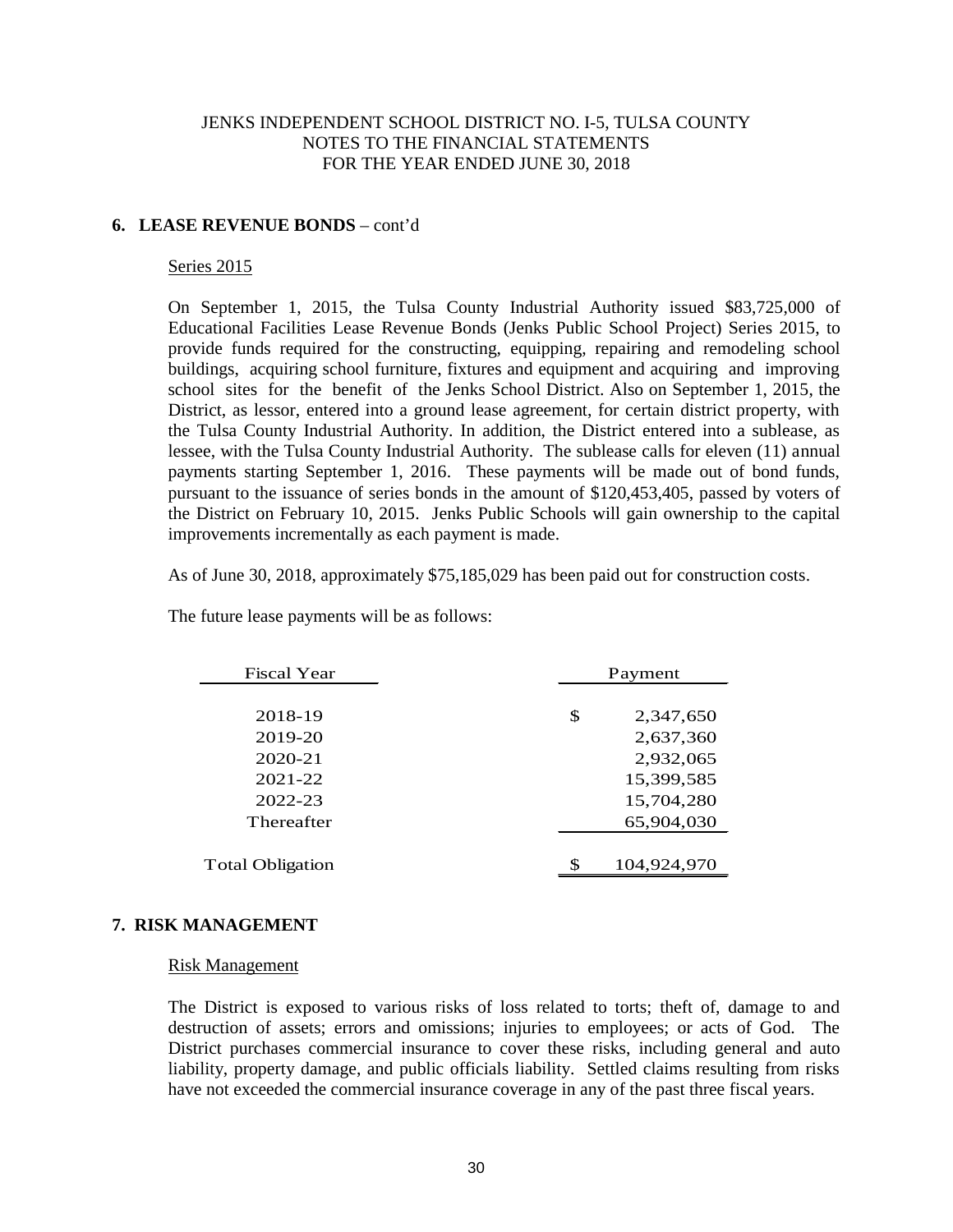# **8. CONTINGENCIES**

## Federal Grants

Amounts received or receivable from grantor agencies are subject to audit and adjustments by grantor agencies. Any disallowed claims, including amounts already collected, may constitute a liability of the applicable funds. The amount, if any, of expenditures which may be disallowed by the grantor cannot be determined at this time, although the District expects such amounts to be immaterial.

#### Schedule of Expenditure of Federal Awards

The schedule shows the federal awards received and expended by the District during the 2017-18 fiscal year. The revised Uniform Guidance Audits of States, Local Governments and Non-Profit Organizations, established uniform audit requirements for nonfederal entities which expended more than \$750,000 in federal awards.

#### Litigation

At the date of the audit report, January 8, 2019, school officials are not aware of any pending or threatened litigation, claims or assessments or unasserted claims or assessments against the **District**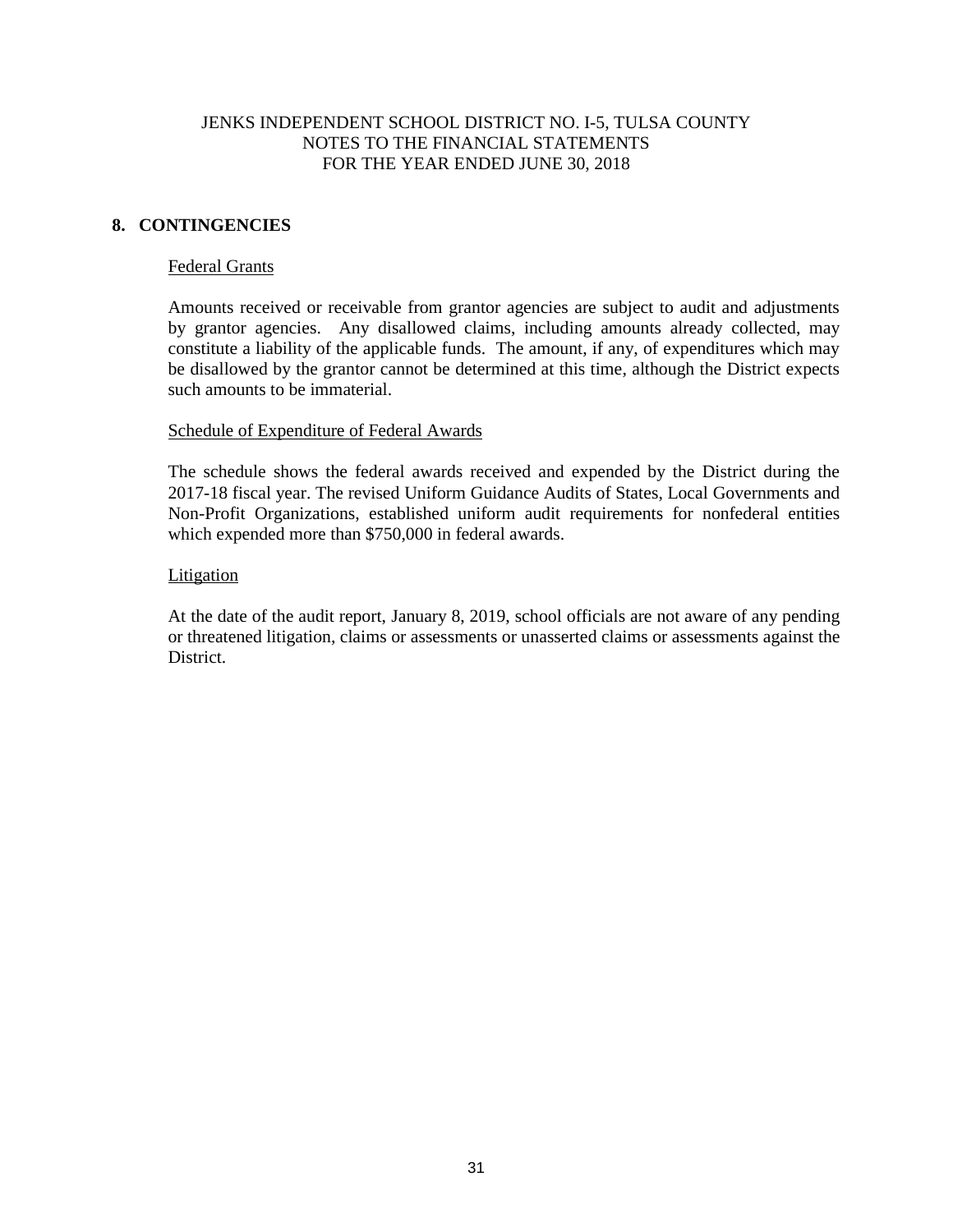# JENKS INDEPENDENT SCHOOL DISTRICT NO. I-5, TULSA COUNTY BUDGETARY COMPARISON SCHEDULE - GENERAL FUND FOR THE YEAR ENDED JUNE 30, 2018

|                                           | <b>Budgeted Amounts</b> |              |               | Actual        | Prior Year<br>(Memorandum |  |
|-------------------------------------------|-------------------------|--------------|---------------|---------------|---------------------------|--|
|                                           |                         | Original     | Final         | Amounts       | Only)                     |  |
| Revenues Collected:                       |                         |              |               |               |                           |  |
| Local sources                             | \$                      | 30,465,261   | 31,061,608    | 31,180,650    | 29,718,523                |  |
| Intermediate sources                      |                         | 2,997,100    | 3,104,915     | 3,124,016     | 2,970,073                 |  |
| State sources                             |                         | 34, 342, 544 | 36,825,841    | 36,980,587    | 35,486,167                |  |
| <b>Federal sources</b>                    |                         | 3,809,304    | 4,139,993     | 3,912,305     | 3,852,133                 |  |
| Interest earnings                         |                         | 335,296      | 578,849       | 600,592       | 377,095                   |  |
| Non-revenue receipts                      |                         | 3,374,962    | 3,201,836     | 3,303,999     | 3,186,116                 |  |
| Total revenues collected                  |                         | 75,324,467   | 78,913,042    | 79,102,149    | 75,590,108                |  |
| Expenditures:                             |                         |              |               |               |                           |  |
| Instruction                               |                         | 45,959,955   | 49,192,599    | 48,280,974    | 45,178,730                |  |
| Support services                          |                         | 26,374,941   | 27,963,373    | 28,768,130    | 26,262,471                |  |
| Operation of non-instructional services   |                         | 3,140,285    | 3,180,285     | 3,289,938     | 3,140,284                 |  |
| Other outlays:                            |                         |              |               |               |                           |  |
| Private nonprofit schools                 |                         | 135,000      | 135,000       | 93,530        | 131,134                   |  |
| Correcting entry                          |                         |              |               | 7,243         | 1,884                     |  |
| <b>Total expenditures</b>                 |                         | 75,610,181   | 80,471,257    | 80,439,815    | 74,714,501                |  |
| Excess of revenues collected              |                         |              |               |               |                           |  |
| over (under) expenditures before          |                         |              |               |               |                           |  |
| other financing sources (uses)            |                         | (285, 714)   | (1,558,215)   | (1, 337, 666) | 875,606                   |  |
| Other financing sources (uses):           |                         |              |               |               |                           |  |
| Operating transfers in (out)              |                         |              | 150,000       | 173,118       | 238,365                   |  |
| Adjustments to prior year encumbrances    |                         | 35,714       | 115,806       | 115,807       | 35,702                    |  |
| Total other financing sources (uses)      |                         | 35,714       | 265,806       | 288,924       | 274,067                   |  |
| Excess of revenues collected over (under) |                         |              |               |               |                           |  |
| expenditures                              |                         | (250,000)    | (1, 292, 409) | (1,048,741)   | 1,149,673                 |  |
| Cash fund balance, beginning of year      |                         | 6,787,787    | 7,822,041     | 7,822,041     | 6,672,368                 |  |
| Cash fund balance, end of year            | \$                      | 6,537,787    | 6,529,632     | 6,773,300     | 7,822,041                 |  |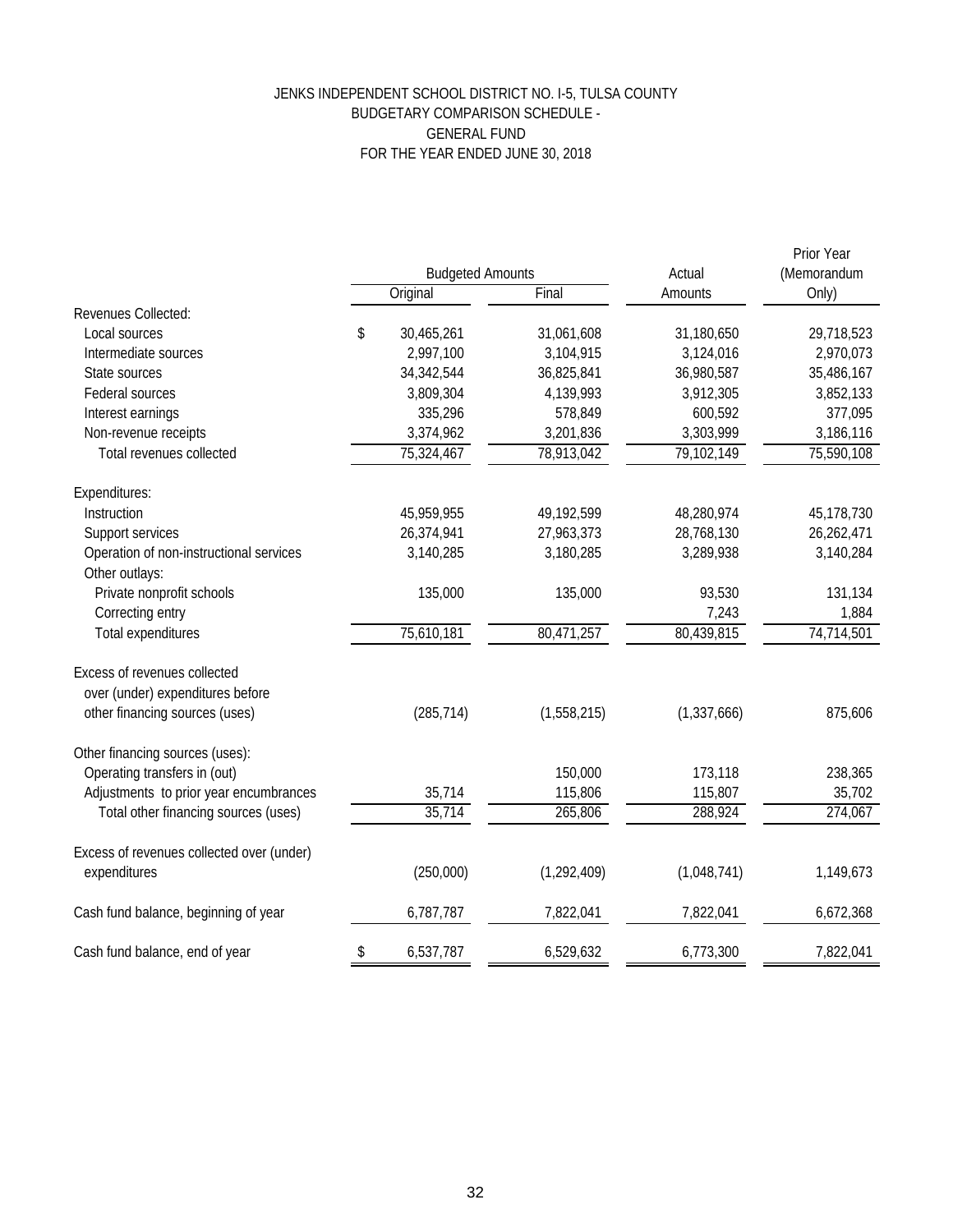# JENKS INDEPENDENT SCHOOL DISTRICT NO. I-5, TULSA COUNTY BUDGETARY COMPARISON SCHEDULE - BUILDING FUND FOR THE YEAR ENDED JUNE 30, 2018

|                                                                    | <b>Budgeted Amounts</b> |            | Actual    | Prior Year<br>(Memorandum |            |
|--------------------------------------------------------------------|-------------------------|------------|-----------|---------------------------|------------|
|                                                                    |                         | Original   | Final     | Amounts                   | Only)      |
| Revenues Collected:                                                |                         |            |           |                           |            |
| Local sources                                                      | \$                      | 4,005,100  | 4,196,641 | 4, 163, 273               | 4,013,482  |
| Interest earnings                                                  |                         | 457        | 465       | 2,479                     | 507        |
| Non-revenue receipts                                               |                         | 195,000    | 197,000   | 30,000                    |            |
| Total revenues collected                                           |                         | 4,200,557  | 4,394,106 | 4,195,752                 | 4,013,989  |
| Expenditures:                                                      |                         |            |           |                           |            |
| Instruction                                                        |                         | 6,500      | 6,500     | 453                       | 2,418      |
| Support services                                                   |                         | 4,470,135  | 4,447,538 | 4,271,670                 | 4,278,659  |
| Operations of non-instructional services                           |                         |            |           | 71,200                    |            |
| Facilities acquisition and construction services<br>Other outlays: |                         |            |           | 10,630                    |            |
| Correcting entry                                                   |                         |            |           | 30,000                    |            |
| Total expenditures                                                 |                         | 4,476,635  | 4,454,038 | 4,383,953                 | 4,281,077  |
| Excess of revenues collected                                       |                         |            |           |                           |            |
| over (under) expenditures before                                   |                         |            |           |                           |            |
| other financing sources (uses)                                     |                         | (276, 078) | (59, 932) | (188, 202)                | (267, 088) |
| Other financing sources (uses):                                    |                         |            |           |                           |            |
| Adjustments to prior year encumbrances                             |                         | 25,223     | 25,223    | 98                        | 27,223     |
| Excess of revenues collected over (under)                          |                         |            |           |                           |            |
| expenditures                                                       |                         | (250, 855) | (34, 709) | (188, 104)                | (239, 865) |
| Cash fund balance, beginning of year                               |                         | 592,080    | 592,080   | 592,080                   | 831,946    |
| Cash fund balance, end of year                                     | \$                      | 341,225    | 557,371   | 403,976                   | 592,080    |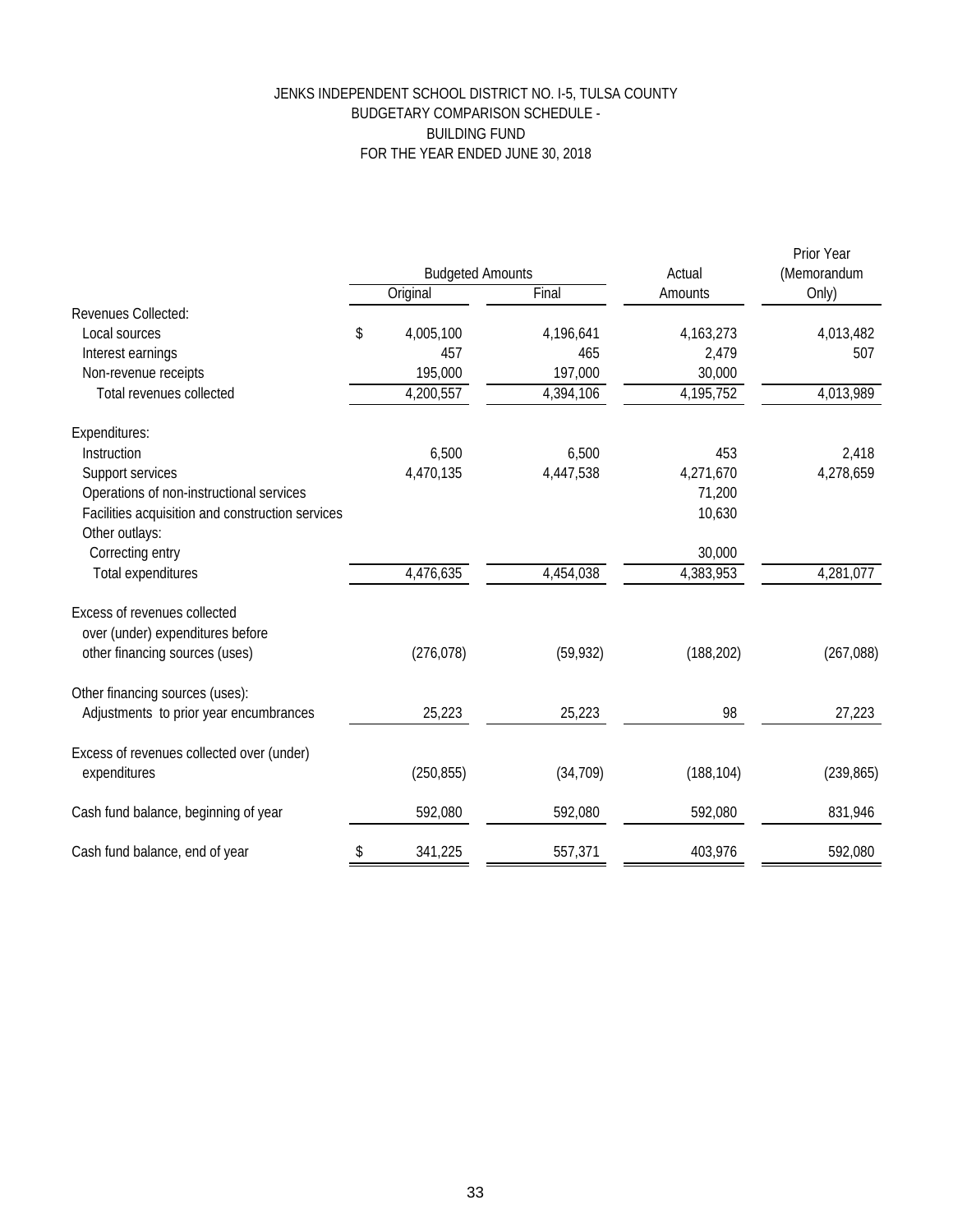# JENKS INDEPENDENT SCHOOL DISTRICT NO. I-5, TULSA COUNTY BUDGETARY COMPARISON SCHEDULE - CHILD NUTRITION FUND FOR THE YEAR ENDED JUNE 30, 2018

|                                           | <b>Budgeted Amounts</b> |           |            | Actual     | Prior Year<br>(Memorandum |
|-------------------------------------------|-------------------------|-----------|------------|------------|---------------------------|
|                                           |                         | Original  | Final      | Amounts    | Only)                     |
| Revenues Collected:                       |                         |           |            |            |                           |
| Local sources                             | \$                      | 1,965,654 | 1,969,344  | 1,967,031  | 1,855,829                 |
| State sources                             |                         | 325,000   | 325,000    | 43,674     | 246,231                   |
| Federal sources                           |                         | 2,237,927 | 2,237,927  | 2,346,734  | 2,218,891                 |
| Interest earnings                         |                         | 1,059     | 6,236      | 10,840     | 1,965                     |
| Non-revenue receipts                      |                         | 3,000     | 3,000      | 5,294      | 2,768                     |
| Total revenues collected                  |                         | 4,532,640 | 4,541,507  | 4,373,573  | 4,325,684                 |
| Expenditures:                             |                         |           |            |            |                           |
| Operation of non-instructional services   |                         | 4,516,996 | 4,786,935  | 4,657,655  | 4,275,429                 |
| Other outlays:                            |                         |           |            |            |                           |
| Reimbursement                             |                         | 3,000     | 3,000      | 4,002      | 4,854                     |
| Correcting entry                          |                         |           |            | 1,794      | 4,940                     |
| Other uses                                |                         |           |            | 1,052      |                           |
| Total expenditures                        |                         | 4,519,996 | 4,789,935  | 4,664,502  | 4,285,223                 |
| Excess of revenues collected              |                         |           |            |            |                           |
| over (under) expenditures before          |                         |           |            |            |                           |
| other financing sources (uses)            |                         | 12,644    | (248, 428) | (290, 929) | 40,461                    |
| Other financing sources (uses):           |                         |           |            |            |                           |
| Adjustments to prior year encumbrances    |                         | 2,000     | 2,000      | 7,222      | 287                       |
| Total other financing sources (uses)      |                         | 2,000     | 2,000      | 7,222      | 287                       |
| Excess of revenues collected over (under) |                         |           |            |            |                           |
| expenditures                              |                         | 14,644    | (246, 428) | (283, 707) | 40,748                    |
| Cash fund balance, beginning of year      |                         | 1,213,916 | 1,318,749  | 1,318,749  | 1,278,001                 |
| Cash fund balance, end of year            | \$                      | 1,228,560 | 1,072,321  | 1,035,042  | 1,318,749                 |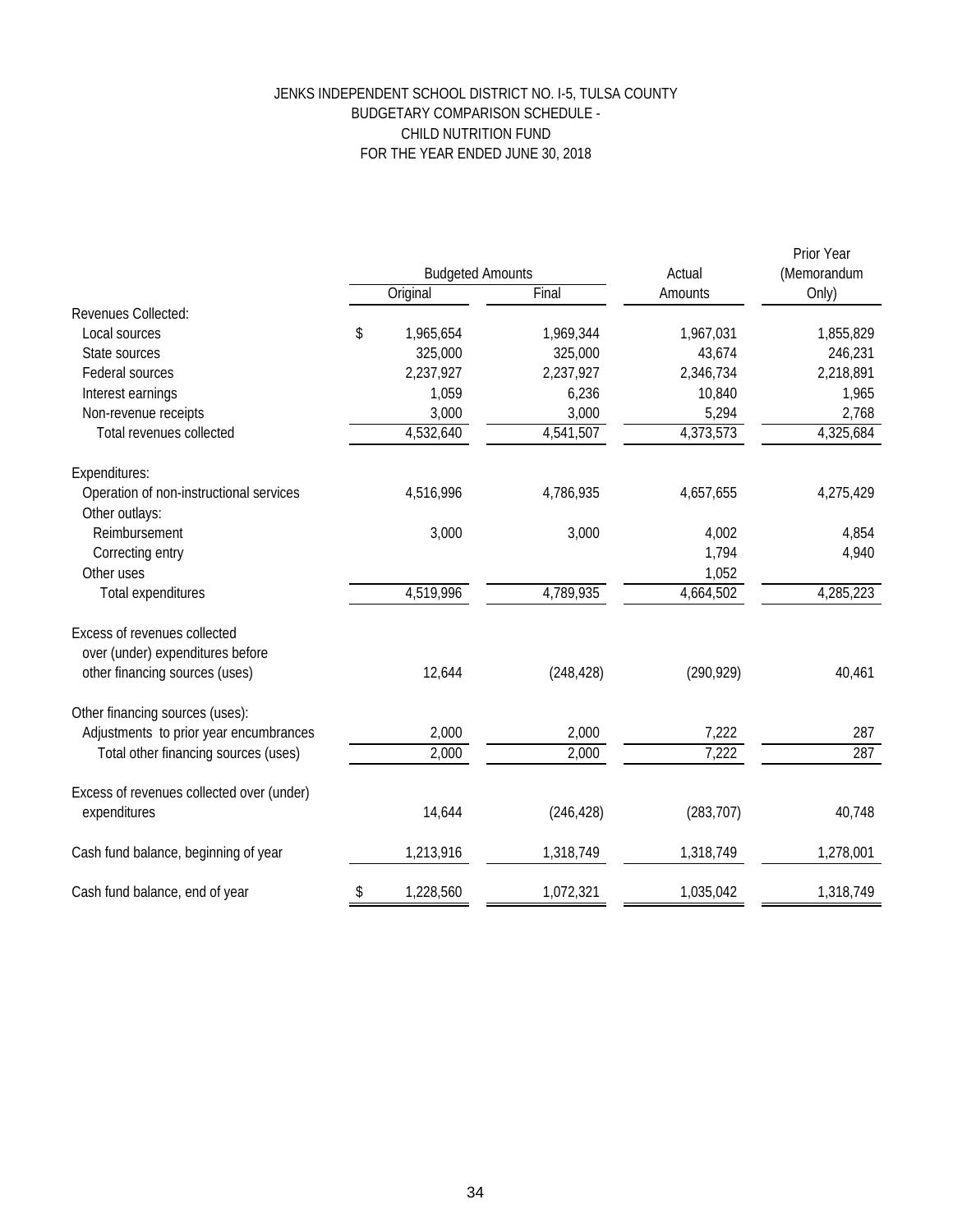# JENKS INDEPENDENT SCHOOL DISTRICT NO. I-5, TULSA COUNTY BUDGETARY COMPARISON SCHEDULE - SINKING FUND FOR THE YEAR ENDED JUNE 30, 2018

|                                      |    | <b>Budgeted Amounts</b> |                  | Actual           | Prior Year<br>(Memorandum |
|--------------------------------------|----|-------------------------|------------------|------------------|---------------------------|
|                                      |    | Original                | Final            | Amounts          | Only)                     |
| Revenues Collected:                  |    |                         |                  |                  |                           |
| Local sources                        | \$ | 25,608,468              | 25,608,468       | 24,523,107       | 25,042,660                |
| Interest earnings                    |    |                         |                  | 14,568           | 15,584                    |
| Non-revenue receipts                 |    | 500,000                 | 500,000          |                  | 1,619,114                 |
| Total revenues collected             |    | 26,108,468              | 26,108,468       | 24,537,675       | 26,677,358                |
| Requirements:                        |    |                         |                  |                  |                           |
| Judgments                            |    |                         |                  |                  | 1,205,835                 |
| <b>Bonds</b>                         |    | 23,508,550              | 23,508,550       | 24,310,000       | 23,710,000                |
| Coupons                              |    | 2,025,250               | 2,025,250        | 2,025,250        | 1,810,800                 |
| Total expenditures                   |    | 25,533,800              | 25,533,800       | 26,335,250       | 26,726,635                |
| Excess of revenue collected          |    |                         |                  |                  |                           |
| over (under) expenditures            |    | 574,668                 | 574,668          | (1, 797, 575)    | (49, 278)                 |
| before other financing sources       |    |                         |                  |                  |                           |
| Other financing sources (uses):      |    |                         |                  |                  |                           |
| Operating transers in (out)          |    |                         |                  |                  | 1,205,835                 |
| Total other financing sources        |    | $\overline{0}$          | $\boldsymbol{0}$ | $\boldsymbol{0}$ | 1,205,835                 |
| Excess of revenue collected          |    |                         |                  |                  |                           |
| over (under) expenditures            |    | 574,668                 | 574,668          | (1, 797, 575)    | 1,156,558                 |
| Cash fund balance, beginning of year |    | 14,047,137              | 14,047,137       | 15,729,247       | 14,572,689                |
|                                      |    |                         |                  |                  |                           |
| Cash fund balance, end of year       | \$ | 14,621,805              | 14,621,805       | 13,931,671       | 15,729,247                |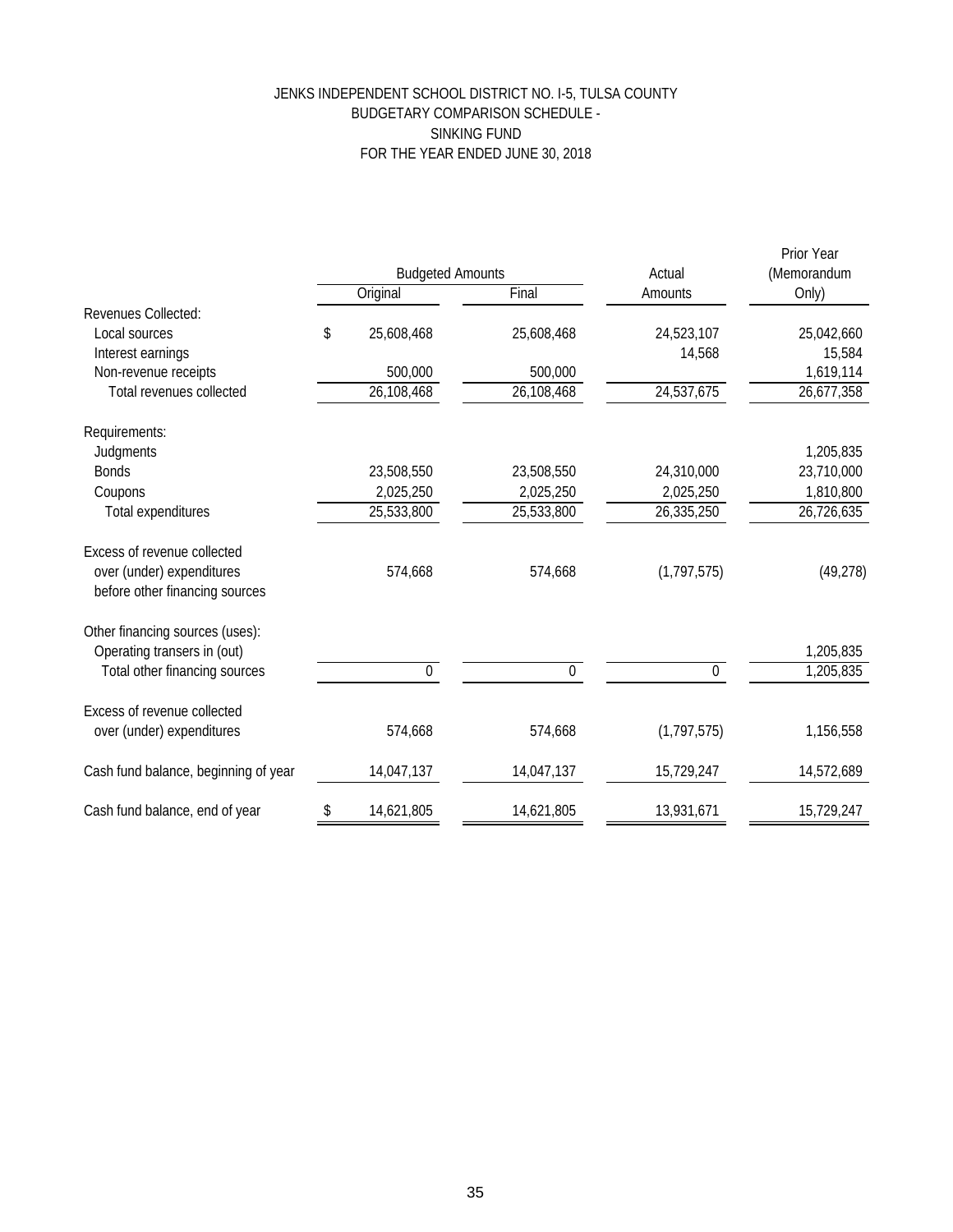# JENKS INDEPENDENT SCHOOL DISTRICT NO. I-5, TULSA COUNTY BUDGETARY COMPARISON SCHEDULE - BOND FUNDS FOR THE YEAR ENDED JUNE 30, 2018

|                                                                                                 | <b>Budgeted Amounts</b> |                | Actual         | Prior Year<br>(Memorandum |
|-------------------------------------------------------------------------------------------------|-------------------------|----------------|----------------|---------------------------|
|                                                                                                 | Original                | Final          | Amounts        | Only)                     |
| Revenues collected:                                                                             |                         |                |                |                           |
| Local collections                                                                               | \$                      |                | 2,382          |                           |
| Non revenue receipts                                                                            |                         |                | 1,693          |                           |
| <b>Total revenues</b>                                                                           | $\mathbf 0$             | $\overline{0}$ | 4,075          | $\mathbf{0}$              |
| Expenditures:                                                                                   |                         |                |                |                           |
| Instruction                                                                                     | 1,054,845               | 1,054,845      | 592,180        | 1,356,832                 |
| Support services                                                                                | 7,125,689               | 7,125,689      | 7,168,564      | 6,426,465                 |
| Operation non-instructional services                                                            | 87,078                  | 87,078         | 89,536         |                           |
| Facilities acquisition & construction services                                                  | 19,085,173              | 19,085,173     | 19,663,245     | 15,933,590                |
| Other Outlays - Correcting Entry                                                                |                         |                | 1,693          |                           |
| <b>Total expenditures</b>                                                                       | 27,352,785              | 27,352,785     | 27,515,218     | 23,716,887                |
| Excess of revenues collected over (under)                                                       |                         |                |                |                           |
| expenditures before other financing sources                                                     | (27, 352, 785)          | (27, 352, 785) | (27, 511, 144) | (23, 716, 887)            |
| Other financing sources (uses):                                                                 |                         |                |                |                           |
| Adjustments to prior year encumbrances                                                          |                         |                | 5,110          | 301                       |
| Operating transfers in (out)                                                                    |                         |                |                | (1, 205, 835)             |
| Bond sale proceeds                                                                              | 24,660,000              | 24,660,000     | 28,530,000     | 24,660,000                |
| Total other financing sources                                                                   | 24,660,000              | 24,660,000     | 28,535,110     | 23,454,465                |
| Excess of revenues collected and other financing<br>sources over (under) expenditures and other |                         |                |                |                           |
| financing sources (uses)                                                                        | (2,692,785)             | (2,692,785)    | 1,023,966      | (262, 421)                |
| Cash fund balance, beginning of year                                                            | 30,322,270              | 30,322,270     | 32,926,536     | 33,188,957                |
| Cash fund balance, end of year                                                                  | 27,629,485<br>\$        | 27,629,485     | 33,950,502     | 32,926,536                |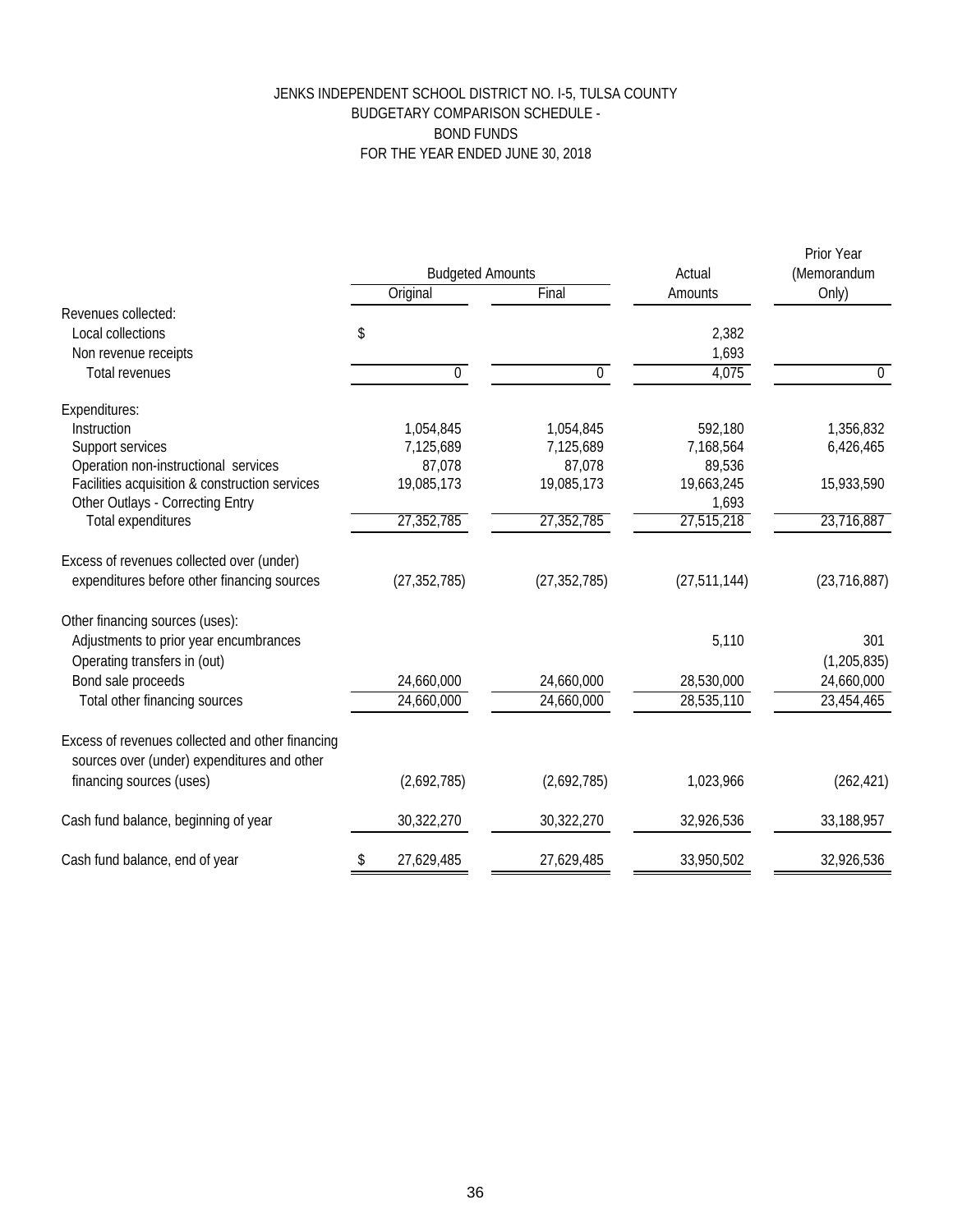# JENKS INDEPENDENT SCHOOL DISTRICT NO. I-5, TULSA COUNTY COMBINING STATEMENT OF ASSETS, LIABILITIES AND FUND BALANCE - ALL CAPITAL PROJECTS FUNDS - REGULATORY BASIS JUNE 30, 2018

| <b>ASSETS</b>                                                    | 2014<br>GEN. OBLIG.<br><b>BOND FUND</b> | 2015<br>GEN. OBLIG.<br><b>BOND FUND</b> | 2016<br>GEN. OBLIG.<br><b>BOND FUND</b> | 2017<br>GEN. OBLIG.<br><b>BOND FUND</b> | 2018<br>GEN. OBLIG.<br><b>BOND FUND</b> | <b>TOTAL</b> |
|------------------------------------------------------------------|-----------------------------------------|-----------------------------------------|-----------------------------------------|-----------------------------------------|-----------------------------------------|--------------|
| Cash and Investments                                             | \$<br>113,024                           | 775,238                                 | 1,139,043                               | 3,619,549                               | 28,493,794                              | 34,140,649   |
| <b>Total Assets</b>                                              | 113,024                                 | 775,238                                 | 1,139,043                               | 3,619,549                               | 28,493,794                              | 34,140,649   |
| LIABILITIES AND FUND BALANCE<br>Liabilities:<br>Warrants payable | \$<br>8,741                             | 58,630                                  | 43,793                                  | 78,984                                  | 0                                       | 190,147      |
| Fund Balance:<br>Restricted                                      | 104,283                                 | 716,609                                 | 1,095,251                               | 3,540,566                               | 28,493,794                              | 33,950,502   |
| <b>Total Liabilities and Fund Balance</b>                        | 113,024                                 | 775,238                                 | 1,139,043                               | 3,619,549                               | 28,493,794                              | 34,140,649   |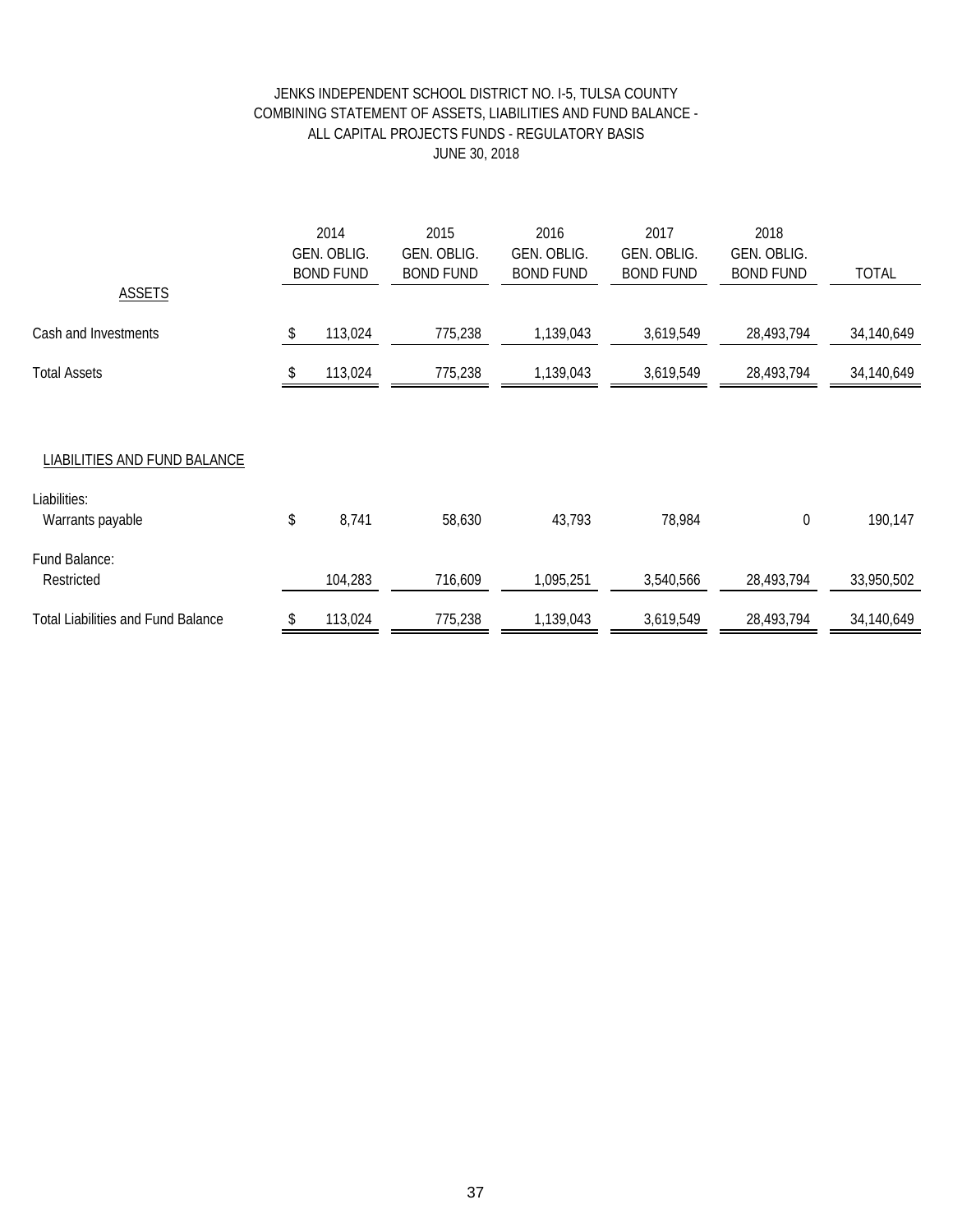#### JENKS INDEPENDENT SCHOOL DISTRICT NO. I-5, TULSA COUNTY COMBINING STATEMENT OF REVENUES COLLECTED, EXPENDITURES AND CHANGES IN CASH FUND BALANCES - ALL CAPITAL PROJECTS FUNDS - REGULATORY BASIS FOR THE YEAR ENDED JUNE 30, 2018

|                                                                                                    | 2013<br><b>BUILDING</b><br><b>BOND FUND</b> | 2014<br><b>GEN. OBLIG.</b><br><b>BOND FUND</b> | 2015<br>GEN. OBLIG.<br><b>BOND FUND</b> | 2016<br><b>GEN. OBLIG.</b><br><b>BOND FUND</b> | 2017<br>GEN. OBLIG.<br><b>BOND FUND</b> | 2018<br>GEN. OBLIG.<br><b>BOND FUND</b> | <b>TOTAL</b>   |
|----------------------------------------------------------------------------------------------------|---------------------------------------------|------------------------------------------------|-----------------------------------------|------------------------------------------------|-----------------------------------------|-----------------------------------------|----------------|
| <b>Revenues Collected:</b>                                                                         |                                             |                                                |                                         |                                                |                                         |                                         |                |
| Local sources                                                                                      | \$                                          |                                                | 2,382                                   |                                                |                                         |                                         | 2,382          |
| Non-revenue receipts                                                                               |                                             |                                                | 1,016                                   | 261                                            | 416                                     |                                         | 1,693          |
| <b>Total Revenue</b>                                                                               | $\boldsymbol{0}$                            | $\mathbf 0$                                    | 3,398                                   | 261                                            | 416                                     | $\Omega$                                | 4,075          |
| Expenditures:                                                                                      |                                             |                                                |                                         |                                                |                                         |                                         |                |
| Instruction                                                                                        | 12,810                                      | 30,287                                         | 207,430                                 | 91,941                                         | 249,713                                 |                                         | 592,180        |
| Support services                                                                                   | 282,101                                     | 755,981                                        | 773,271                                 | 1,193,262                                      | 4,127,743                               | 36,206                                  | 7,168,564      |
| Operation non-instructional services                                                               |                                             |                                                | 86,078                                  | 3,459                                          |                                         |                                         | 89,536         |
| Facilities acquisition and const. services                                                         |                                             | 60,918                                         | 59,248                                  | 2,878,942                                      | 16,664,136                              |                                         | 19,663,245     |
| Other Outlays - Correcting Entry                                                                   |                                             |                                                | 1,016                                   | 261                                            | 416                                     |                                         | 1,692          |
| Total expenditures                                                                                 | 294,911                                     | 847,186                                        | 1,127,042                               | 4,167,865                                      | 21,042,008                              | 36,206                                  | 27,515,218     |
| Excess of revenues collected over (under)<br>expenditures before other financing<br>sources (uses) | (294, 911)                                  | (847, 186)                                     | (1, 123, 644)                           | (4, 167, 604)                                  | (21, 041, 592)                          | (36, 206)                               | (27, 511, 143) |
| Other financing sources (uses):                                                                    |                                             |                                                |                                         |                                                |                                         |                                         |                |
| Adjustments to prior year encumbrances                                                             |                                             | 4,921                                          |                                         | 189                                            |                                         |                                         | 5,110          |
| Bond sale proceeds                                                                                 |                                             |                                                |                                         |                                                |                                         | 28,530,000                              | 28,530,000     |
| Total other financing sources (uses)                                                               | $\mathbf 0$                                 | 4,921                                          | $\mathbf 0$                             | 189                                            | $\mathbf 0$                             | 28,530,000                              | 28,535,110     |
| Excess of revenues collected and other financing<br>sources over (under) expenditures and          |                                             |                                                |                                         |                                                |                                         |                                         |                |
| other financing uses                                                                               | (294, 911)                                  | (842, 265)                                     | (1, 123, 644)                           | (4, 167, 415)                                  | (21, 041, 592)                          | 28,493,794                              | 1,023,966      |
| Cash fund balances, beginning of year                                                              | 294,911                                     | 946,548                                        | 1,840,253                               | 5,262,666                                      | 24,582,158                              | 0                                       | 32,926,536     |
| Cash fund balances, end of year                                                                    | \$<br>$\boldsymbol{0}$                      | 104,283                                        | 716,609                                 | 1,095,251                                      | 3,540,566                               | 28,493,794                              | 33,950,502     |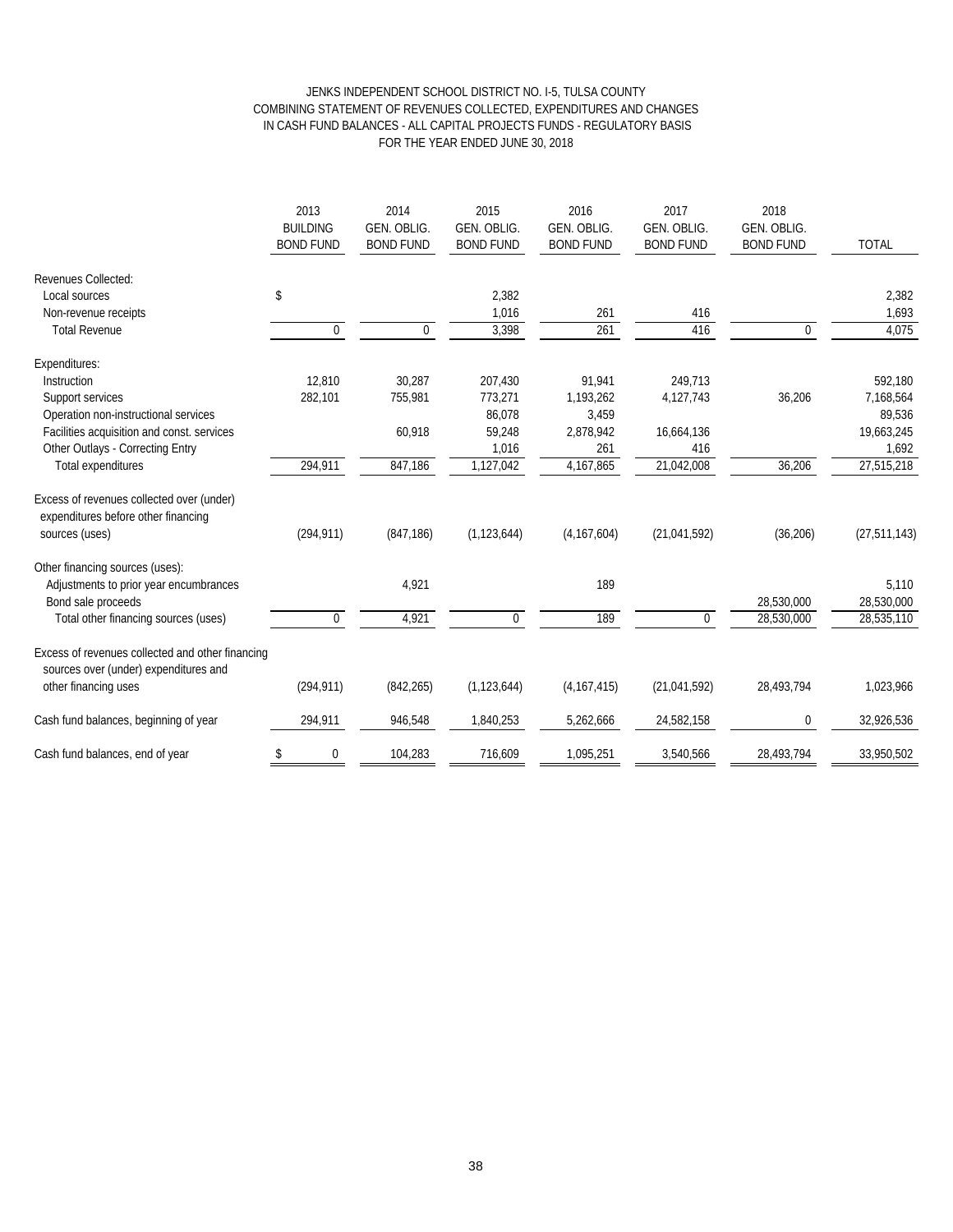#### JENKS INDEPENDENT SCHOOL DISTRICT NO. I-5, TULSA COUNTY COMBINING STATEMENT OF ASSETS, LIABILITIES AND FUND BALANCE - ALL FIDUCIARY FUND TYPES - REGULATORY BASIS JUNE 30, 2018

|                                                                                                                                                                                                | <b>EXPENDABLE TRUST FUNDS</b> |                             |                          | <b>AGENCY FUNDS</b>                              |                                                |
|------------------------------------------------------------------------------------------------------------------------------------------------------------------------------------------------|-------------------------------|-----------------------------|--------------------------|--------------------------------------------------|------------------------------------------------|
|                                                                                                                                                                                                |                               | <b>GIFTS</b><br><b>FUND</b> | ARBITRAGE<br><b>FUND</b> | <b>SCHOOL</b><br><b>ACTIVITY</b><br><b>FUNDS</b> | <b>TOTAL</b>                                   |
| <b>ASSETS</b>                                                                                                                                                                                  |                               |                             |                          |                                                  |                                                |
| Cash & Investments                                                                                                                                                                             | \$                            | 407,168                     | 35,669                   | 4,647,754                                        | 5,090,591                                      |
| <b>Total Assets</b>                                                                                                                                                                            | \$                            | 407,168                     | 35,669                   | 4,647,754                                        | 5,090,591                                      |
| LIABILITIES AND FUND BALANCE<br>Liabilities:<br>Warrants payable<br>Funds held for school organizations:<br>Student activity funds<br>Community education programs<br><b>Total liabilities</b> | \$                            | 355,061<br>355,061          | $\Omega$                 | 3,038,452<br>1,609,302<br>4,647,754              | 355,061<br>3,038,452<br>1,609,302<br>5,002,815 |
| Fund Balances:<br>Restricted                                                                                                                                                                   |                               | 52,107                      | 35,669                   | $\mathbf 0$                                      | 87,776                                         |
| <b>Total Liabilities and Fund Balance</b>                                                                                                                                                      | \$                            | 407,168                     | 35,669                   | 4,647,754                                        | 5,090,591                                      |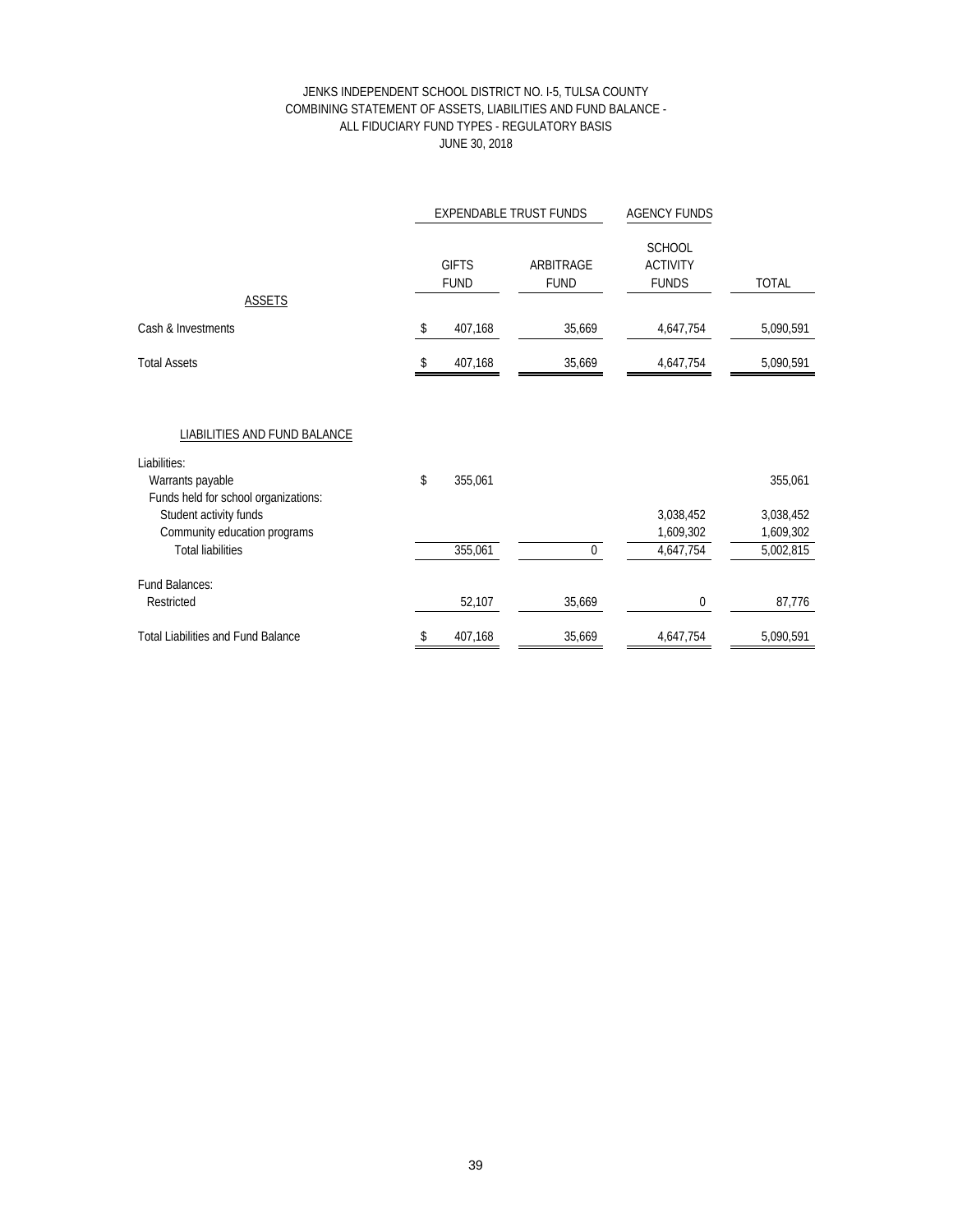# JENKS INDEPENDENT SCHOOL DISTRICT NO. I-5, TULSA COUNTY COMBINING STATEMENT OF REVENUES COLLECTED, EXPENDITURES AND CHANGES IN CASH FUND BALANCES - ALL EXPENDABLE TRUST FUNDS - REGULATORY BASIS FOR THE YEAR ENDED JUNE 30, 2018

|                                       | <b>EXPENDABLE TRUST FUNDS</b> |                  |                              |                          |              |  |  |
|---------------------------------------|-------------------------------|------------------|------------------------------|--------------------------|--------------|--|--|
|                                       | <b>GIFTS</b><br><b>FUND</b>   |                  | <b>WORKERS</b><br>COMP. FUND | ARBITRAGE<br><b>FUND</b> | <b>TOTAL</b> |  |  |
| Revenues Collected:                   |                               |                  |                              |                          |              |  |  |
| Local sources                         | \$                            | 525,897          | 643,489                      |                          | 1,169,386    |  |  |
| Interest earnings                     |                               |                  |                              | 153                      | 153          |  |  |
| Total revenues collected              |                               | 525,897          | 643,489                      | 153                      | 1,169,539    |  |  |
| Expenditures:                         |                               |                  |                              |                          |              |  |  |
| Instruction                           |                               | 473,790          |                              |                          | 473,790      |  |  |
| Support services                      |                               |                  | 342,838                      |                          | 342,838      |  |  |
| Other uses (worker's comp claims)     |                               |                  | 127,533                      |                          | 127,533      |  |  |
| Total expenditures                    |                               | 473,790          | 470,371                      | $\pmb{0}$                | 944,161      |  |  |
| Excess of revenues collected over     |                               |                  |                              |                          |              |  |  |
| (under) expenditures before other     |                               |                  |                              |                          |              |  |  |
| financing sources (uses)              |                               | 52,107           | 173,118                      | 153                      | 225,378      |  |  |
| Other financing sources (uses):       |                               |                  |                              |                          |              |  |  |
| Transfers in (out)                    |                               | $\boldsymbol{0}$ | (173, 118)                   | 0                        | (173, 118)   |  |  |
| Excess of revenues collected over     |                               |                  |                              |                          |              |  |  |
| (under) expenditures                  |                               | 52,107           | $\mathbf 0$                  | 153                      | 52,260       |  |  |
| Cash fund balances, beginning of year |                               | $\boldsymbol{0}$ | 0                            | 35,516                   | 35,516       |  |  |
| Cash fund balances, end of year       | \$                            | 52,107           | $\mathbf 0$                  | 35,669                   | 87,776       |  |  |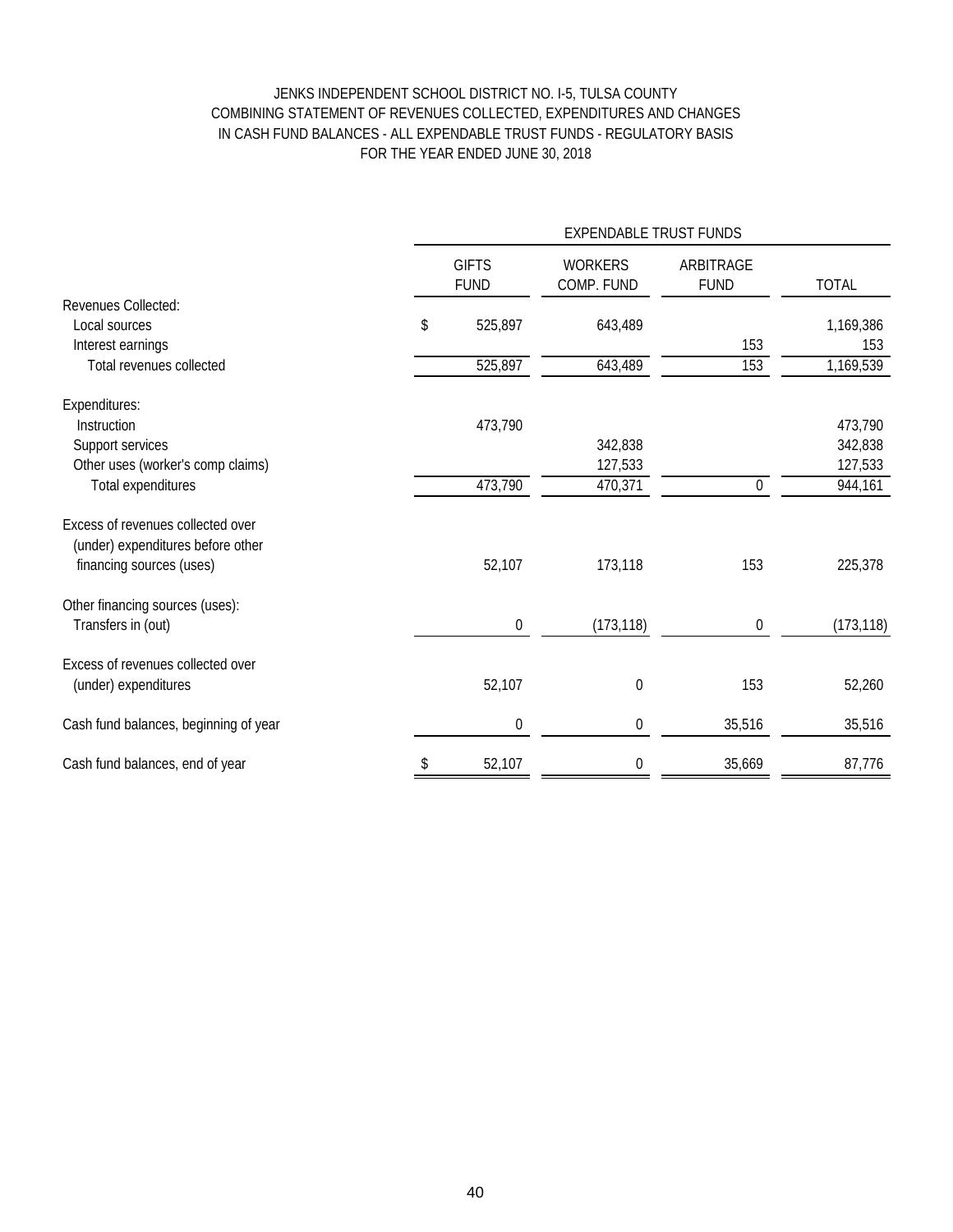#### JENKS INDEPENDENT SCHOOL DISTRICT NO. I-5, TULSA COUNTY COMBINING STATEMENT OF CHANGES IN ASSETS AND LIABILITIES - AGENCY FUNDS - REGULATORY BASIS FOR THE YEAR ENDED JUNE 30, 2018

|                                      | <b>BALANCE</b> |               |                  | <b>NET</b>   |                   | <b>BALANCE</b> |  |
|--------------------------------------|----------------|---------------|------------------|--------------|-------------------|----------------|--|
|                                      |                | $7 - 01 - 17$ | <b>ADDITIONS</b> | TRANSFERS    | <b>DEDUCTIONS</b> | $6 - 30 - 18$  |  |
| <b>ASSETS</b>                        |                |               |                  |              |                   |                |  |
| Cash & Investments                   | \$             | 4,499,932     | 9,785,687        | 0            | 9,637,865         | 4,647,754      |  |
| <b>LIABILITIES</b>                   |                |               |                  |              |                   |                |  |
| Funds held for school organizations: |                |               |                  |              |                   |                |  |
| <b>Student Activity Funds:</b>       |                |               |                  |              |                   |                |  |
| Administration:                      |                |               |                  |              |                   |                |  |
| Coca-Cola Exclusivity                | \$             | 338,116       | 43,588           | (42,672)     | 76,138            | 262,895        |  |
| Vending Commission                   |                | 5,809         | 13,770           | 0            | 0                 | 19,578         |  |
| <b>Administrative Vending</b>        |                | 280           | 0                | 2,274        | 2,469             | 85             |  |
| Maintenance Vending                  |                | 1,530         | 0                | 466          | 1,184             | 812            |  |
| <b>Transportation Vending</b>        |                | 2,703         | 100              | 1,259        | 729               | 3,333          |  |
| Employee Insurance                   |                | 572           | 18,506           | 0            | 19,053            | 24             |  |
| <b>Student Assistance</b>            |                | 8,599         | 2,297            | $\mathbf{0}$ | 14                | 10,882         |  |
| Pom & Cheer Mem. Scholarship         |                | 113           | $\mathbf 0$      | (113)        | $\mathbf 0$       | $\mathbf{0}$   |  |
| JPS Health & Fitness                 |                | 44,017        | 8,415            | (15,000)     | 0                 | 37,432         |  |
| ESY                                  |                | 85            | 0                | 0            | 33                | 52             |  |
| <b>Employee Recognition</b>          |                | 4,572         | 7,895            | 23,000       | 33,279            | 2,187          |  |
| Staff Development                    |                | 1,311         | 492              | 268          | 279               | 1,791          |  |
| <b>RCK Account</b>                   |                | 15,952        | 9,610            | (12,665)     | 745               | 12,152         |  |
| Jenks/Union Elem. Writers            |                | 4,399         | 75               | 75           | 589               | 3,960          |  |
| Print Shop                           |                | 10,238        | 25,195           | (11, 197)    | 15,028            | 9,208          |  |
| H.S. Parking                         |                | 30,230        | 47,125           | (30,000)     | 17,829            | 29,526         |  |
| Orchestra Maintenance                |                | 17,766        | 13,037           | 635          | 3,113             | 28,325         |  |
| S.S.A.F.E                            |                | 483           | 7,493            | (18)         | 6,480             | 1,477          |  |
| Chromebook Insurance                 |                | 229,160       | 144,541          | (49, 970)    | 79,362            | 244,369        |  |
| Administrative Hospitality           |                | 370           | 780              | (25)         | 1,080             | 45             |  |
| <b>General Properties</b>            |                | $\mathbf{0}$  | 52,162           | 507,519      | 559,681           | $\mathbf 0$    |  |
| Activiy Interest Account             |                | 12,651        | 35,537           | 0            | 0                 | 48,188         |  |
| Sub-total                            | \$             | 728,956       | 430,616          | 373,835      | 817,084           | 716,323        |  |
| Athletics:                           |                |               |                  |              |                   |                |  |
| <b>Athletics</b>                     | \$             | 204,034       | 390,189          | 18,804       | 419,305           | 193,721        |  |
| <b>Summer Athletics</b>              |                | 189,808       | 131,335          | (73, 400)    | 38,744            | 208,999        |  |
| Vending Commission                   |                | 3,048         | 0                | $\mathbf{0}$ | 0                 | 3,048          |  |
| Pom Concessions                      |                | 1,012         | 35,148           | (19, 459)    | 15,700            | 1,002          |  |
| Wrestling Booster Club               |                | 8,243         | 20,033           | 0            | 15,895            | 12,381         |  |
| <b>Football Booster Club</b>         |                | 141,369       | 154,857          | (57, 962)    | 99,111            | 139,152        |  |
| Basketball Booster Club              |                | 19,727        | 79,819           | (19, 025)    | 46,273            | 34,248         |  |
| Pom General Fund                     |                | 38,703        | 53,540           | 39,248       | 96,398            | 35,094         |  |
| JV Pom Booster Club                  |                | 8,855         | 64,812           | (9,897)      | 46,028            | 17,742         |  |
| Summer Baseball                      |                | 32,663        | 30,329           | (9, 490)     | 16,840            | 36,662         |  |
| 8th Grade Pom                        |                | 12,663        | 54,154           | (28, 115)    | 34,891            | 3,810          |  |
| Cross Country Booster Club           |                | 17,257        | 6,735            | 0            | 8,703             | 15,289         |  |
| <b>HS Baseball Booster Club</b>      |                | 38,034        | 89,011           | (12,022)     | 62,812            | 52,211         |  |
| <b>Girls Softball Booster Club</b>   |                | 19,524        | 19,534           | 20           | 22,078            | 17,001         |  |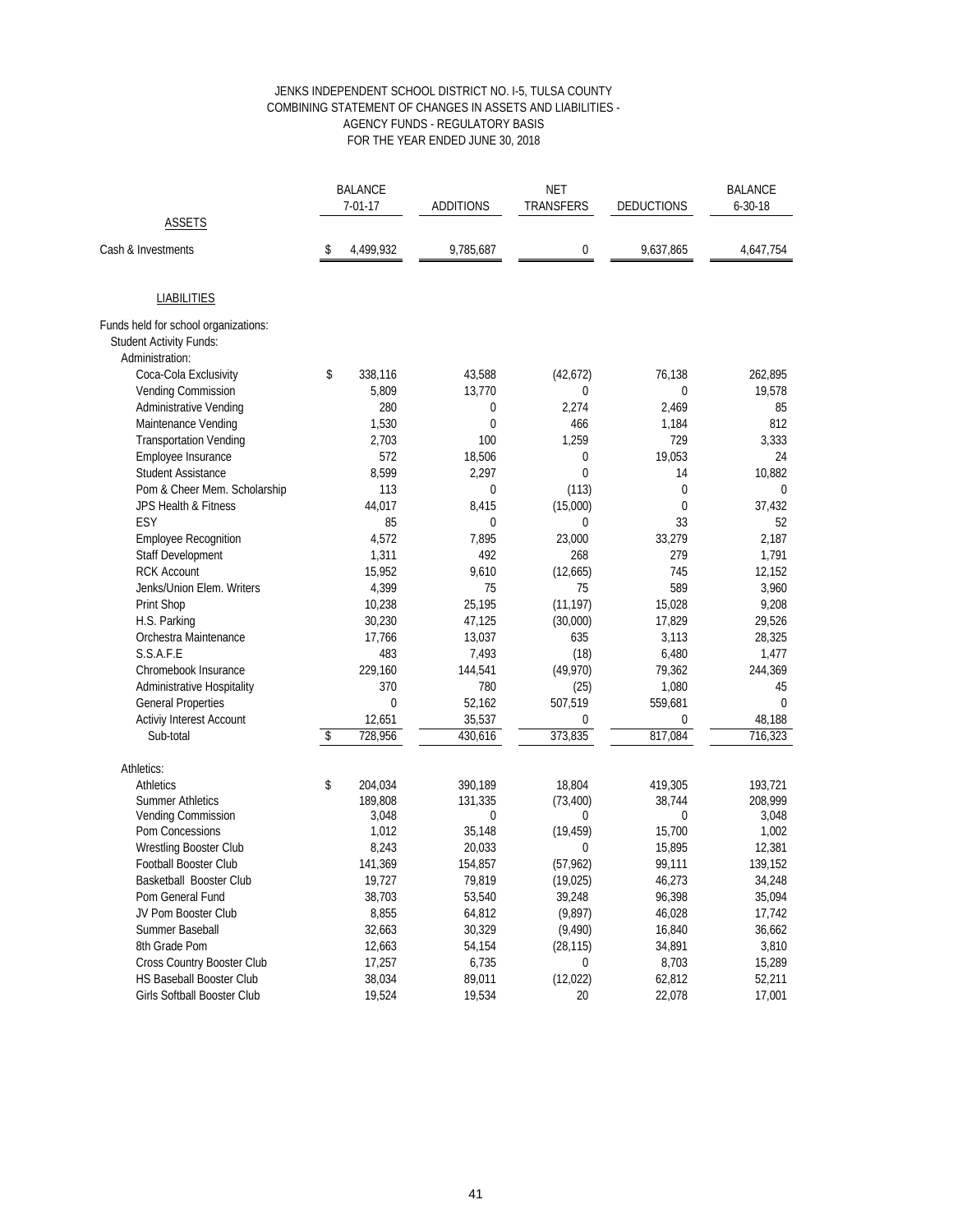#### JENKS INDEPENDENT SCHOOL DISTRICT NO. I-5, TULSA COUNTY COMBINING STATEMENT OF CHANGES IN ASSETS AND LIABILITIES - AGENCY FUNDS - REGULATORY BASIS FOR THE YEAR ENDED JUNE 30, 2018

|                                              | <b>BALANCE</b><br><b>NET</b> |               | <b>BALANCE</b>   |              |                   |               |
|----------------------------------------------|------------------------------|---------------|------------------|--------------|-------------------|---------------|
|                                              |                              | $7 - 01 - 17$ | <b>ADDITIONS</b> | TRANSFERS    | <b>DEDUCTIONS</b> | $6 - 30 - 18$ |
| Athletics: (cont'd)                          |                              |               |                  |              |                   |               |
| <b>Track Booster Club</b>                    | \$                           | 7,862         | 16,165           | (1,763)      | 16,330            | 5,935         |
| <b>JHS Cheerleader Booster Club</b>          |                              | 26,980        | 87,961           | (46, 974)    | 41,790            | 26,177        |
| <b>Boys Soccer Booster Club</b>              |                              | 12,773        | 37,604           | (1,400)      | 39,922            | 9,055         |
| Girls Soccer Booster Club                    |                              | 10,410        | 27,014           | (942)        | 21,239            | 15,243        |
| Freshman Pom                                 |                              | 8,554         | 71,916           | (26, 329)    | 40,064            | 14,078        |
| Swim Booster Club                            |                              | 40,977        | 45,227           | 684          | 42,366            | 44,521        |
| Jenks Tennis Booster Club                    |                              | 20,537        | 17,582           | (4,940)      | 20,586            | 12,593        |
| Athletic Training Booster Club               |                              | 19,612        | 15,000           | (7,500)      | 7,732             | 19,380        |
| Girls Golf Booster Club                      |                              | 11,774        | 17,054           | (18)         | 16,441            | 12,369        |
| Volleyball Booster Club                      |                              | 19,124        | 26,615           | (200)        | 34,920            | 10,620        |
| Jenks Cheer General Fund                     |                              | 19,604        | 82,469           | 19,143       | 90,649            | 30,567        |
| Boys Golf Booster Club                       |                              | 10,230        | 10,575           | (18)         | 17,775            | 3,011         |
| Varsity Pom Booster Club                     |                              | 12,125        | 95,291           | (2,651)      | 92,844            | 11,920        |
| Sub-total                                    | \$                           | 955,502       | 1,679,967        | (244, 207)   | 1,405,435         | 985,827       |
|                                              |                              |               |                  |              |                   |               |
| East Elementary:                             |                              |               |                  |              |                   |               |
| Vending Commission                           | \$                           | 1,318         | $\mathbf 0$      | 324          | 45                | 1,597         |
| <b>General Administrative</b>                |                              | 58,071        | 48.103           | (4, 480)     | 54,185            | 47,509        |
| <b>School Store</b>                          |                              | 1,428         | 1,001            | 0            | 590               | 1,839         |
|                                              |                              |               |                  | $\mathbf{0}$ |                   |               |
| Rentie Grove                                 |                              | 2,058         | 0<br>0           | 0            | 0<br>$\mathbf{0}$ | 2,058         |
| Playground Development                       |                              | 22,061        |                  |              |                   | 22,061        |
| Sub-total                                    | \$                           | 84,936        | 49,104           | (4, 156)     | 54,820            | 75,064        |
|                                              |                              |               |                  |              |                   |               |
| Southeast Elementary:<br>Vending Commission  |                              |               |                  | 211          |                   | 662           |
|                                              | \$                           | 451           | 0                |              | $\mathbf 0$       |               |
| <b>General Administrative</b>                | \$                           | 16,739        | 44,266           | (650)        | 30,048            | 30,306        |
| Sub-total                                    |                              | 17,190        | 44,266           | (439)        | 30,048            | 30,968        |
|                                              |                              |               |                  |              |                   |               |
| West Elementary:                             |                              |               |                  |              | 70,158            |               |
| General Administrative<br><b>PTAG</b>        | \$                           | 86,955        | 55,932           | 36,305       |                   | 109,034       |
|                                              |                              | 104,341       | 131,419          | (38, 197)    | 116,763           | 80,801        |
| Sub-total                                    | $\sqrt[6]{\frac{4}{5}}$      | 191,296       | 187,352          | (1, 892)     | 186,921           | 189,835       |
|                                              |                              |               |                  |              |                   |               |
| Northwest Elementary:                        |                              |               |                  |              |                   |               |
| <b>General Administrative</b><br><b>PTAG</b> | \$                           | 10,000        | 6,510            | 4,501        | 15,682            | 5,329         |
|                                              |                              | 14,750        | 77,973           | (3, 210)     | 61,061            | 28,451        |
| Sub-total                                    | $\sqrt[6]{\frac{1}{2}}$      | 24,750        | 84,483           | 1,291        | 76,743            | 33,780        |
| East Intermediate:                           |                              |               |                  |              |                   |               |
|                                              |                              | 1,730         | 0                | 66           | 0                 |               |
| Vending Commission                           | \$                           |               |                  |              |                   | 1,796         |
| PTAG                                         |                              | 52,142        | 51,956           | (16, 295)    | 31,114            | 56,689        |
| <b>General Administrative</b>                |                              | 59,704        | 146,400          | 1,696        | 133,891           | 73,910        |
| Sub-total                                    | \$                           | 113,576       | 198,356          | (14, 533)    | 165,005           | 132,394       |
|                                              |                              |               |                  |              |                   |               |
| West Intermediate:                           |                              |               |                  |              |                   |               |
| <b>Vending Commission</b>                    | \$                           | 2,845         | $\mathbf 0$      | 225          | 0                 | 3,069         |
| <b>PTAG</b>                                  |                              | 30,916        | 78,797           | (10, 248)    | 60,025            | 39,440        |
| <b>General Administrative</b>                |                              | 66,235        | 41,275           | 10,526       | 47,025            | 71,011        |
| West Enviromental School                     |                              | 19,671        | 41,115           | (959)        | 36,835            | 22,991        |
| Sub-total                                    | \$                           | 119,666       | 161,188          | (457)        | 143,885           | 136,512       |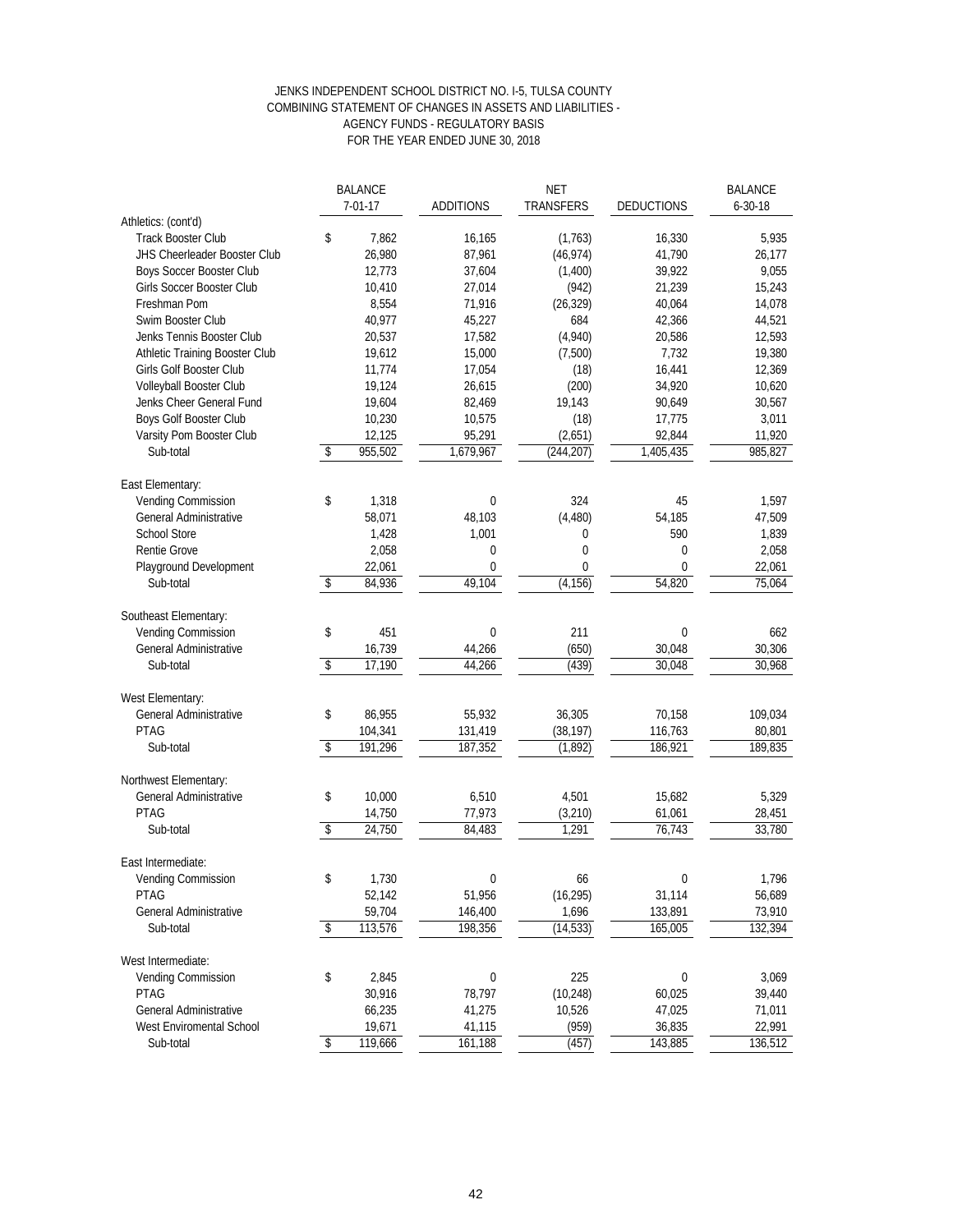#### FOR THE YEAR ENDED JUNE 30, 2018 JENKS INDEPENDENT SCHOOL DISTRICT NO. I-5, TULSA COUNTY COMBINING STATEMENT OF CHANGES IN ASSETS AND LIABILITIES - AGENCY FUNDS - REGULATORY BASIS

| <b>BALANCE</b><br><b>ADDITIONS</b><br>$7 - 01 - 17$ |    | <b>NET</b><br>TRANSFERS | <b>DEDUCTIONS</b> | <b>BALANCE</b><br>$6 - 30 - 18$ |             |             |
|-----------------------------------------------------|----|-------------------------|-------------------|---------------------------------|-------------|-------------|
| Jenks Middle School:                                |    |                         |                   |                                 |             |             |
| <b>Vocal Music</b>                                  | \$ | 3,552                   | 25,803            | (742)                           | 23,160      | 5,454       |
| <b>JMS Global</b>                                   |    | 695                     | 142,029           | 166                             | 142,256     | 634         |
|                                                     |    | 401                     | 0                 | 0                               | 293         | 108         |
| Spanish NJHS                                        |    | 2,511                   | 13,257            | $\mathbf 0$                     | 13,111      | 2,657       |
| Leadership<br><b>JMS Band</b>                       |    |                         |                   |                                 |             |             |
|                                                     |    | 18,129                  | 34,482            | 1,369                           | 34,152      | 19,827      |
| <b>JMS Drama</b>                                    |    | 195                     | 6,259             | 28                              | 5,243       | 1,239       |
| <b>NJHS</b>                                         |    | 2,734                   | 7,678             | $\mathbf 0$                     | 9,152       | 1,261       |
| <b>JMS Art</b>                                      |    | 9,905                   | 6,659             | 119                             | 7,045       | 9,638       |
| <b>JMS STEM</b>                                     |    | 11,169                  | 5,899             | (989)                           | 12,884      | 3,194       |
| Library                                             |    | 2,493                   | 13,460            | (73)                            | 10,810      | 5,070       |
| <b>General Admistrative</b>                         |    | 73,071                  | 75,796            | (10, 241)                       | 45,772      | 92,854      |
| Publications                                        |    | 5,276                   | 19,561            | (7, 205)                        | 14,062      | 3,570       |
| Sub-total                                           | \$ | 130,129                 | 350,884           | (17, 568)                       | 317,938     | 145,507     |
| Freshman Academy:                                   |    |                         |                   |                                 |             |             |
| Vending Commission                                  | \$ | 4,330                   | $\bf{0}$          | 4,051                           | 4,207       | 4,173       |
| FA Habitat Space                                    |    | 386                     | $\mathbf 0$       | $\mathbf 0$                     | $\mathbf 0$ | 386         |
| Freshman Class                                      |    | 30                      | 2,250             | (1, 174)                        | 1,106       | $\mathbf 0$ |
| <b>General Administrative</b>                       |    | 36,297                  | 33,193            | (7, 217)                        | 45,389      | 16,884      |
| Sub-total                                           | \$ | 41,042                  | 35,443            | (4, 340)                        | 50,702      | 21,443      |
| High School:                                        |    |                         |                   |                                 |             |             |
| Vending commission                                  | \$ | 9,906                   | 37                | 8,691                           | 13,365      | 5,269       |
| <b>Band Vending Commission</b>                      |    | 71                      | $\mathbf{0}$      | 0                               | 0           | 71          |
| Vocal Music - Musical                               |    | 15,827                  | 53,584            | 1,770                           | 60,450      | 10,731      |
| Work Adjustment Training                            |    | 9,065                   | $\mathbf 0$       | $\mathbf 0$                     | $\mathbf 0$ | 9,065       |
| <b>US First</b>                                     |    | 8,971                   | 26,556            | 15                              | 17,632      | 17,911      |
| Earl Pregler Memorial Scholorship                   |    | 80                      | 0                 | (80)                            | 0           | 0           |
| Academic Team                                       |    | 1,169                   | $\bf{0}$          | $\bf{0}$                        | 225         | 944         |
| FFA Alumni                                          |    | 73                      | $\mathbf 0$       | $\mathbf{0}$                    | $\mathbf 0$ | 73          |
|                                                     |    | 42,051                  |                   |                                 |             | 28,911      |
| Vocal Music Booster Club                            |    | 664                     | 24,513            | 15,128                          | 52,781      |             |
| <b>Engineering Club</b>                             |    |                         | $\mathbf{0}$      | 0                               | 0           | 664         |
| Trojan Leadership Conference                        |    | 266                     | 4,300             | $\mathbf 0$                     | 4,115       | 451         |
| Trojan Torch                                        |    | 137                     | 321               | $\mathbf 0$                     | 289         | 169         |
| Science Olympiad                                    |    | 608                     | 1,273             | 357                             | 886         | 1,352       |
| Class of 2013 Reunion                               |    | 5,000                   | $\mathbf 0$       | 0                               | $\mathbf 0$ | 5,000       |
| Jenks HS AVID                                       |    | 5                       | 3,056             | $\mathbf 0$                     | 2,951       | 110         |
| FCA                                                 |    | 3,700                   | $\mathbf 0$       | 1,000                           | 506         | 4,193       |
| China Cultural Exchange                             |    | 18,997                  | 19,000            | 0                               | 31,145      | 6,852       |
| <b>Basketball Spirit Committee</b>                  |    | 743                     | $\bf{0}$          | 0                               | $\mathbf 0$ | 743         |
| Odyssey of the Mind                                 |    | 2,092                   | 5,501             | $\mathbf 0$                     | 6,101       | 1,492       |
| <b>SWAT</b>                                         |    | 75                      | 0                 | 0                               | $\bf{0}$    | 75          |
| <b>JHS PTAG</b>                                     |    | 10,092                  | 23,103            | (18, 385)                       | 4,632       | 10,178      |
| JHS PTAG Care & Concern                             |    | 1,771                   | 2,350             | 0                               | 3,312       | 809         |
| <b>SuperFans</b>                                    |    | 317                     | 820               | 525                             | 1,128       | 535         |
| French club                                         |    | 501                     | 1,218             | 0                               | 1,562       | 157         |
| Ted Westhusing memorial                             |    | 2,926                   | 0                 | 74                              | 1,000       | 2,000       |
| Club Earth                                          |    | 2,210                   | $\mathbf 0$       | (525)                           | 292         | 1,394       |
| Latin club                                          |    | 1,963                   | 3,384             | 0                               | 4,089       | 1,258       |
| I can work program                                  |    | 1,442                   | 526               | 25                              | 905         | 1,087       |
| Band                                                |    | 8,524                   | 1,932             | 2,446                           | 7,213       | 5,689       |
|                                                     |    |                         |                   |                                 |             |             |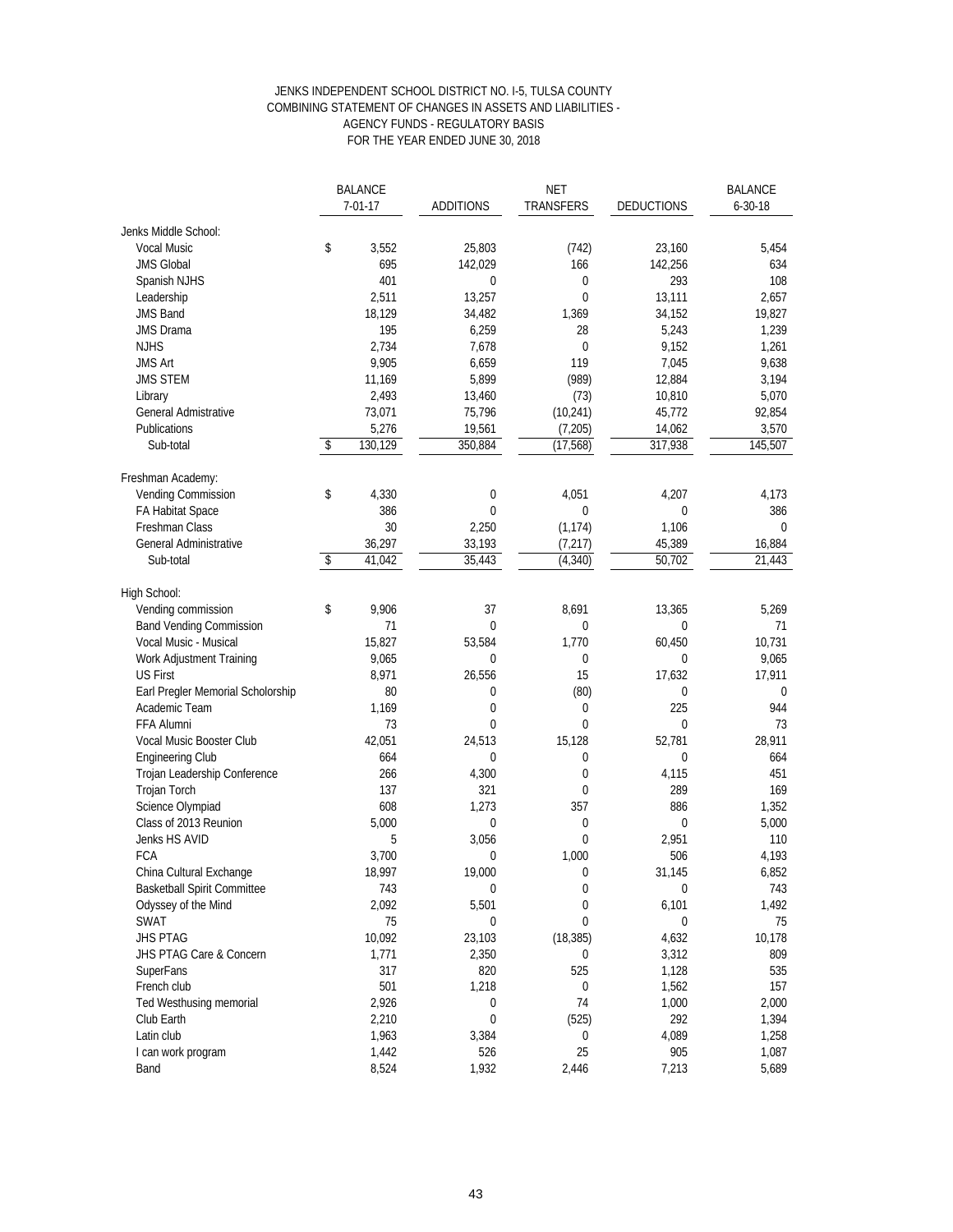#### JENKS INDEPENDENT SCHOOL DISTRICT NO. I-5, TULSA COUNTY COMBINING STATEMENT OF CHANGES IN ASSETS AND LIABILITIES - AGENCY FUNDS - REGULATORY BASIS FOR THE YEAR ENDED JUNE 30, 2018

|                                   | <b>BALANCE</b> |                  | <b>NET</b>  |                   | <b>BALANCE</b> |  |
|-----------------------------------|----------------|------------------|-------------|-------------------|----------------|--|
|                                   | $7 - 01 - 17$  | <b>ADDITIONS</b> | TRANSFERS   | <b>DEDUCTIONS</b> | $6 - 30 - 18$  |  |
| High School: (cont'd)             |                |                  |             |                   |                |  |
| <b>Special Olympics</b>           | \$<br>2,174    | 3,119            | 1,180       | 4,755             | 1,719          |  |
| <b>Fashion Club</b>               | 371            | $\mathbf 0$      | 0           | 0                 | 371            |  |
| Mu Alpha Theta                    | 704            | 365              | (279)       | 285               | 505            |  |
| Class of 2010 Reunion             | 2,507          | $\mathbf 0$      | 0           | 0                 | 2,507          |  |
| Chinese Club                      | 1,856          | 2,820            | $\mathbf 0$ | 1,100             | 3,576          |  |
| Yearbook                          | 18,142         | 67,870           | 1,749       | 57,634            | 30,128         |  |
| Orchestra Parents Club            | 24,518         | 40,752           | 89          | 46,984            | 18,375         |  |
| Art Club                          | 2,459          | 8,252            | 0           | 5,698             | 5,013          |  |
| <b>Trojan Link</b>                | 528            | 765              | $\mathbf 0$ | 865               | 428            |  |
| Class of 2012 Reunion             | 1,001          | $\mathbf 0$      | 0           | $\bf{0}$          | 1,001          |  |
| <b>Diamond Dolls</b>              | 12             | $\mathbf 0$      | (12)        | $\mathbf{0}$      | $\mathbf 0$    |  |
| <b>DECA</b>                       | 14,925         | 44,575           | 297         | 45,940            | 13,857         |  |
| FFA                               | 4,402          | 102,772          | (77)        | 97,761            | 9,337          |  |
| <b>Classroom Volunteers</b>       | 385            | $\mathbf 0$      | 0           | 130               | 255            |  |
| German Club                       | 298            | 2,489            | 0           | 2,340             | 447            |  |
| <b>History Club</b>               | 340            | 1,308            | 0           | 1,030             | 618            |  |
| Junior Class                      | 5,750          | 14,627           | (15, 272)   | 2,923             | 2,182          |  |
| Key Club                          | 6,988          | 19,279           | (15)        | 20,936            | 5,316          |  |
| Math Club                         | 654            | 5,460            | 185         | 3,538             | 2,761          |  |
| Competitive Speech/Debate         | 2,944          | 8,697            | 2,592       | 13,788            | 445            |  |
| National Honor Society            | 2,395          | 2,765            | 0           | 3,837             | 1,323          |  |
| Senior Class                      | 7,846          | 34,631           | 21,700      | 38,717            | 25,459         |  |
| Pre-Med Society                   | 8,856          | 3,235            | 44          | 1,786             | 10,348         |  |
| Spanish Club                      | 244            | 940              | $\mathbf 0$ | 1,064             | 120            |  |
| Sophmore Class                    | 4,207          | 4,133            | (5,280)     | 1,986             | 1,074          |  |
| Class of 2011 Reunion             | 2,506          | 0                | $\bf{0}$    | $\mathbf 0$       | 2,506          |  |
| HS Football Spirit Committee      | 910            | $\mathbf 0$      | $\mathbf 0$ | $\mathbf 0$       | 910            |  |
| <b>Student Council</b>            | 18,016         | 37,370           | (531)       | 36,485            | 18,370         |  |
| Drama Club                        | 15,759         | 51,321           | 1,689       | 51,028            | 17,741         |  |
| <b>FCCLA</b>                      | 657            | 13,668           | $\bf{0}$    | 12,868            | 1,458          |  |
| Judy & J Sanders Scholorship Fund | 20,601         | $\mathbf 0$      | $\mathbf 0$ | 2,000             | 18,601         |  |
| General Administrative            | 16,709         | 85,513           | (33, 449)   | 56,276            | 12,497         |  |
| PAC - Student Support Service     | 15             | 0                | (15)        | 0                 | 0              |  |
| Library                           | 9,319          | 9,026            | (297)       | 8,533             | 9,515          |  |
| Class of 2008 Reunion             | 2,025          | $\mathbf 0$      | 0           | 2,000             | 25             |  |
| Native American Club              | 1,196          | 2,964            | 0           | 2,688             | 1,473          |  |
| Forensics Booster Club            | 5,726          | 3,630            | (359)       | 7,313             | 1,685          |  |
| Vocal Music                       | 34,530         | 279,647          | (11,000)    | 283,200           | 19,978         |  |
| <b>JHS Multicultural Club</b>     | 1,168          | 1,713            | 0           | 2,550             | 332            |  |
| <b>STEM</b>                       | 3,978          | 5,605            | 817         | 2,419             | 7,981          |  |
| Spanish Honor Society             | 930            | 4,228            | 0           | 3,983             | 1,175          |  |
| HS graduation party               | 16,116         | 37,108           | 2,500       | 42,130            | 13,594         |  |
| Class of 2014 Reunion             | 1,000          | 0                | 0           | 0                 | 1,000          |  |
| American Sign Language            | 1,953          | 4,627            | (27)        | 4,660             | 1,894          |  |
| Jenks Band Parents Concessions    | 32,804         | 84,167           | (62, 381)   | 34,145            | 20,445         |  |
| <b>TV Studio</b>                  | 6,014          | 1,993            | 0           | 97                | 7,910          |  |
| Jenks Band Parents                | 115,979        | 615,294          | (4, 347)    | 583,936           | 142,990        |  |
| <b>Art Honor Society</b>          | 2,089          | 691              | (9)         | 0                 | 2,771          |  |
| Sub-total                         | 573,753<br>\$  | 1,778,895        | (89, 468)   | 1,703,984         | 559,196        |  |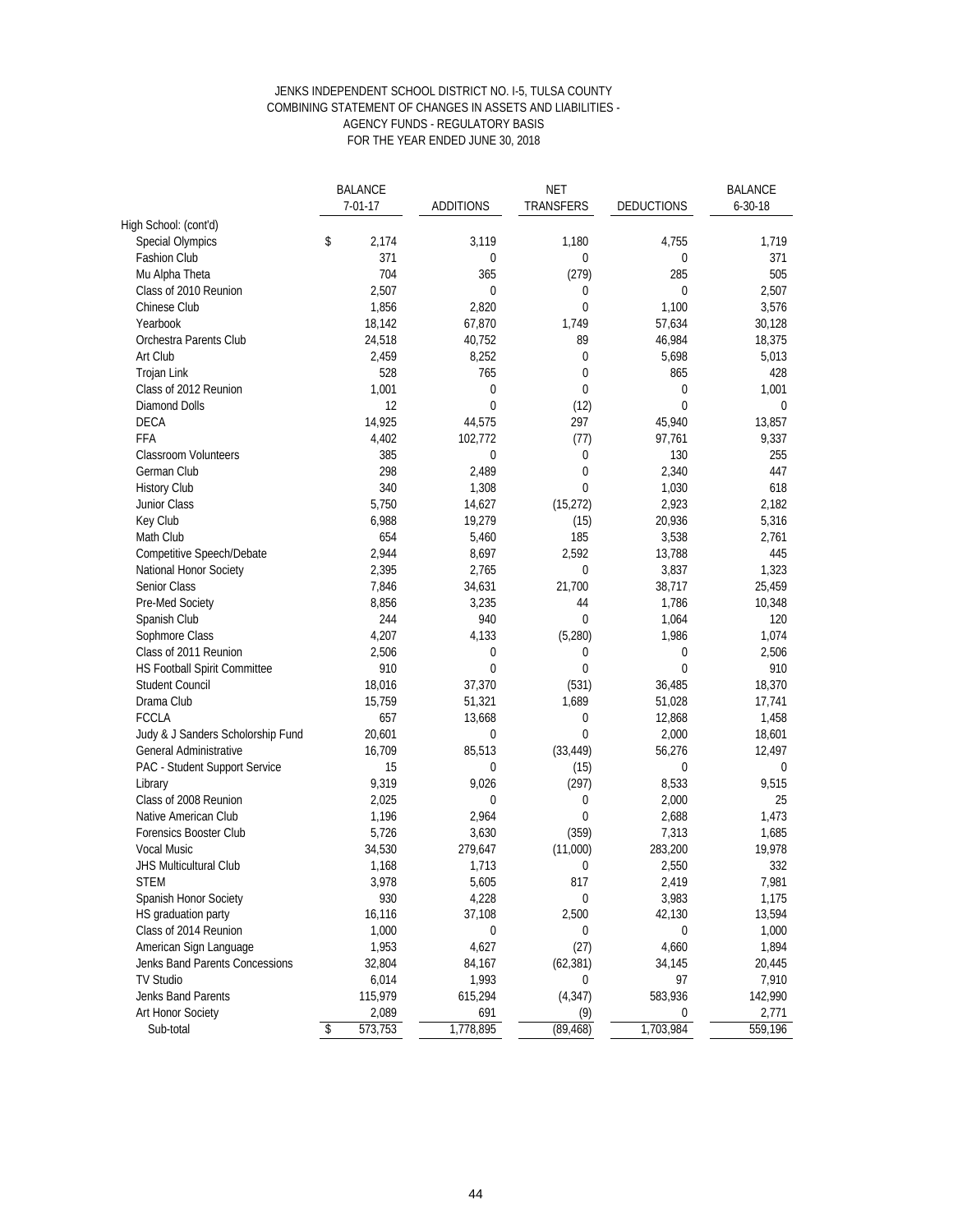#### JENKS INDEPENDENT SCHOOL DISTRICT NO. I-5, TULSA COUNTY COMBINING STATEMENT OF CHANGES IN ASSETS AND LIABILITIES - AGENCY FUNDS - REGULATORY BASIS FOR THE YEAR ENDED JUNE 30, 2018

|                                    |     | <b>BALANCE</b><br>$7 - 01 - 17$ | <b>ADDITIONS</b> | <b>NET</b><br><b>TRANSFERS</b> | <b>DEDUCTIONS</b> | <b>BALANCE</b><br>$6 - 30 - 18$ |  |
|------------------------------------|-----|---------------------------------|------------------|--------------------------------|-------------------|---------------------------------|--|
| <b>Alternative Center:</b>         |     |                                 |                  |                                |                   |                                 |  |
| Alternative Center Student Account | \$. | 12.641                          | 10.384           | 727                            | 15,562            | 8,190                           |  |
| <b>Vending Commission</b>          |     | 4,239                           | $\Omega$         | 1,207                          | 2,034             | 3,412                           |  |
| Sub-total                          |     | 16,880                          | 10,384           | 1,933                          | 17,595            | 11,603                          |  |
| <b>Total Activity Funds</b>        |     | 2,997,676                       | 5,010,936        | 0                              | 4,970,160         | 3,038,452                       |  |
| <b>Community Education</b>         |     | 1,502,256                       | 4,774,751        | 0                              | 4,667,705         | 1,609,302                       |  |
| <b>Total Liabilities</b>           |     | 4,499,932                       | 9,785,687        | $\theta$                       | 9,637,865         | 4,647,754                       |  |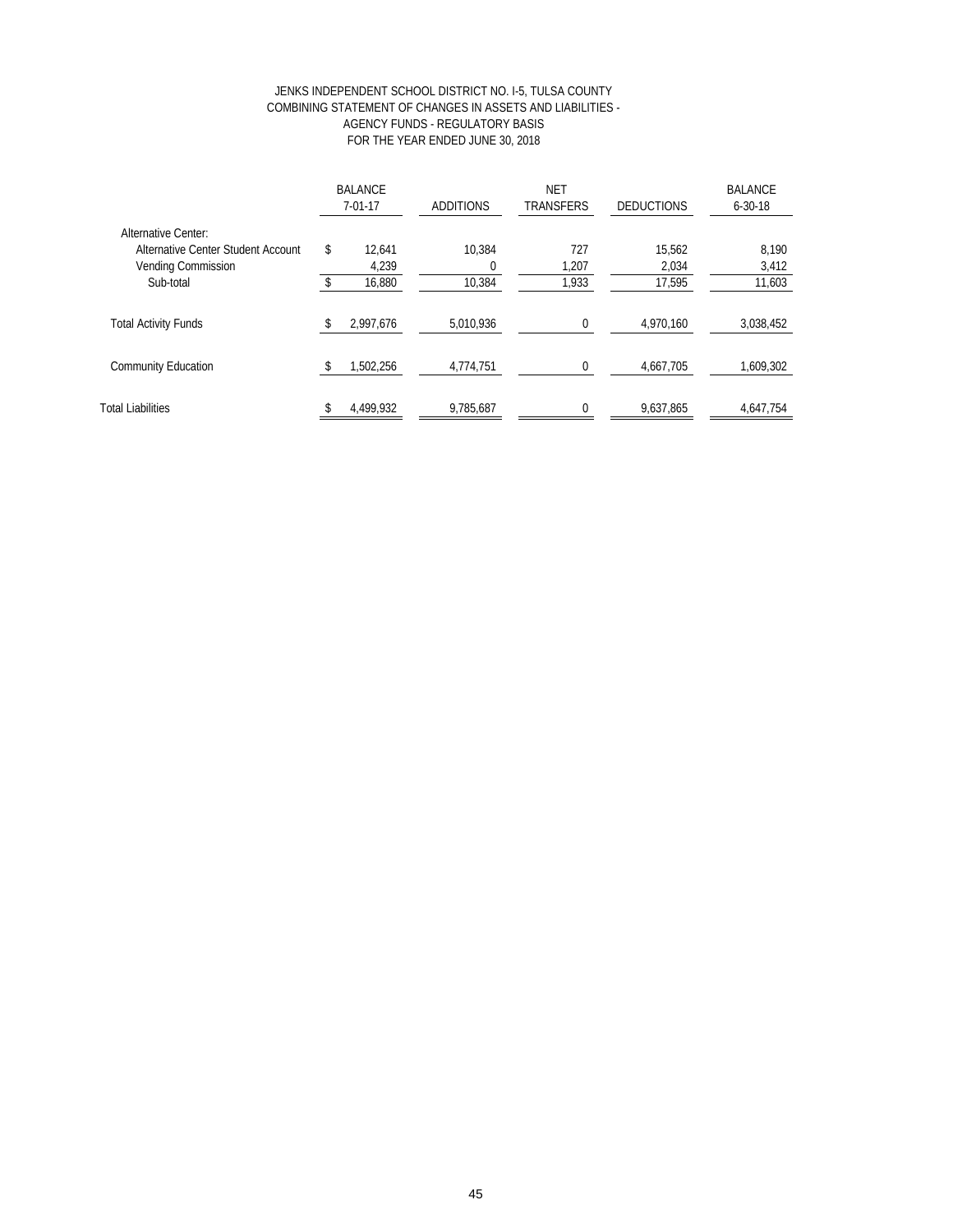## JENKS INDEPENDENT SCHOOL DISTRICT NO. 1-5, TULSA COUNTY SCHEDULE OF EXPENDITURES OF FEDERAL AWARDS FOR THE YEAR ENDED JUNE 30, 2018

| Federal Grantor / Pass Through                                      | <b>CFDA</b> | Federal Grantor's/ | Program or          | Balance at | Revenue              | Total        | <b>Balance</b> at |
|---------------------------------------------------------------------|-------------|--------------------|---------------------|------------|----------------------|--------------|-------------------|
| <b>Grantor / Program Title</b>                                      | Number      | Pass-through No.   | <b>Award Amount</b> | 7/1/17     | Collected            | Expenditures | 6/30/18           |
| U.S. Department of Education:                                       |             |                    |                     |            |                      |              |                   |
| <b>Direct Programs:</b>                                             |             |                    |                     |            |                      |              |                   |
| <b>Indian Education</b>                                             | 84.060      | S060A170815        | s<br>153,127        |            | 116,320              | 153,127      | 36,807            |
| Indian Education - Note 1                                           | 84.060      |                    |                     | 39,737     | 39,737               |              |                   |
| Sub Total                                                           |             |                    | 153,127             | 39,737     | 156,057              | 153,127      | 36,807            |
| Passed Through State Department of Education:                       |             |                    |                     |            |                      |              |                   |
| *Title ! Programs:                                                  |             |                    |                     |            |                      |              |                   |
| Title I                                                             | 84.010      | S010A170036        | 1,307,371           |            | 821,316              |              |                   |
| Title I - Note 1                                                    | 84.010      |                    |                     | 207,015    | 207,015              | 1,158,678    | 337,362           |
| Title I School Improvement                                          | 84.010      | S010A170036        | 30,100              |            | 13,438               |              |                   |
| Title I School Improvement - Note 1                                 | 84.010      |                    |                     | 339        | 339                  | 13,438       |                   |
| <b>Special Education Programs:</b>                                  |             |                    |                     |            |                      |              |                   |
| <b>IDEA-B Flowthrough</b>                                           | 84.027      | H027A170051        | 2,201,391           |            |                      |              |                   |
| IDEA-B Flowthrough - Note 1                                         | 84.027      |                    |                     | 386,893    | 1,679,742<br>386,893 | 2,076,507    | 396,765           |
| <b>IDEA-B Professional Development</b>                              | 84.027      |                    | 8,265               |            | 3,559                |              |                   |
| <b>IDEA-B Professional Development</b>                              | 84.027      |                    | 32,992              |            | 16,625               | 6,918        | 3,359             |
| <b>IDEA-B Private Schools</b>                                       | 84.027      | H027A170051        | 92,867              |            | 60,219               | 17,926       | 1,301             |
| IDEA-B Private Schools - Note 1                                     | 84.027      |                    |                     | 21,310     | 21,310               | 75,723       | 15,504            |
| IDEA-B, Discrectionary - Note 1                                     | 84.027      |                    |                     | 609        | 609                  |              |                   |
| <b>IDEA-B Preschool</b>                                             | 84.173      | H027A170051        | 43,558              |            | 26,200               | 33,054       | 6,855             |
| <b>IDEA-B Preschool - Note 1</b>                                    | 84.173      |                    |                     | 8,517      | 8,517                |              |                   |
| <b>IDEA-B Preschool - Private Schools</b>                           | 84.173      | H027A170051        | 1,861               |            | 1,376                | 1,743        | 367               |
| IDEA-B Preschool - Private Schools - Note 1                         | 84.173      |                    |                     | 423        | 423                  |              |                   |
| Title II Part A                                                     | 84.367      | S367A170035        | 291,017             |            | 186,499              | 242,530      | 56,031            |
| Title II Part A - Note 1                                            | 84.367      |                    |                     | 18,380     | 18,380               |              |                   |
| Title III Emergency Immigrant                                       | 84.365      | S365A170036        | 141,099             |            | 40,591               | 104,726      | 64,136            |
| Title III Emergency Immigrant - Note 1                              | 84.365      |                    |                     | 55,874     | 55,874               |              |                   |
| Title III Part A English Language                                   | 84.365      | S365A170036        | 166,728             |            | 98,258               | 119,508      | 21,250            |
| Title III Part A - Note 1                                           | 84.365      |                    |                     | 14,094     | 14,094               |              |                   |
| Sub Total                                                           |             |                    | 4,317,248           | 713,454    | 3,661,275            | 3,850,751    | 902,929           |
|                                                                     |             |                    |                     |            |                      |              |                   |
| Passed Through State Department of Career and Technology Education: |             |                    |                     |            |                      |              |                   |
| <b>Carl Perkins Grant</b>                                           | 84.048      |                    | 65,119              |            | 358                  | 58,060       | 57,703            |
| Carl Perkins Grant - Supplemental                                   | 84.048      |                    | 19,000              |            | 8,457                | 16,709       | 8,252             |
| Carl Perkins Grant - Note 1                                         | 84.048      |                    |                     | 35,055     | 35,055               |              |                   |
| Sub Total                                                           |             |                    | 84.119              | 35,055     | 43,869               | 74,769       | 65,955            |
| U.S. Department of Agriculture:                                     |             |                    |                     |            |                      |              |                   |
| Passed Through State Department of Education:                       |             |                    |                     |            |                      |              |                   |
| "Child Nutrition Programs:                                          |             |                    |                     |            |                      |              |                   |
| School Breakfast Program                                            | 10.553      |                    |                     |            | 372,201              |              |                   |
| National School Lunch Program                                       | 10.555      |                    |                     |            |                      | 372,201      |                   |
| Summer Food Program                                                 | 10.559      |                    |                     |            | 1,974,533            | 1,974,533    |                   |
| <b>Sub Total</b>                                                    |             |                    |                     |            |                      | 22,654       |                   |
|                                                                     |             |                    |                     |            | 2,346,734            | 2,369,387    |                   |
| Passed Through Department of Human Services:                        |             |                    |                     |            |                      |              |                   |
| *Non-cash Assistance - Commodities - Note 4                         |             |                    |                     |            |                      |              |                   |
| National School Lunch Program                                       | 10.555      |                    |                     |            | 336,400              | 336,400      |                   |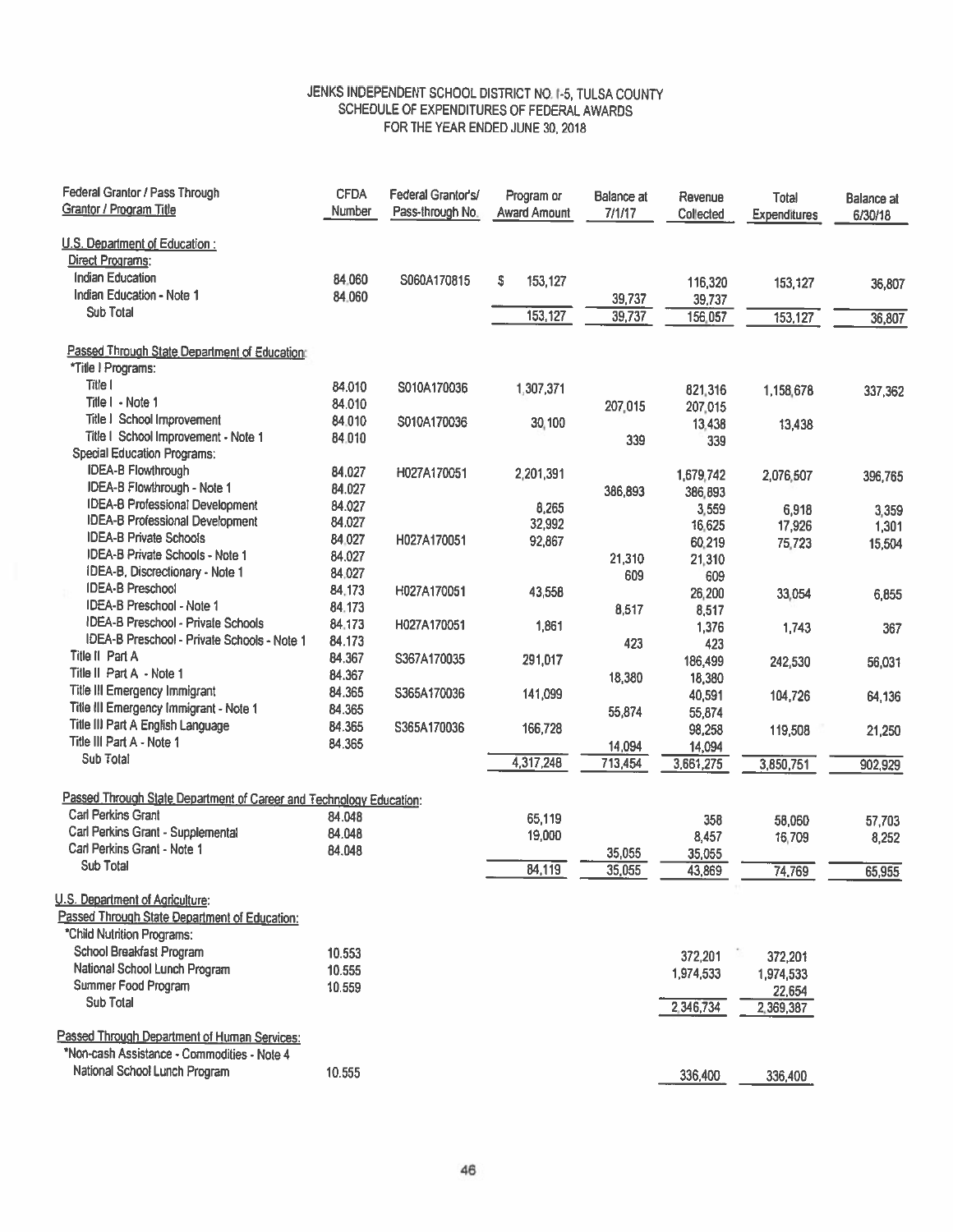#### JENKS INDEPENDENT SCHOOL DISTRICT NO. 1-5, TULSA COUNTY SCHEDULE OF EXPENDITURES OF FEDERAL AWARDS FOR THE YEAR ENDED JUNE 30, 2018

| Federal Grantor / Pass Through<br><b>Grantor / Program Title</b> | <b>CFDA</b><br>Number | Federal Grantor's/<br>Pass-through No. | Program or<br><b>Award Amount</b> | Balance at<br>7/1/17 | Revenue<br>Collected | Total<br><b>Expenditures</b> | Balance at<br>6/30/18 |
|------------------------------------------------------------------|-----------------------|----------------------------------------|-----------------------------------|----------------------|----------------------|------------------------------|-----------------------|
| Other Federal Assistance:                                        |                       |                                        |                                   |                      |                      |                              |                       |
| Johnson O'Malley                                                 | 15.130                |                                        | 49.320                            |                      | 8,825                | 32,821                       | 23.996                |
| Johnson O'Malley - Note 1                                        | 15.130                |                                        |                                   | 2.653                | 2,653                |                              |                       |
| Johnson O'Malley Carryover                                       | 15.130                |                                        | 37,921                            |                      | 37,921               | 37.921                       |                       |
| Malcom Baldridge Grant - Note 1                                  | 11.609                |                                        |                                   | 1,655                | 1,655                |                              |                       |
| <b>Flood Control</b>                                             | 12.112                |                                        |                                   |                      | 49                   |                              |                       |
| Sub Total                                                        |                       |                                        | 87,241                            | 4,308                | 51,103               | 70,742                       | 23,996                |
| <b>Total Federal Assistance</b>                                  |                       |                                        | 4,641,735                         | 792,553              | 6,595,439            | 6,855,177                    | 1,029,687             |

Note 1 - These amounts represent reimbursements for prior year expenditures which were not received until the current fiscal year.

Note 2 - Basis of Presentation - The accompanying schedule of expenditures of federal awards includes the federal activity of the District for the year ended June 30, 2018. This information is presented in accordance with the requirements of Title 2 U.S. Code of Federal Regulations Part 200, Uniform Administrative Requirements, Cost Principles, and Audit Requirements for Federal Awards (Uniform Guidance). Because the schedule presents only a selected portiion of the operations of the District, it is not intended and does not present the financial position, changes in net position, or cash flows of the District.

Note 3 - Summary of Significant Accounting Policies - Expenditiures reported on this schedule are reported on the regulatory basis of accounting consistent with the preparation of the combined financial statements except as noted in Note 4. Expenditures are recognized following the cost principles contained in the Uniform Guidance, wherein certain types of expenditures are not allowable or are limited as to reimbursement. The District has elected not to use the 10 percent de minimus indirect cost rate allowed under the Uniform Guidance.

Note 4 - Non-Monetary Assistance - Commodities received by the District in the amount of \$336,400 were of a non-monetary nature and therefore the total revenue does not agree with the financial statements

\* Major programs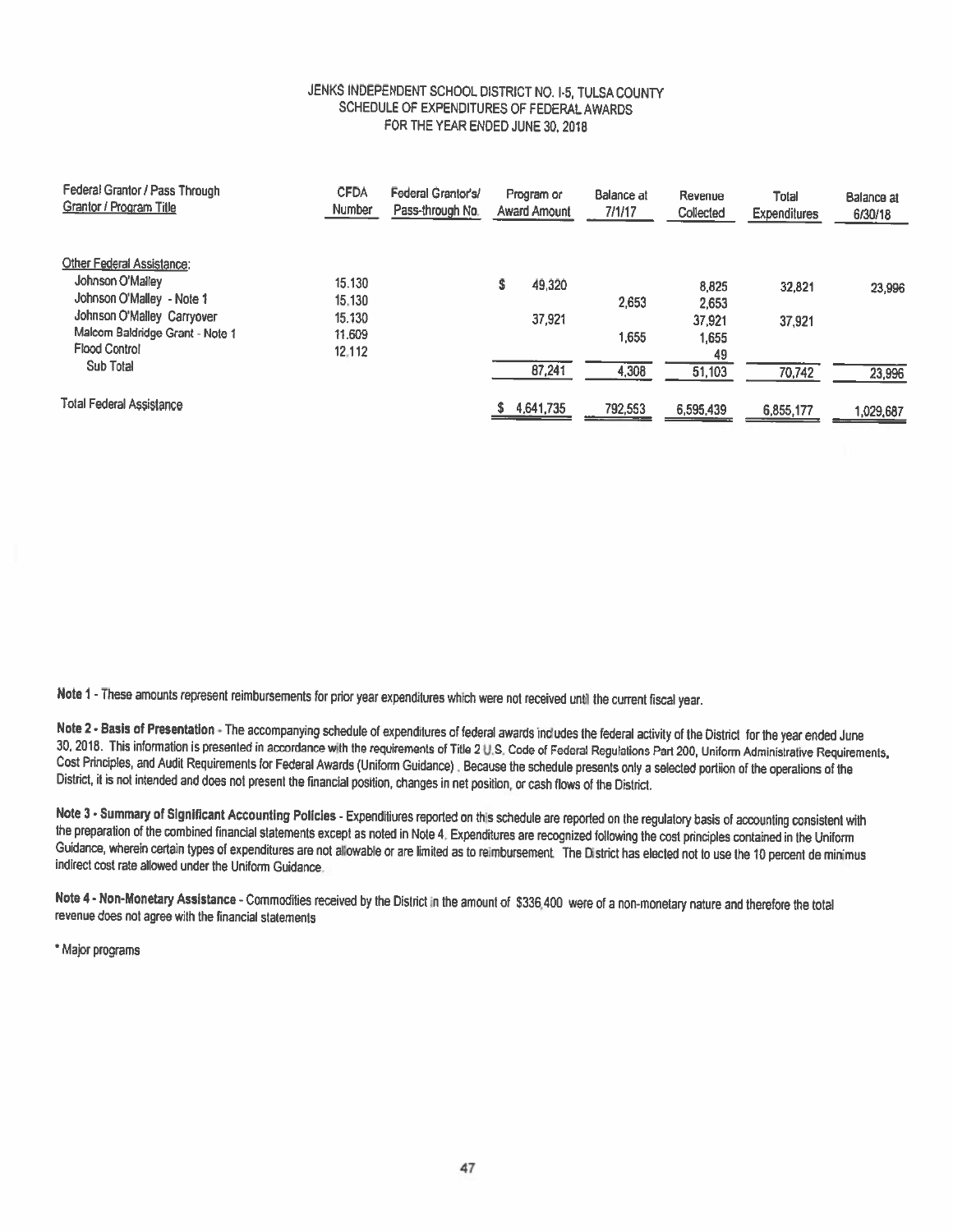

#### **INDEPENDENT AUDITOR'S REPORT ON INTERNAL CONTROL OVER FINANCIAL REPORTING AND ON COMPLIANCE AND OTHER MATTERS BASED ON AN AUDIT OF FINANCIAL STATEMENTS PERFORMED IN ACCORDANCE WITH** *GOVERNMENT AUDITING STANDARDS*

The Honorable Board of Education Jenks School District Number I-5 Jenks, Tulsa County, Oklahoma

We have audited in accordance with auditing standards generally accepted in the United States of America and the standards applicable to financial audits contained in *Government Auditing Standards,* issued by the Comptroller General of the United States, the accompanying fund type and account group financial statements – regulatory basis within the combined financial statements of the Jenks School District Number I-5, Jenks, Tulsa County, Oklahoma (District), as of and for the year ended June 30, 2018, and the related notes to the financial statements, which collectively comprise the District's basic financial statements, and have issued our report thereon dated January 8, 2019, which was adverse with respect to the presentation of the financial statements in conformity with accounting principles generally accepted in the United States because the presentation followed the regulatory basis of accounting for Oklahoma school districts and did not conform to the presentation requirements of the Governmental Accounting Standards Board. However, our report was unmodified with respect to the presentation of financial statement on the regulatory basis of accounting authorized by the Oklahoma State Board of Education.

#### **Internal Control Over Financial Reporting**

In planning and performing our audit of the financial statements, we considered the District's internal control over financial reporting (internal control) to determine the audit procedures that are appropriate in the circumstances for the purpose of expressing our opinions on the financial statements, but not for the purpose of expressing an opinion on the effectiveness of District's internal control. Accordingly, we do not express an opinion on the effectiveness of District's internal control.

A *deficiency in internal control* exists when the design or operation of a control does not allow management or employees, in the normal course of performing their assigned functions, to prevent, or detect and correct, misstatements on a timely basis. A *material weakness* is a deficiency, or a combination of deficiencies, in internal control, such that there is a reasonable possibility that a material misstatement of the entity's financial statements will not be prevented, or detected and corrected on a timely basis. A *significant deficiency* is a deficiency, or a combination of deficiencies, in internal control that is less severe than a material weakness, yet important enough to merit attention by those charged with governance.

Our consideration of internal control was for the limited purpose described in the first paragraph of this section and was not designed to identify all deficiencies in internal control that might be material weaknesses or, significant deficiencies. Given these limitations, during our audit we did not identify any deficiencies in internal control that we consider to be material weaknesses. However, material weaknesses may exist that have not been identified.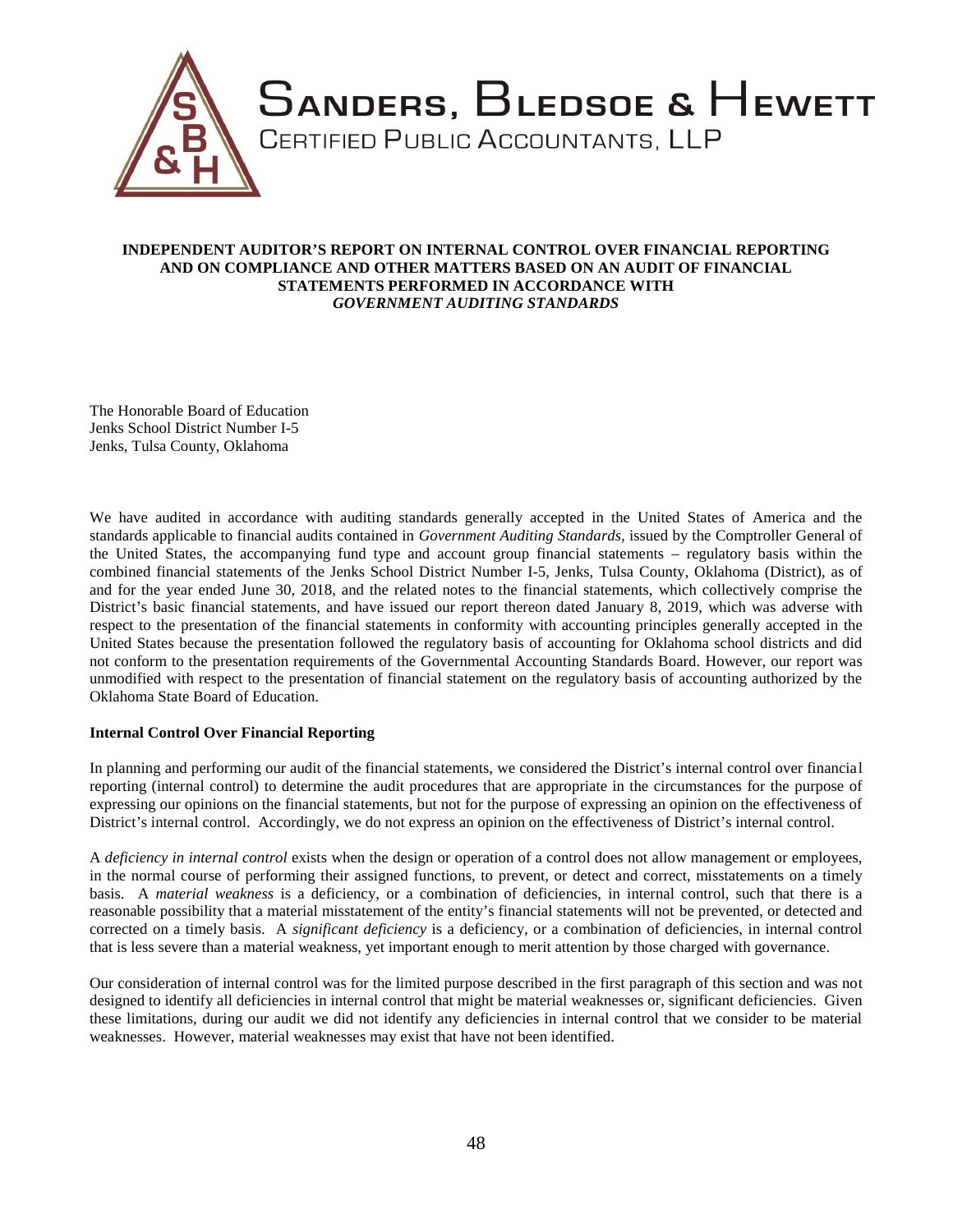#### **Compliance and Other Matters**

As part of obtaining reasonable assurance about whether the District's financial statements are free of material misstatement, we performed tests of its compliance with certain provisions of laws, regulations, contracts, and grant agreements, non-compliance with which could have a direct and material effect on the determination of financial statements amounts. However, providing an opinion on compliance with those provisions was not an objective of our audit, and accordingly, we do not express such an opinion. The results of our tests disclosed no instances of noncompliance or other matters that are required to be reported under *Government Auditing Standards*.

#### **Purpose of this Report**

The purpose of this report is solely to describe the scope of our testing of internal control and compliance and the results of that testing, and not to provide an opinion on the effectiveness of the entity's internal control or on compliance. This report is an integral part of an audit performed in accordance with *Government Auditing Standards* in considering the entity's internal control and compliance. Accordingly, this communication is not suitable for any other purpose.

Canders, Blodsoe & Hewett

Sanders, Bledsoe & Hewett Certified Public Accountants, LLP

January 8, 2019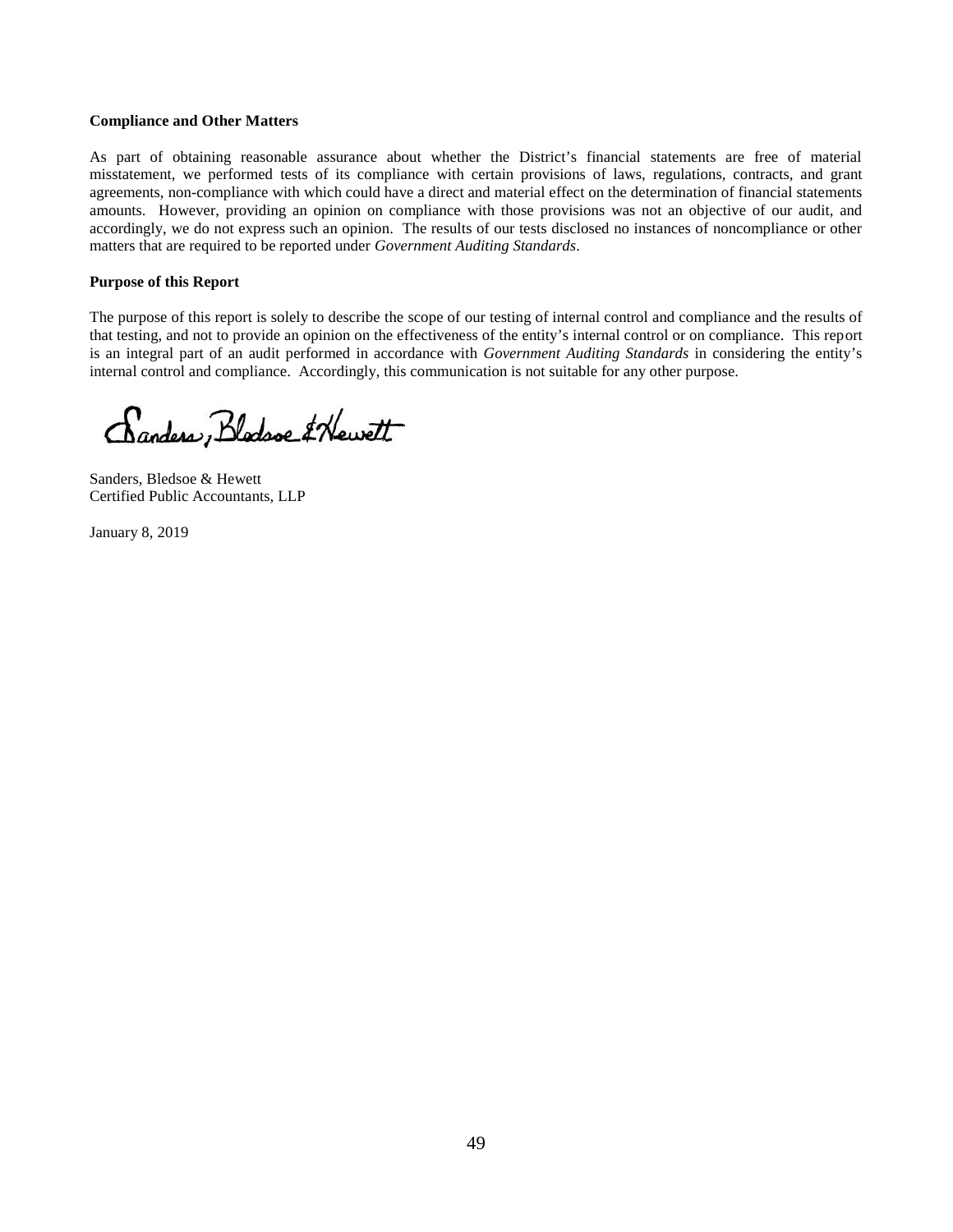

#### **INDEPENDENT AUDITOR'S REPORT ON COMPLIANCE FOR EACH MAJOR PROGRAM AND ON INTERNAL CONTROL OVER COMPLIANCE REQUIRED BY THE UNIFORM GUIDANCE**

The Honorable Board of Education Jenks School District Number I-5 Jenks, Tulsa County, Oklahoma

#### **Report on Compliance for Each Major Federal Program**

We have audited Jenks School District Number I-5, Jenks, Tulsa County, Oklahoma (District)'s, compliance with the types of compliance requirements described in the *OMB Compliance Supplement* that could have a direct and material effect on each of the District's major federal programs for the year ended June 30, 2018. The District's major federal programs are identified in the summary of auditor's results section of the accompanying schedule of findings and questioned costs.

#### **Management's Responsibility**

Management is responsible for compliance with the requirements of laws, regulations, contracts, and grants applicable to its federal programs.

#### **Auditor's Responsibility**

Our responsibility is to express an opinion on compliance for each of the District's major federal programs based on our audit of the types of compliance requirements referred to above. We conducted our audit of compliance in accordance with auditing standards generally accepted in the United States of America; the standards applicable to financial audits contained in *Government Auditing Standards,* issued by the Comptroller General of the United States, and the audit requirements of *Title 2 U.S. Code of Federal Regulations Part 200, Uniform Administrative Requirements, Cost Principles, and Audit Requirements for Federal Awards* (Uniform Guidance). Those standards and Uniform Guidance require that we plan and perform the audit to obtain reasonable assurance about whether noncompliance with the types of compliance requirements referred to above that could have a direct and material effect on a major federal program occurred. An audit includes examining, on a test basis, evidence about the District's compliance with those requirements and performing such other procedures as we considered necessary in the circumstances.

We believe that our audit provides a reasonable basis for our opinion on compliance for each major federal program. However, our audit does not provide a legal determination of the District's compliance.

#### **Opinion on Each Major Federal Program**

In our opinion. the District, complied, in all material respects with the types of compliance requirements referred to above that could have a direct and material effect on each of its major federal programs for the year ended June 30, 2018.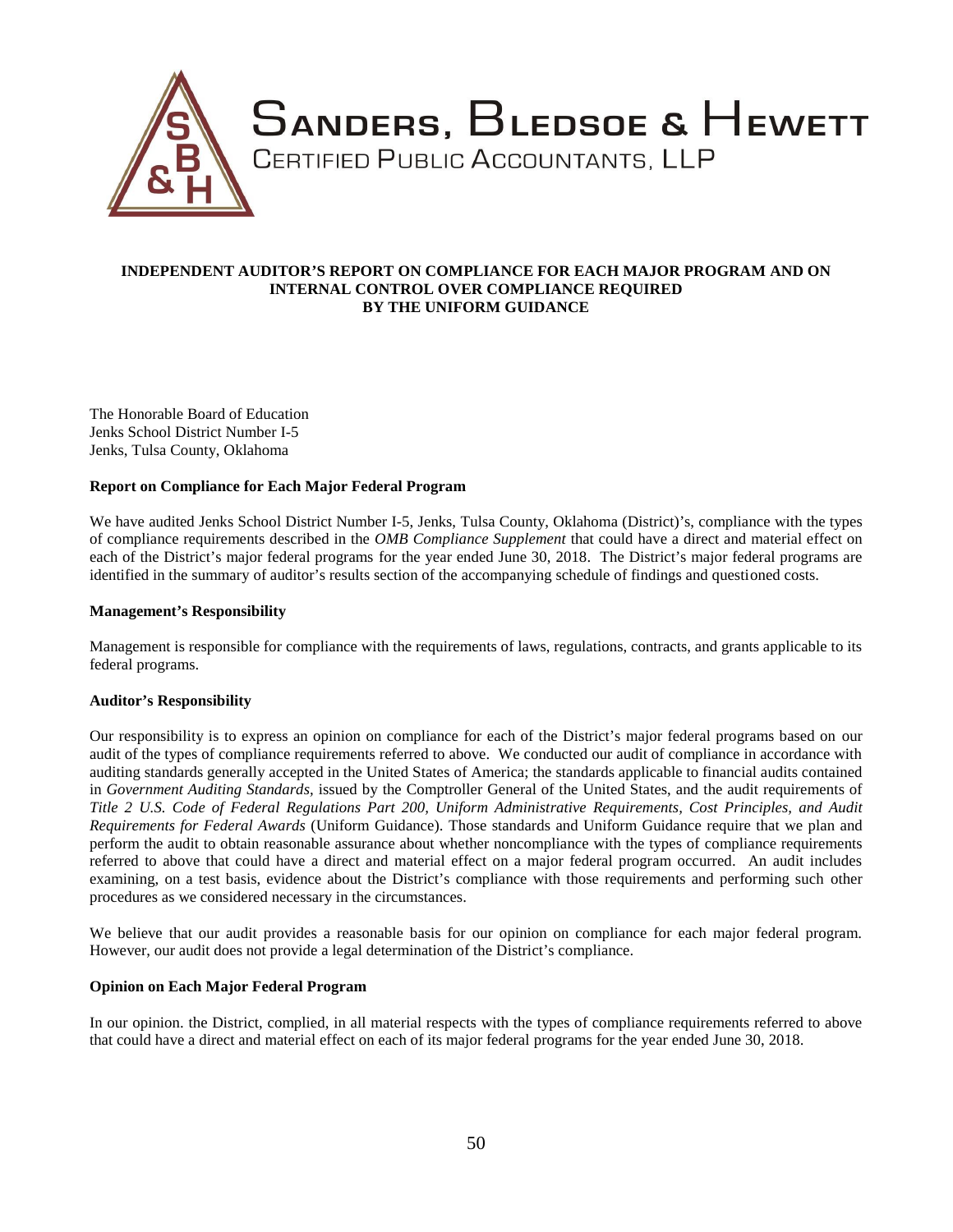#### **Report on Internal Control Over Compliance**

Management of the District, is responsible for establishing and maintaining effective internal control over compliance with the types of compliance requirements referred to above. In planning and performing our audit of compliance, we considered the District's internal control over compliance with the types of requirements that could have a direct and material effect on each major federal program to determine the auditing procedures that are appropriate in the circumstances for the purpose of expressing an opinion on compliance for each major federal program and to test and report on internal control over compliance in accordance with Uniform Guidance, but not for the purpose of expressing an opinion on the effectiveness of internal control over compliance. Accordingly, we do not express an opinion on the effectiveness of the District's internal control over compliance.

A *deficiency in internal control over compliance* exists when the design or operation of a control over compliance does not allow management or employees, in the normal course of performing their assigned functions to prevent or detect and correct, noncompliance with a type of compliance requirement of a federal program on a timely basis. A *material weakness* in internal control over compliance is a deficiency, or combination of deficiencies, in internal control over compliance, such that there is a reasonable possibility that material noncompliance with a type of compliance requirement of a federal program will not be prevented, or defected and corrected, on a timely basis. A *significant deficiency* in internal control over compliance is a deficiency, or a combination of deficiencies, in internal control over compliance with a type of compliance requirement of a federal program that is less severe than a material weakness in internal control over compliance, yet important enough to merit attention by those charged with governance.

Our consideration of internal control over compliance was the limited purpose described in the first paragraph of this section and was not designed to identify all deficiencies in internal control over compliance that might be material weaknesses or significant deficiencies. We did not identify any deficiencies in internal control over compliance that we consider to be material weaknesses. However, material weaknesses may exist that have not been identified.

The purpose of this report on internal control over compliance is solely to describe the scope of our testing of internal control over compliance and the results of that testing based on the requirements of the Uniform Guidance. Accordingly, this report is not suitable for any other purpose.

Canders, Blodsoe & Hewett

Sanders, Bledsoe & Hewett Certified Public Accountants, LLP

January 8, 2019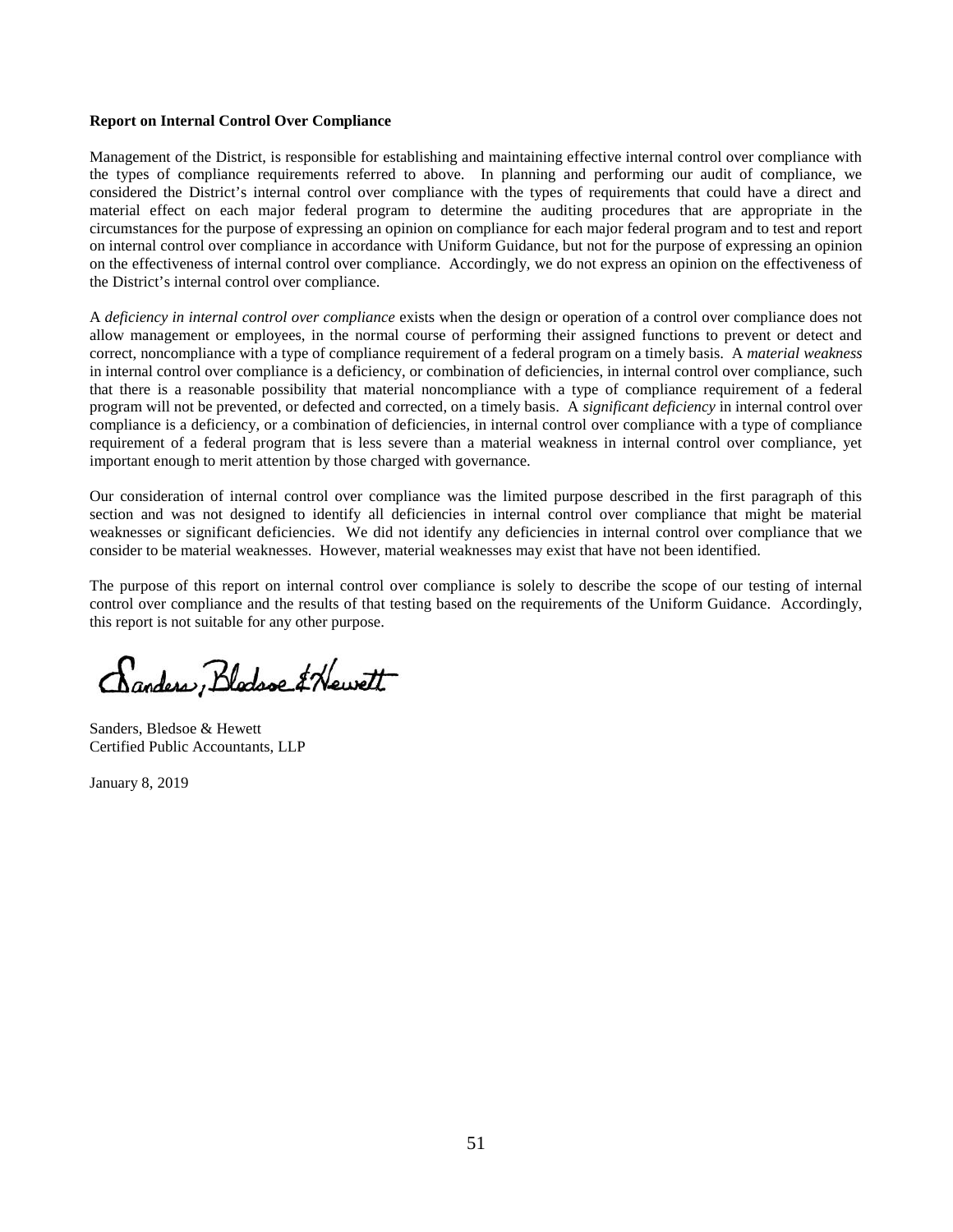# JENKS INDEPENDENT SCHOOL DISTRICT NO. I-5, TULSA COUNTY DISPOSITION OF PRIOR YEAR'S SIGNIFICANT DEFICIENCIES AND MATERIAL INSTANCES OF NON-COMPLIANCE JUNE 30, 2018

There were no prior year significant deficiencies.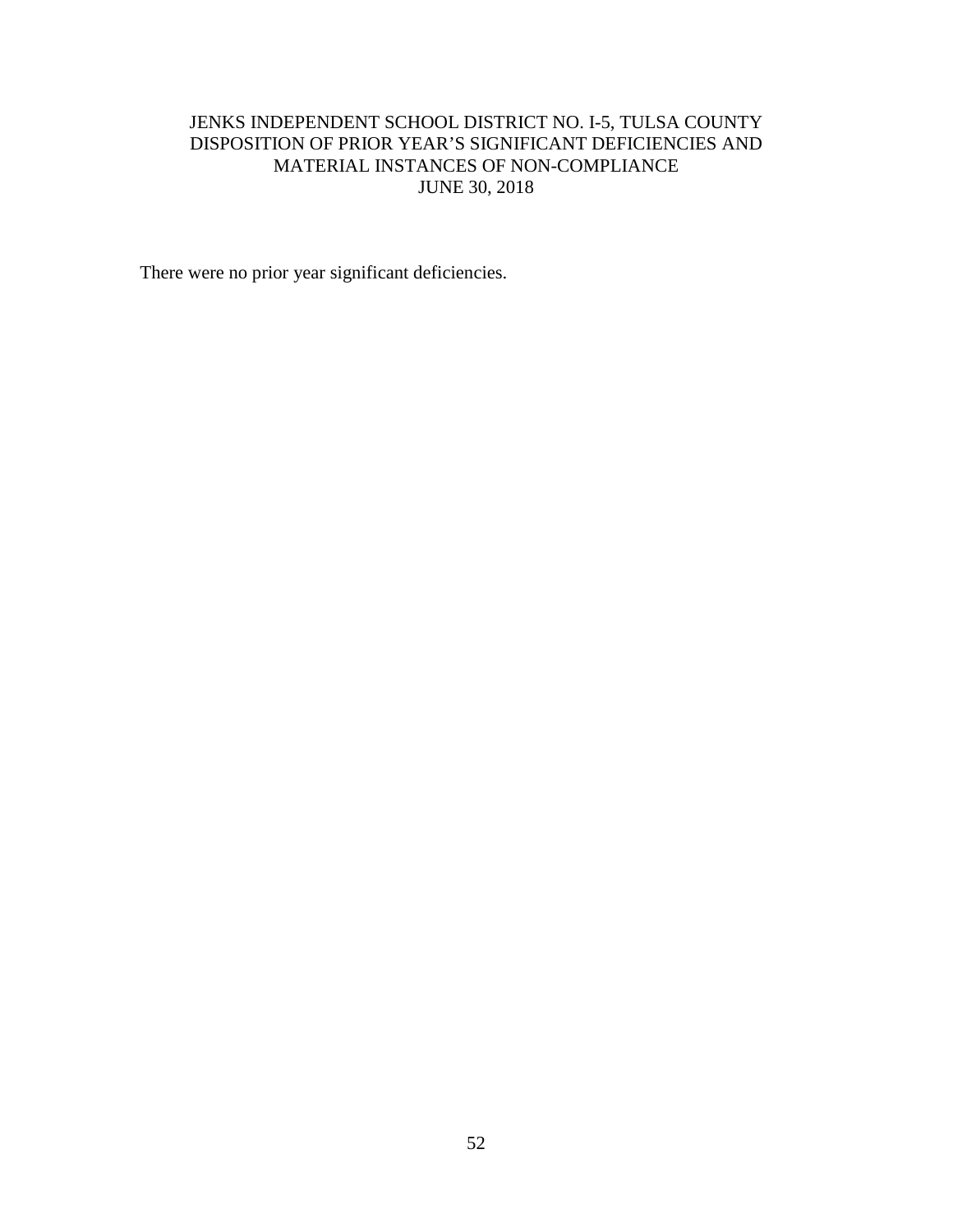# JENKS INDEPENDENT SCHOOL DISTRICT NO. I-5, TULSA COUNTY SCHEDULE OF FINDINGS AND RESPONSES JUNE 30, 2018

# **Section 1 – Summary of Auditor's Results:**

- 1. An adverse opinion was issued on the combined financial statements in conformity with generally accepted accounting principles, and an unmodified opinion was issued with respect to the presentation of financial statement on the regulatory basis of accounting authorized by the Oklahoma State Board of Education.
- 2. The audit disclosed no significant deficiencies in the internal controls.
- 3. The audit disclosed no instances of noncompliance with state laws and regulations.
- 4. The audit disclosed no significant deficiencies in the internal controls over major programs.
- 5. An unmodified opinion report was issued on the compliance of major programs.
- 6. The audit disclosed no findings that were required to be reported under Uniform Guidance.
- 7. Programs determined to be major are the Child Nutrition Programs (10.553, 10.555, 10.559), which were clustered in determination, and the Title I Programs (84.010), which was not clustered.
- 8. The dollar threshold used to determine between Type A and Type B programs was \$750,000.
- 9. The auditee was determined not to be a low-risk auditee.

# **Section 2 – Findings relating to the financial statements required to be reported in accordance with GAGAS:**

NONE

# **Section 3 – Findings and questioned costs for federal awards:**

NONE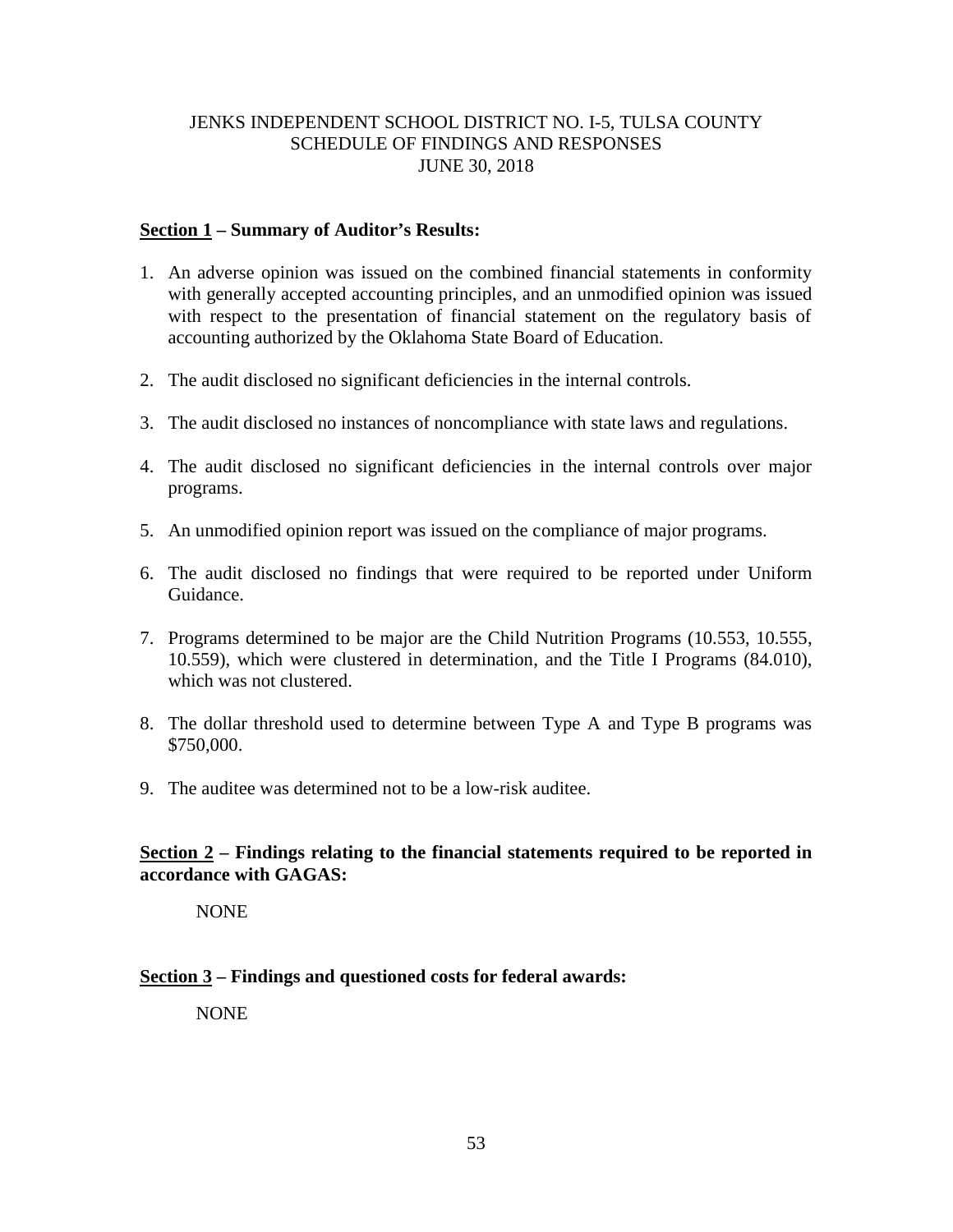## JENKS INDEPENDENT SCHOOL DISTRICT NO. I-5, TULSA COUNTY STATEMENT OF STATUTORY, FIDELITY AND HONESTY BONDS FOR THE YEAR ENDED JUNE 30, 2018

| <b>BONDING COMPANY</b>                                                                                                                                                                                                       | <b>POSITION</b><br>COVERED                                                                                                                                                                                                                                                                                                     | <b>BOND</b><br><b>NUMBER</b>                                                                   | COVERAGE<br><b>AMOUNT</b>                                                    | <b>EFFECTIVE DATES</b>                                                                                                                    |
|------------------------------------------------------------------------------------------------------------------------------------------------------------------------------------------------------------------------------|--------------------------------------------------------------------------------------------------------------------------------------------------------------------------------------------------------------------------------------------------------------------------------------------------------------------------------|------------------------------------------------------------------------------------------------|------------------------------------------------------------------------------|-------------------------------------------------------------------------------------------------------------------------------------------|
| <b>RLI Indemnity Company</b><br><b>RLI Indemnity Company</b><br><b>RLI Indemnity Company</b><br><b>RLI Indemnity Company</b><br><b>RLI Indemnity Company</b><br><b>RLI Indemnity Company</b><br><b>RLI Indemnity Company</b> | <b>CFO/Treasurer</b><br>Superintendent<br><b>Assistant Treasurer</b><br>Minutes/Board Clerk<br>Deputy Minutes/Board Clerk<br>Encumbrance Clerk<br><b>Blanket Public Official Position Bond:</b><br><b>Activity Fund Custodian</b><br>Asst Dir of Child Nutrition<br><b>Activity Fund Courier</b><br><b>Teller Community Ed</b> | LSM0477915<br>LSM0623643<br>LSM0623617<br>LSM0902571<br>LSM0741686<br>LSM0902572<br>LSM0638136 | 300,000<br>\$<br>300,000<br>300,000<br>10,000<br>10,000<br>10,000<br>272,000 | 1/28/18 - 1/28/19<br>7/1/17-7/1/18<br>7/18/17 - 7/18/18<br>$7/1/17 - 7/1/18$<br>5/13/18 - 5/13/19<br>7/1/17 - 7/1/18<br>$7/1/17 - 7/1/18$ |
|                                                                                                                                                                                                                              | <b>Child Nutrition CIK/Enc CIK</b><br>Cafeteria Site Managers<br><b>Child Nutrition Director</b><br><b>Activity Fund Clerk</b>                                                                                                                                                                                                 |                                                                                                |                                                                              |                                                                                                                                           |

Cafeteria Mang Level 2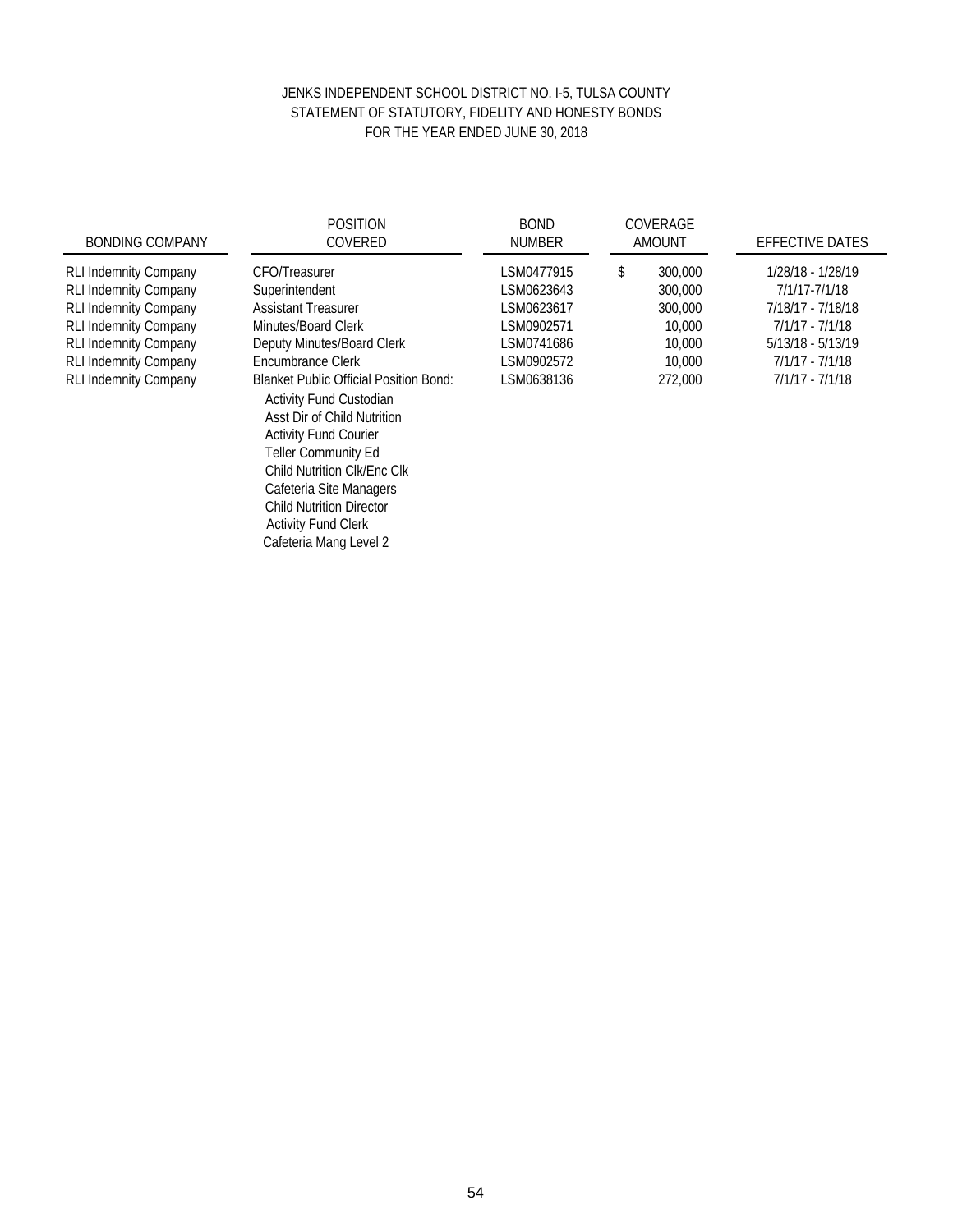# JENKS INDEPENDENT SCHOOL DISTRICT NO. I-5, TULSA COUNTY SCHEDULE OF ACCOUNTANT'S PROFESSIONAL LIABILITY INSURANCE **AFFIDAVIT** JULY 1, 2017 TO JUNE 30, 2018

State of Oklahoma  $)$  ss **County of Tulsa** 

The undersigned auditing firm of lawful ages, being first duly sworn on oath says that said firm had in full force and effect Accountant's Professional Liability Insurance in accordance with the "Oklahoma Public School Audit Law" at the time of audit contract and during the entire audit engagement with Jenks Public Schools for the audit year  $2017 - 18$ .

> Sanders, Bledsoe & Hewett **Certified Public Accountants, LLP Auditing Firm**

Bv

**Authorized Agent** 

Subscribed and sworn to before me This 8<sup>th</sup> day of January 2019



Notary Public (or Clerk or Judge)

My Commission Expires: 5/19/2020 Commission No. 00008621